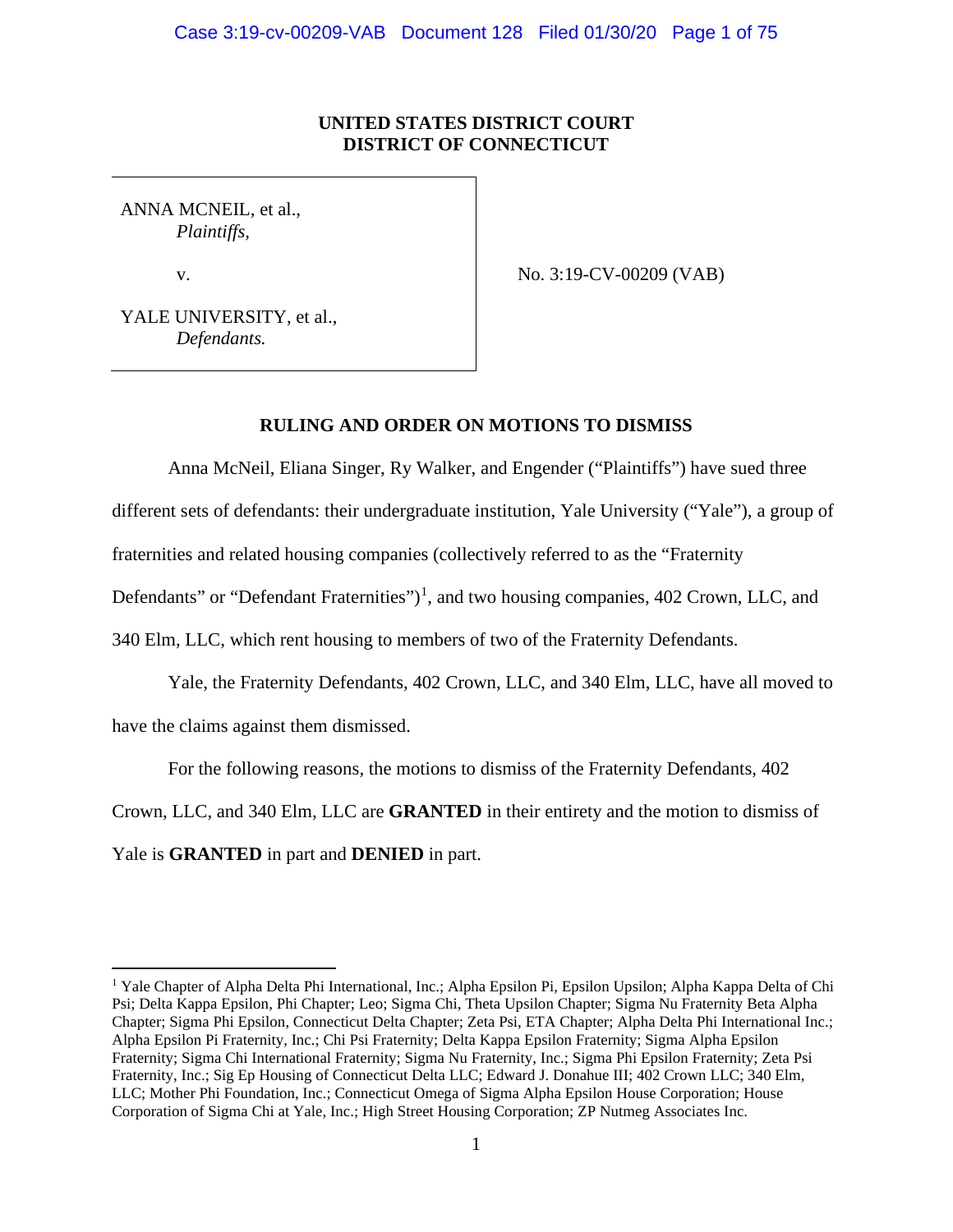## Case 3:19-cv-00209-VAB Document 128 Filed 01/30/20 Page 2 of 75

Although limited in scope, only the Title IX claim of Anna McNeil remains. All other claims are dismissed **WITH PREJUDICE**.

## **I. FACTUAL AND PROCEDURAL BACKGROUND**

## **A. Factual Allegations**

Anna McNeil, Eliana Singer, and Ry Walker are undergraduate students at Yale and codirectors of a student group, Engender. Second Am. Compl., ECF No. 93 ¶ 1 (July 18, 2019) ("Second Am. Compl."). Engender allegedly promotes equity and inclusion within the Yale community. *Id.*

While at Yale, Ms. McNeil, Ms. Singer, and Ms. Walker all allegedly suffered sexual harassment and assault "during fraternity parties, after fraternity parties, and by fraternity members[.]" *Id.*  $\P$  3. <sup>[2](#page-1-0)</sup> They allege an "openly hostile and aggressive culture at fraternity events." *Id.*  $\parallel$  104. They also allege that admission to parties depended on their appearance and "that" women were routinely and openly harassed and assaulted at the hands of male partygoers." *Id.*

Ms. McNeil alleges three instances of sexual assault experienced at fraternity parties. At a Zeta Psi party in August or September of 2016, Ms. McNeil allegedly "was groped without consent by numerous male attendees" and allegedly witnessed similar behavior against other women. *Id.* ¶ 105. When she allegedly informed her first-year counselor of the incident, the counselor allegedly shrugged of Ms. McNeil's account and did not report the misconduct, as required by Yale's policies. *Id.* ¶ 106. In December 2016, Ms. McNeil allegedly was groped again at a Zeta Psi party without her consent. *Id.* ¶ 107. Finally, in December 2018, a male

<span id="page-1-0"></span><sup>2</sup> In their Second Amended Complaint, Plaintiffs allege on-campus incidents of sexual discrimination and violence; Yale's response to these incidents, policies, sanctions, or bans made as a part of Yale's response to those incidents, the allegedly persistent culture of sexual misconduct that allegedly began over a decade ago, continues today, which creates the allegedly hostile environment that currently exists. Second Am. Compl. ¶¶ 62-103.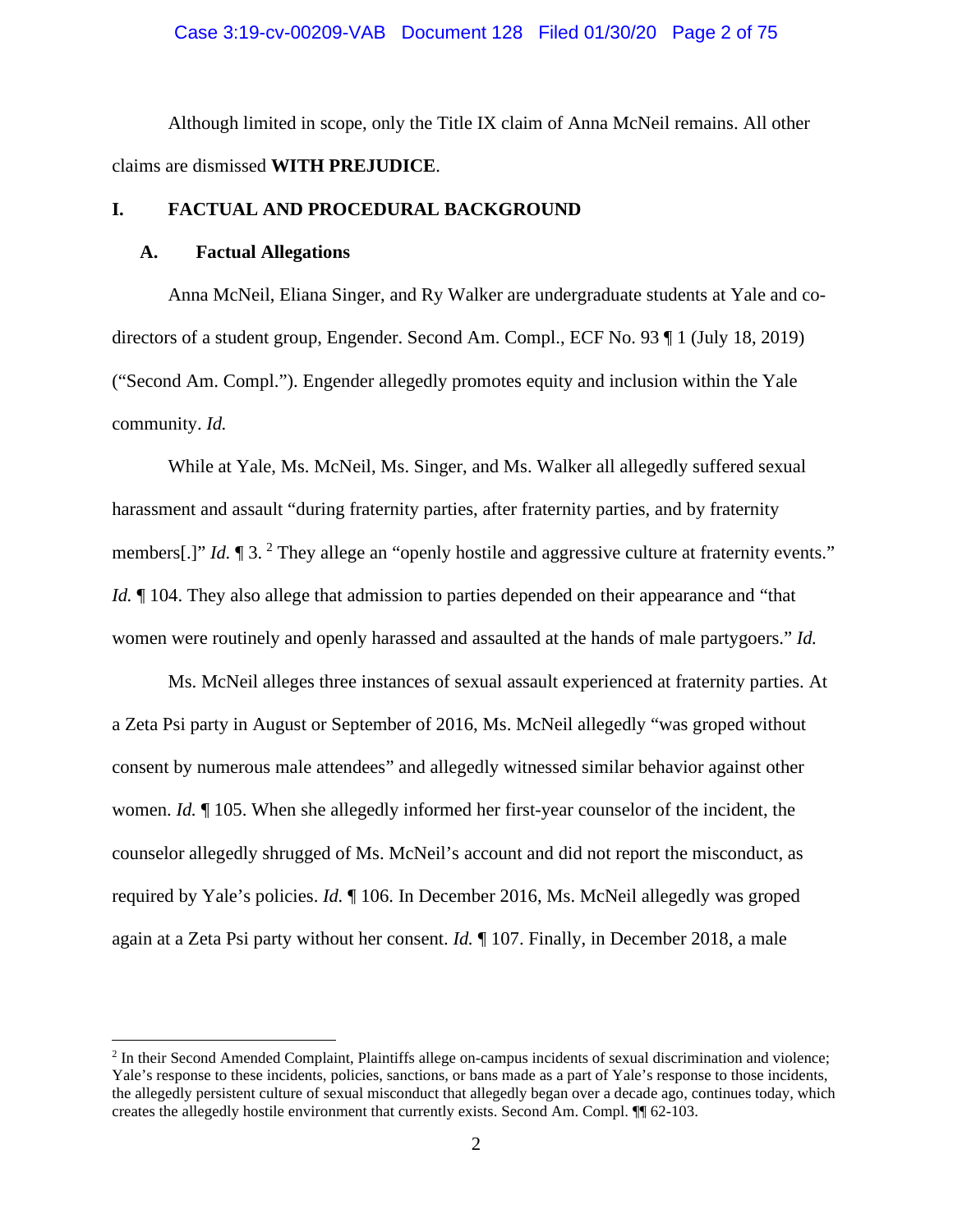## Case 3:19-cv-00209-VAB Document 128 Filed 01/30/20 Page 3 of 75

attendee at a Sigma Phi Epsilon party allegedly "grinded against [her] from behind without her consent." *Id.* ¶ 108.

Ms. Walker also alleges instances and experiences of sexual assault. She allegedly "has attended fraternity parties at Alpha Epsilon Pi, Delta Kappa Epsilon, Sigma Chi, Sigma Phi Epsilon, and Zeta Psi." *Id.* ¶ 110. In August or September of 2016, allegedly while dancing, "a large man began grinding on her from behind[,] [h]e then lifted her skirt and grabbed her crotch." *Id.*  $\P$  110. In August of the same year, at a Sigma Alpha Epsilon party, Ms. Walker allegedly saw several fraternity members approach "women from behind and grope[] them without consent." *Id.*  $\llbracket$  111. At the same party, she allegedly witnessed other fraternity members "ogling] at dancing female students[.]" *Id.* ¶ 111.

In September 2016, Ms. Walker alleges further misconduct. Ms. Walker allegedly planned to attend a party at Delta Kappa Epsilon, a fraternity, *id.* ¶ 112, even though she allegedly was warned "that she would not be admitted because she is an African American woman." *Id.* She allegedly went to the party and attempted to go inside. *Id.* She was allegedly looked up and down and then denied entrance, while "several white women behind her" were admitted. *Id.* Only after allegedly noting this unfair treatment was Ms. Walker permitted to enter the party. *Id.* She allegedly recalls being looked "up and down" before being allowed to enter a different party in December 2016. *Id.* ¶ 113.

About a year later, at a Zeta Psi party, a male partygoer allegedly grabbed a female friend of Ms. Walker's hair and body violently during a Zeta Psi party. *Id.* ¶ 114.

About a month later, at another Zeta Psi party, Ms. Singer alleges another sexual assault. *Id.*  $\P$  115. She allegedly "was groped from behind without consent[,] . . . [and] pushed away the man groping her, saying 'no' very clearly." *Id.*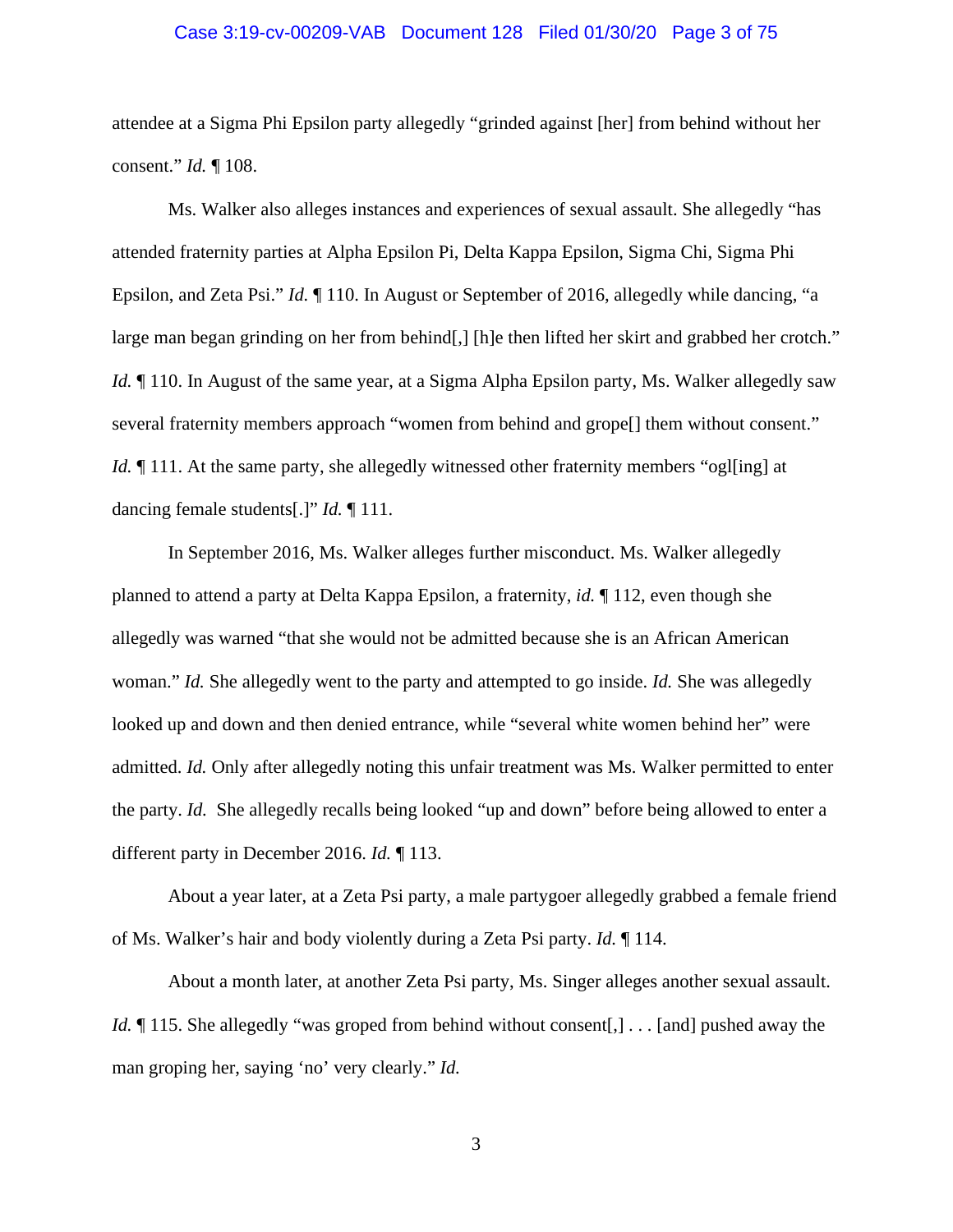## Case 3:19-cv-00209-VAB Document 128 Filed 01/30/20 Page 4 of 75

Other members of Engender and the class of plaintiffs allegedly "have also experienced sexual misconduct at a Yale fraternity or committed by a Yale fraternity member." *Id.* at 116.

Plaintiffs allege that fraternities are the "dominant social institutions on campus[,]" that "[w]omen and non-binary students at Yale lack comparable spaces [to] host events and socialize,]" and that men then "control most large student-run parties" which ultimately "relegate[s] women and non-binary students to sexual objects." *Id.* ¶¶ 118-19. In addition to controlling social life on campus, fraternities allegedly "offer male students economic, associational, and social privileges" unavailable to female and non-binary students. *Id.* ¶ 120.

These privileges allegedly stem from the influential networks available to members of fraternities from the organizations' alumni and professional connections. *Id.* ¶ 121-22. Plaintiffs allege that "many Fraternity members receive summer internships and job offers thanks to their fraternity alumni networks and contacts." *Id.* ¶ 122. Because of Yale's history and its relatively recent shift from all-male to coeducational, "sorority networks [allegedly] do not reach as broadly and deeply…as those of the Fraternities." *Id.* ¶ 124.

As a response to the culture and privileges the Fraternity Defendants allegedly permeate and enjoy, Ms. McNeil and Ms. Walker allegedly helped "to create Engender to combat discrimination and harassment among Yale students." *Id.* ¶ 125. In early 2018, Ms. Singer allegedly joined Engender during the second semester of her first year. *Id.* ¶ 126. All plaintiffs allegedly believe that "Yale's fraternities disproportionately contribute to high levels of gender inequality, sexual harassment, and sexual assault on and around Yale's campus." *Id.* To combat the alleged inequalities, discrimination, and sexual assault, Ms. McNeil, Ms. Singer, and Ms. Walker, along with other members of Engender, allegedly "decided to apply to become members of the Fraternities." *Id.* ¶ 126.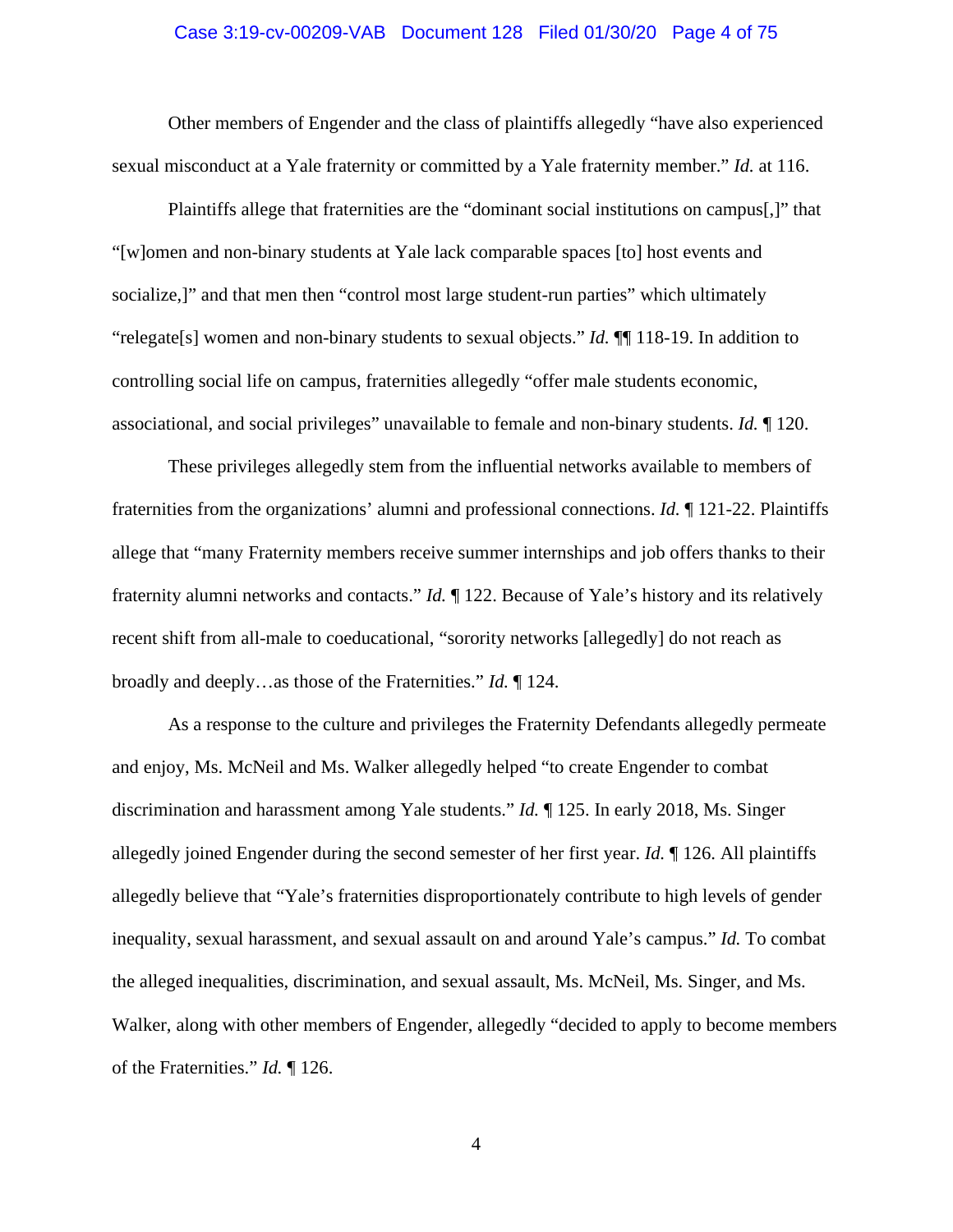## Case 3:19-cv-00209-VAB Document 128 Filed 01/30/20 Page 5 of 75

The Fraternity Defendants allegedly maintain similar application processes. *Id.* ¶ 127. In late January or early February of each year, "the Fraternities commence 'rush[.]'" *Id.* Rush allegedly consists of "a series of events open to potential applicants." *Id.* The rush requirements "which applicants must meet in order to request a bid (i.e. apply) to the fraternity[,]" allegedly vary slightly between each Yale chapter. *Id.* Once requests for bids allegedly are placed, "fraternities select new brothers." *Id.*

In January and February of 2017, a group of female students organized by Engender allegedly requested access to the Fraternity Defendants' rush processes. *Id.* ¶ 128. Ms. McNeil and Ms. Walker allegedly were among these women. *Id.* Engender allegedly contacted all but two of the Fraternity Defendants' chapter presidents "requesting access to the fraternity rush process." *Id.* The presidents of Alpha Delta Phi, Chi Psi, Delta Kappa Epsilon, Sigma Alpha Epsilon, and Sigma Nu allegedly denied their requests, "citing instructions from their national organizations" and the national organization bylaws which limit membership to men. *Id.* The presidents of Sigma Chi and Zeta Psi allegedly did not respond. *Id.*

Sigma Phi Epsilon allegedly allowed female and non-binary students to participate in the rush process, but "Sigma Phi Epsilon's leadership [allegedly] made it clear from the start that the fraternity would deny all women and non-binary students membership based on its national bylaws," and would only admit men. *Id.* ¶ 129.

Sigma Phi Epsilon allegedly requires potential applicants "to attend five meals with current brothers" and allegedly encourages attendance at fraternity-sorority social events. *Id.* ¶ 130. Ms. McNeil and Ms. Walker allegedly attended some rush events at Sigma Phi Epsilon in 2017, but allegedly felt uncomfortable and unwelcomed. *Id.* They allegedly felt that the fraternity members "were uninterested in engaging with Engender members" and other male applicants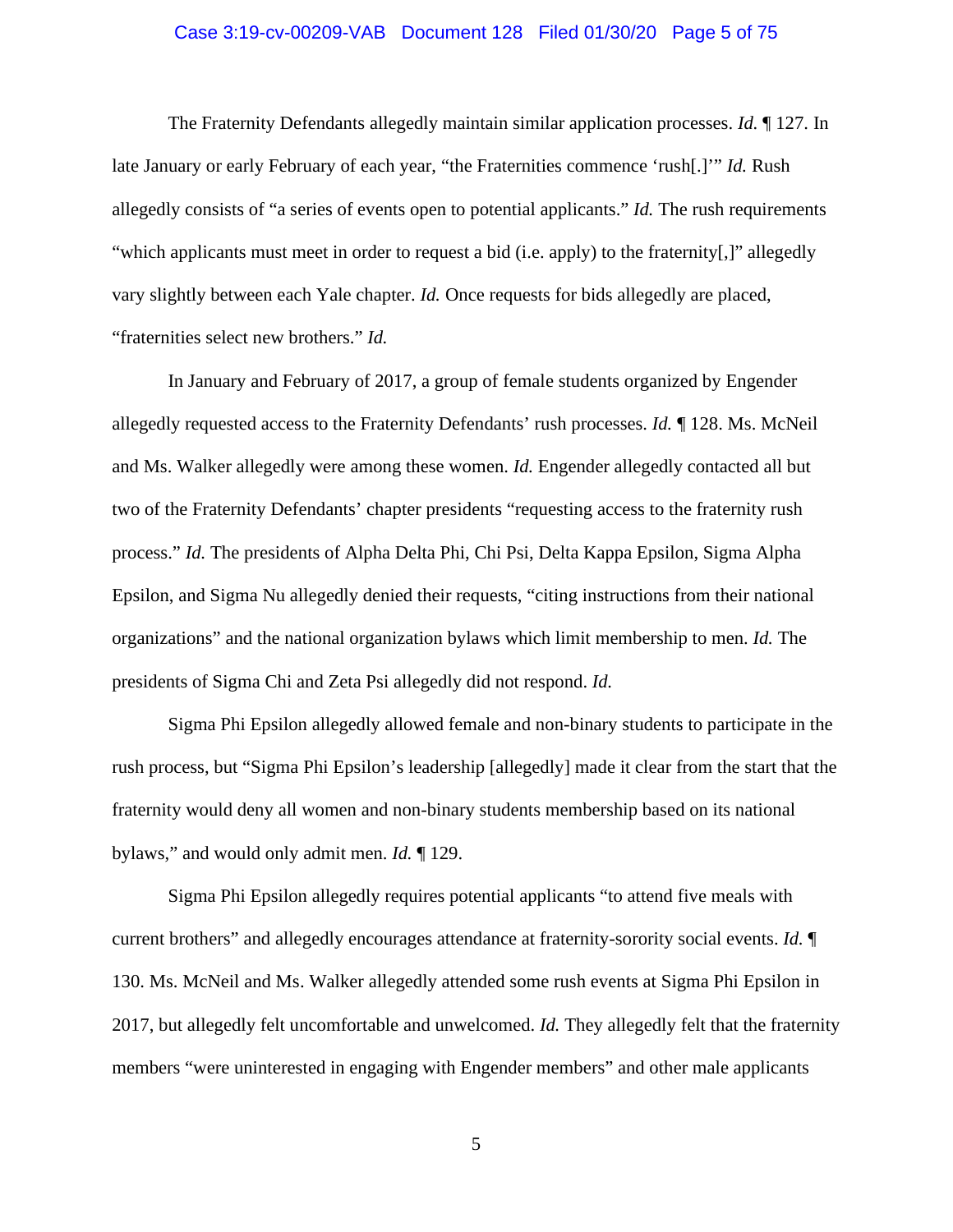## Case 3:19-cv-00209-VAB Document 128 Filed 01/30/20 Page 6 of 75

ignored them. *Id.* Ms. McNeil and Ms. Walker allegedly did not fulfill all the rush requirements nor request bids for membership because they felt their efforts were futile. *Id.*

Although Ms. McNeil and Ms. Walker did not complete the rush process, other members of Engender allegedly did. *Id.* ¶ 131. On or around February 10, 2017, Sigma Phi Epsilon allegedly told all the female applicants "they would not be admitted based on the national bylaws, which mandate gender discrimination in membership." *Id.* Plaintiffs allege that "a significant number of male rush candidates" were admitted. *Id.* ¶ 132.

Ms. McNeil, Ms. Walker, and Engender allegedly again sought to join the Fraternity Defendants in the 2017-2018 school year. *Id.* ¶¶ 133-34. On January 16, 2018, Ms. McNeil allegedly sent an e-mail to all Yale Fraternity chapter presidents, except for Alpha Delta Phi, on behalf of Engender. *Id.* ¶ 135. They allegedly received various responses, all relying on the same requirement – being a man. *Id.* ¶ 136. Plaintiffs allege they "would have rushed fraternities if given the opportunity[.]" *Id.* ¶ 138.

Sigma Chi Epsilon again allegedly permitted Engender members to rush. *Id.* ¶ 139. Ms. Singer allegedly did not participate, thinking it would be futile. *Id.* Ms. McNeil, Ms. Walker, and other members of Engender allegedly decided to rush. *Id.* They allegedly completed all of the rush requirements and submitted requests for bids. *Id.* On or around February 9, 2018, they allegedly were denied admission, based on Sigma Phi Epsilon's national bylaws. *Id.* Plaintiffs allege that "Sigma Phi Epsilon admitted a significant number of male rush candidates . . . ." *Id.*

Ms. McNeil, Ms. Walker, and Engender members allegedly sought to rush the Fraternity Defendants a third time in the 2018-2019 academic year. *Id.* ¶ 140. On December 12, 2018, Ms. Singer sent an e-mail to the presidents of the Defendant Fraternities' local chapters "requesting access to their upcoming rush process" and the schedule of rush events. *Id.* ¶ 141. The Presidents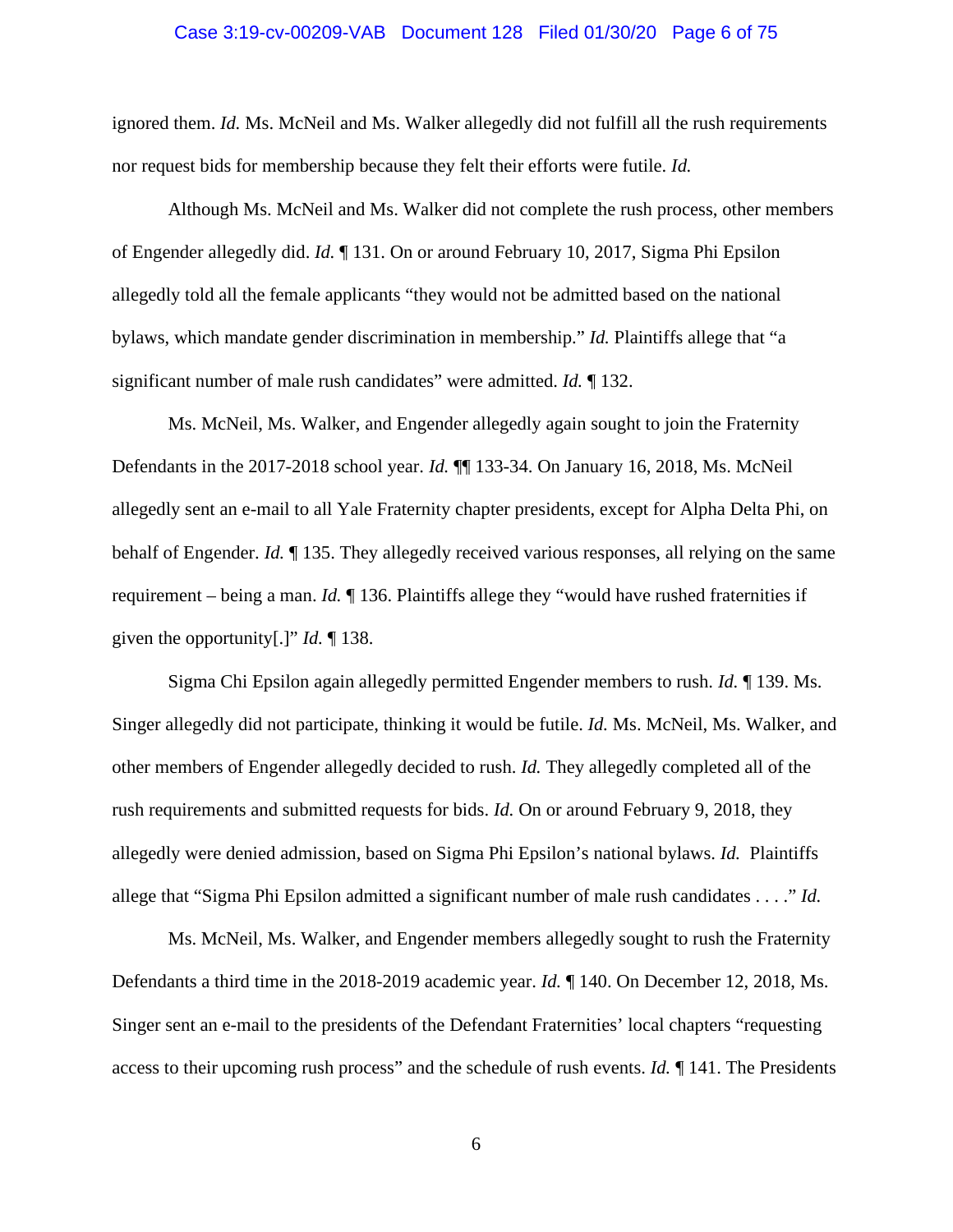## Case 3:19-cv-00209-VAB Document 128 Filed 01/30/20 Page 7 of 75

of Sigma Alpha Epsilon/Leo, Alpha Delta Phi, Sigma Nu, Sigma Chi, and Delta Kappa Epsilon allegedly all responded and rejected Ms. Singer's request. *Id.* Alpha Epsilon Pi, Chi Psi, and Zeta Psi allegedly did not respond. *Id.*

On January 15, 2019, Ms. Singer allegedly received an e-mail from Sigma Phi Epsilon's rush chairs, informing her that rush would be open to first-years of all gender identities. *Id.* ¶ 142. The rush chairs also allegedly specified that Sigma Phi Epsilon would only "offer bids to those who self-identify as male." *Id.*

Plaintiffs allege that the national organizations "are deeply entwined with the management and operations" of Yale chapters by controlling recruitment, supplying resources to local chapters and members, and setting boundaries for appropriate behavior. *Id.* ¶ 145. The national organizations assist with recruitment by providing promotional materials, instructions, and advice. *Id.*  $\P$  147-48. Importantly, national organizations allegedly "retain the ultimate authority over candidate selection" and some can veto the induction of a candidate. *Id.* ¶ 150.

Plaintiffs allege that the national organizations maintain authority and control over the conduct of their members, but rarely "exercise their disciplinary powers to punish sexual misconduct." *Id.* ¶ 153-54. Plaintiffs allege that the national organizations could require "zero tolerance policies for sexual harassment or assault at fraternity events." *Id.* ¶ 155 The national organizations allegedly do not do this currently, *id.*, and allegedly have done the opposite, preventing some local Yale chapters "from sanctioning members who engage in sexual misconduct[,]" *id.* ¶ 156. Plaintiffs allege that the authority and control of local chapters' membership practices and ability to discipline members makes national organizations "responsible for subjecting Plaintiffs to a hostile environment at fraternity events and on and around Yale's campus." *Id.* ¶ 157.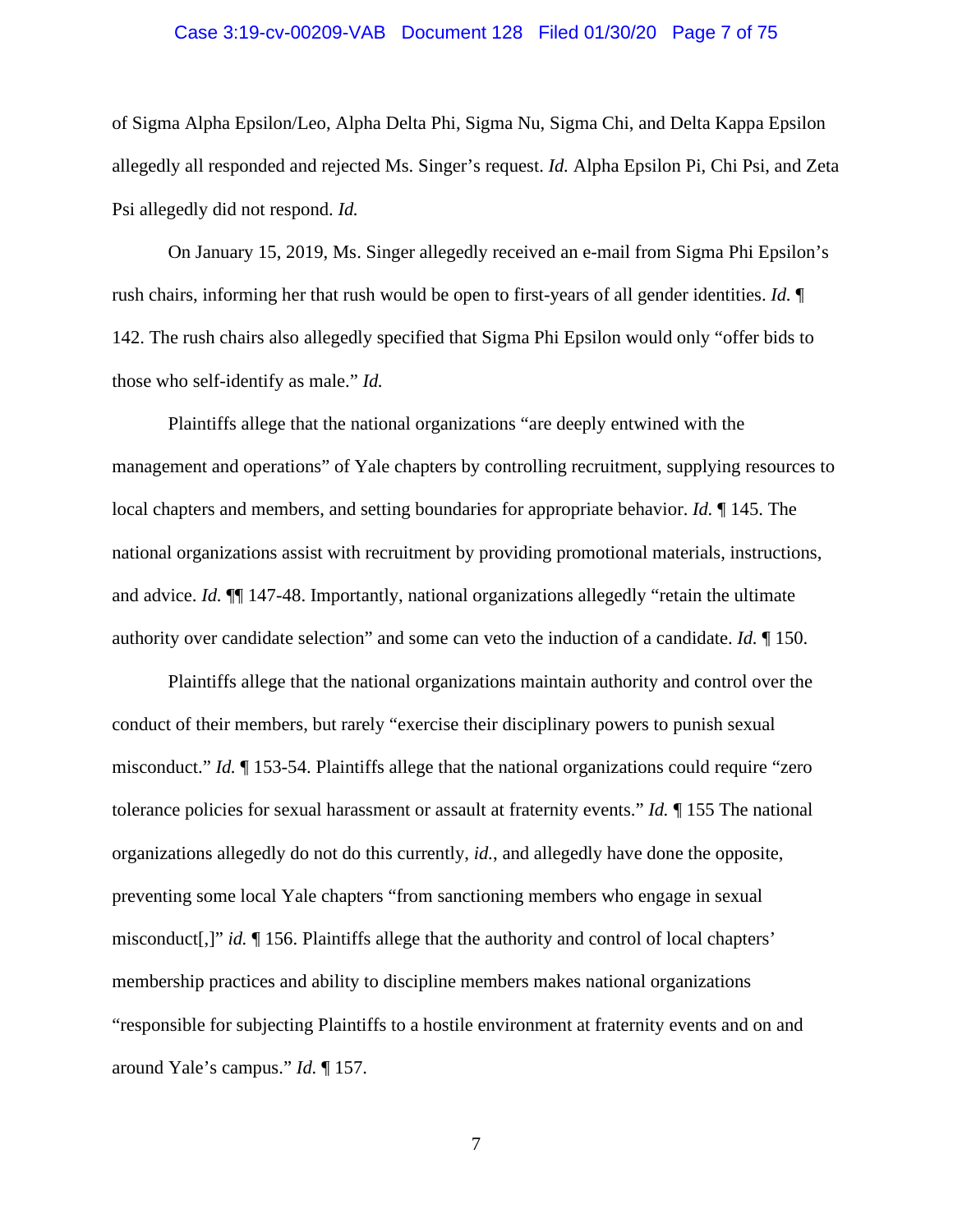## Case 3:19-cv-00209-VAB Document 128 Filed 01/30/20 Page 8 of 75

Plaintiffs allege that "fraternity houses are integral to the operations of Defendant Fraternities[.]" *Id.* ¶ 158. The houses allegedly serve as party venues, residences for many fraternity members, and are central to attracting new members. *Id.* The housing corporations allegedly sign separate rental contracts with each fraternity member. *Id.* ¶ 159. Plaintiffs allege that housing corporations, Sig Ep housing of Connecticut Delta LLC, Mother Phi Foundation Inc., Connecticut Omega of Sigma Alpha Epsilon House Corporation, House Corporation of Sigma Chi at Yale, Inc., High Street Housing Corporation, and ZP Nutmeg Associates Inc., are substantially controlled by the Fraternities' local chapter and/or national organizations "and were primarily formed for the purposes of owning houses for their respective fraternities." *Id.* ¶ 160. The housing corporations, 340 Elm, LLC and 402 Crown LLC, allegedly "knowingly rent their houses to Chi Psi and Alpha Epsilon Pi, respectively, for use as fraternity houses." *Id.* ¶ 161. And Defendant Edward J. Donahue III allegedly "is affiliated with the Alpha Delta Phi fraternity" and rents the house knowing its use as a fraternity house. *Id.* ¶ 162.

Because the Fraternity Defendants allegedly only allow men to join and because fraternity members are given priority in renting the residential units, the Fraternity Defendants allegedly are "also deny[ing] women the opportunity to rent units in the fraternity houses because of their gender." *Id.* ¶ 163.

Plaintiffs further allege that Yale misleads students and prospective students about the role of the Fraternity Defendants on campus and the University's commitment to ban discrimination and sexual violence on campus. Through its Equal Opportunity Statement, Undergraduate Regulations, and Sexual Misconduct Policies, Yale allegedly commits itself to ending discrimination and sexual misconduct on campus. *Id.* ¶ 167-68. Ms. Walker allegedly received Yale's admissions pamphlet as a prospective student, which included Yale's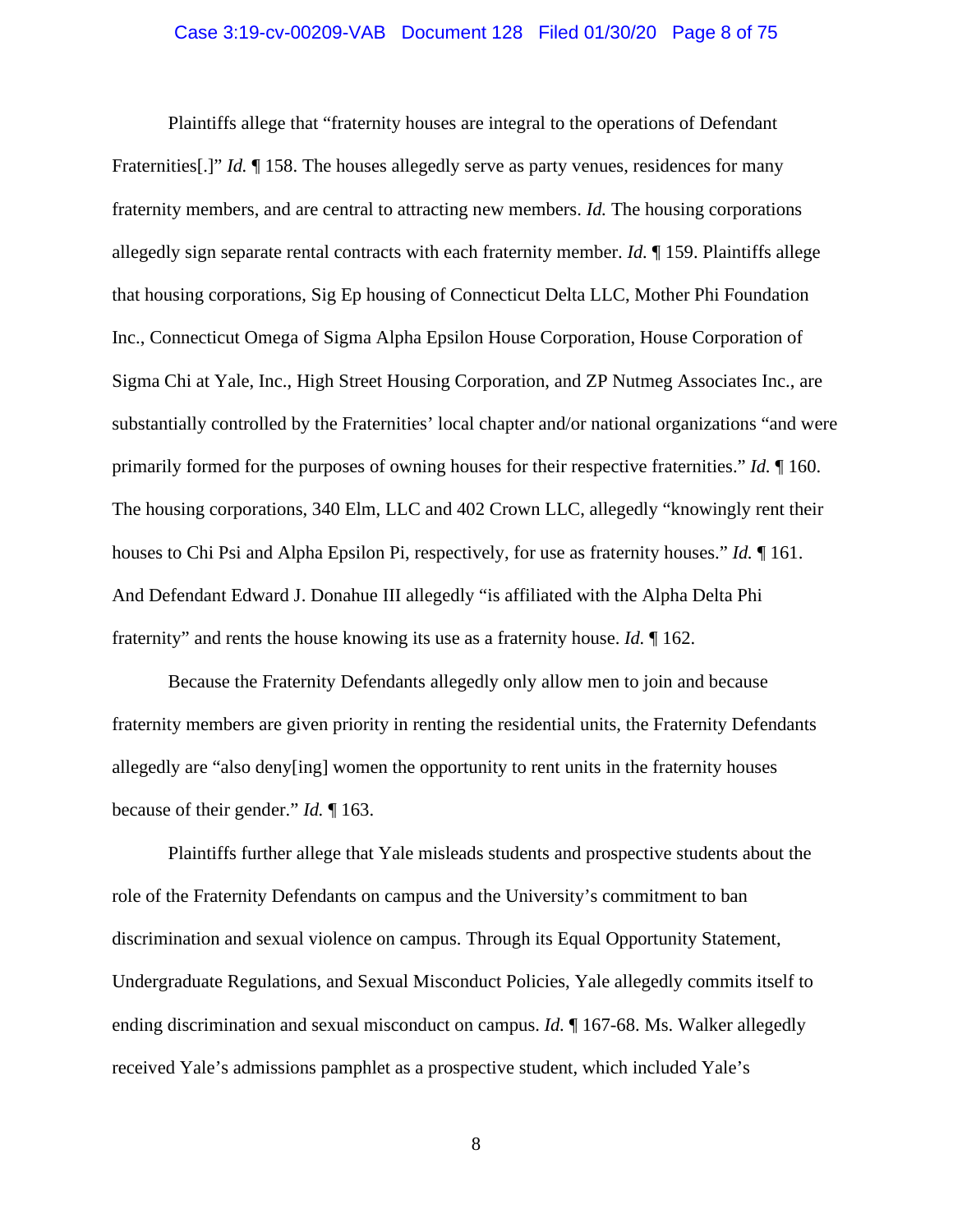## Case 3:19-cv-00209-VAB Document 128 Filed 01/30/20 Page 9 of 75

commitment to gender equality and cited the Equal Opportunity Statement. *Id.* ¶ 178. She allegedly was under the impression that Yale "would, in fact, be committed to promoting equal social, educational, and career opportunities for all students, regardless of gender." *Id.* Ms. McNeil allegedly recalls an event in the fall of 2014, where Yale administrators "spoke positively about Yale's efforts to promote gender equality and inclusion[,]" especially after an incident four years earlier.<sup>[3](#page-8-0)</sup> *Id.* 179. Ms. McNeil allegedly spoke with Yale's Vice President for Student Life, Kimberly Goff-Crews, who allegedly gave her "the impression that Yale would be an inclusive and supportive educational environment." *Id.* ¶ 180.

Through its alleged lack or forfeited control of local chapters of the Fraternity Defendants, Yale allegedly allows gender inequity, denying women and non-binary students "equal status" within the student body and "the social and economic privileges of fraternity membership[,]" and allowing "rampant sexual harassment and assault" to occur at the fraternities. *Id.* ¶¶ 167, 170. Plaintiffs allege that Yale refused to follow recommendations intended to curb sexual violence at fraternities, and attempted "to exercise *less* supervision over fraternities[.]" *Id.* ¶ 170 (emphasis in the original).

Yale allegedly claims that it has limited power over the Fraternity Defendants and describe them as "unregistered, off-campus organizations." *Id.* ¶ 171. Plaintiffs allege that the Undergraduate Regulations, "which specifically impose non-discrimination requirements on unregistered and off-campus organizations," grants Yale power over Fraternity members, a power Yale allegedly refuses to act on. *Id.*

Yale allegedly misleads prospective students by underreporting "the number of students in Greek organizations, [and] downplaying fraternities' important social role" on campus. *Id.* ¶

<span id="page-8-0"></span><sup>&</sup>lt;sup>3</sup> During this alleged incident, members of Delta Kappa Epsilon pledges allegedly chanted "No means Yes! Yes means anal!" outside of the Yale Women's Center. *Id*. ¶ 179. *See also* Second Am. Compl*.* ¶ 64.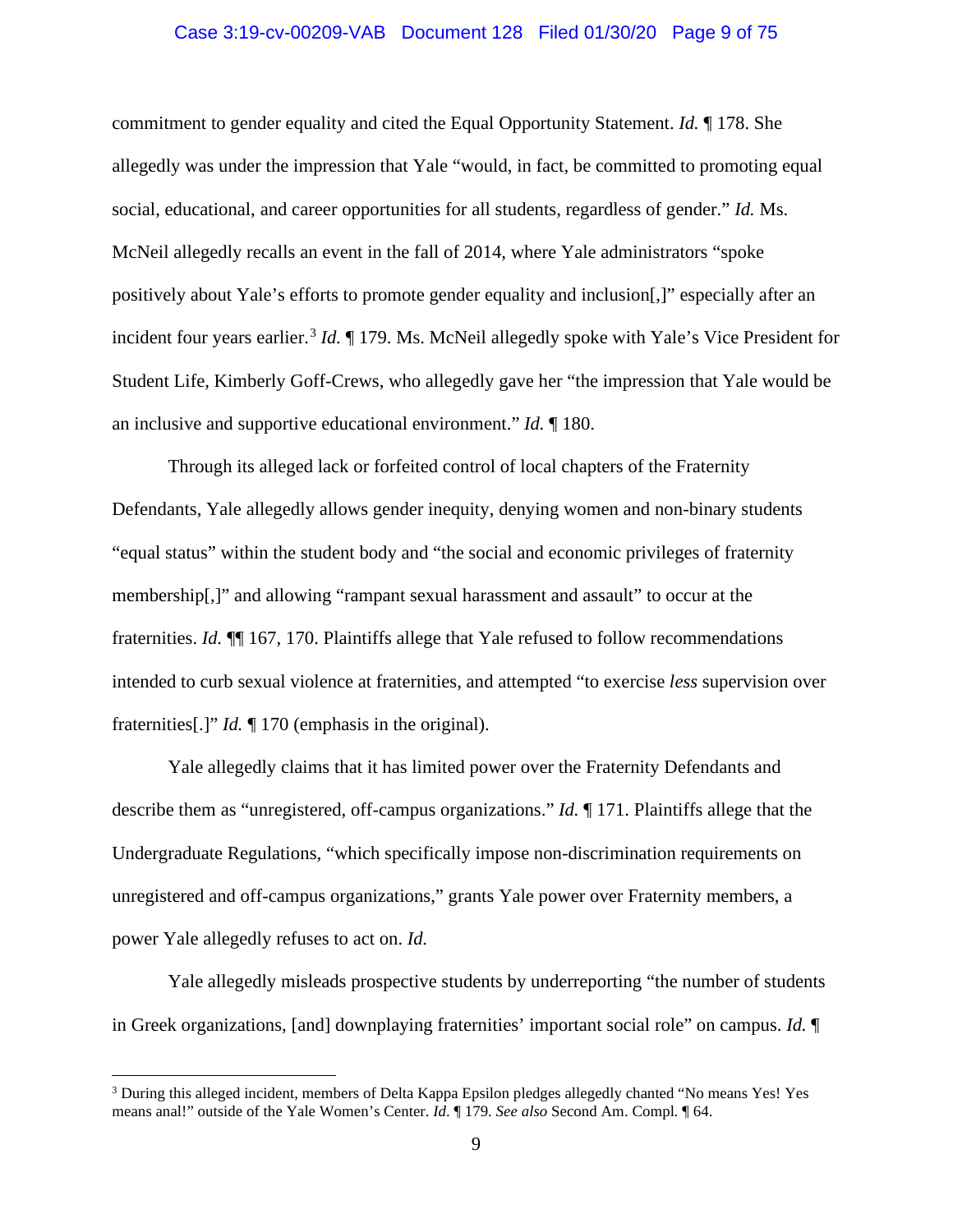#### Case 3:19-cv-00209-VAB Document 128 Filed 01/30/20 Page 10 of 75

172. Yale's admissions office also allegedly claims "that the Greek community comprises approximately 10% of the undergraduate population," *id.*, a statistic allegedly cited to Ms. Walker, then a prospective student. *Id.*

Ms. McNeil, Ms. Singer, Ms. Walker, and members of Engender all allege that fraternity life is more of a presence on Yale's campus than they were led to believe. *Id.* ¶ 173. Plaintiffs allegedly refer to the Yale College Counsel Task Force on Greek Life's report, which allegedly estimates Greek Life as a much larger campus presence. *Id.* When including sororities and students who are not members, 38% of the students allegedly "attend open fraternity events at least once or twice a month." *Id.* During the fall of 2016, Ms. McNeil's and Ms. Walker's first semester, allegedly 18% of students "were members of single-gender Greek organizations." *Id.* ¶ 173. Plaintiffs rely on the 2019 Review of Delta Kappa Epsilon and Campus Culture to support their allegations. *Id.* ¶ 174.

Plaintiffs also allege that Yale "fails to warn its students about the specific dangers of fraternities." *Id.* ¶ 175. Trainings about sexual misconduct given to undergraduate students allegedly "are ineffective and ignore the prevalence of sexual harassment and assault at fraternities." *Id.* ¶ 175. Ms. McNeil allegedly served on the board of a student organization dedicated to filling the gaps in Yale's training program. *Id.* ¶ 176. Plaintiffs allege that two separate Yale administrators the group met with "did not want to focus on [Yale's] sexual misconduct prevention efforts on fraternities" and "actively discouraged [the group] from concentrating its efforts on fraternities." *Id.* ¶ 176. Plaintiffs allege that these actions or inactions to address "fraternity-related discrimination and sexual misconduct" contradicts representations made to them as prospective students. *Id.* ¶ 177.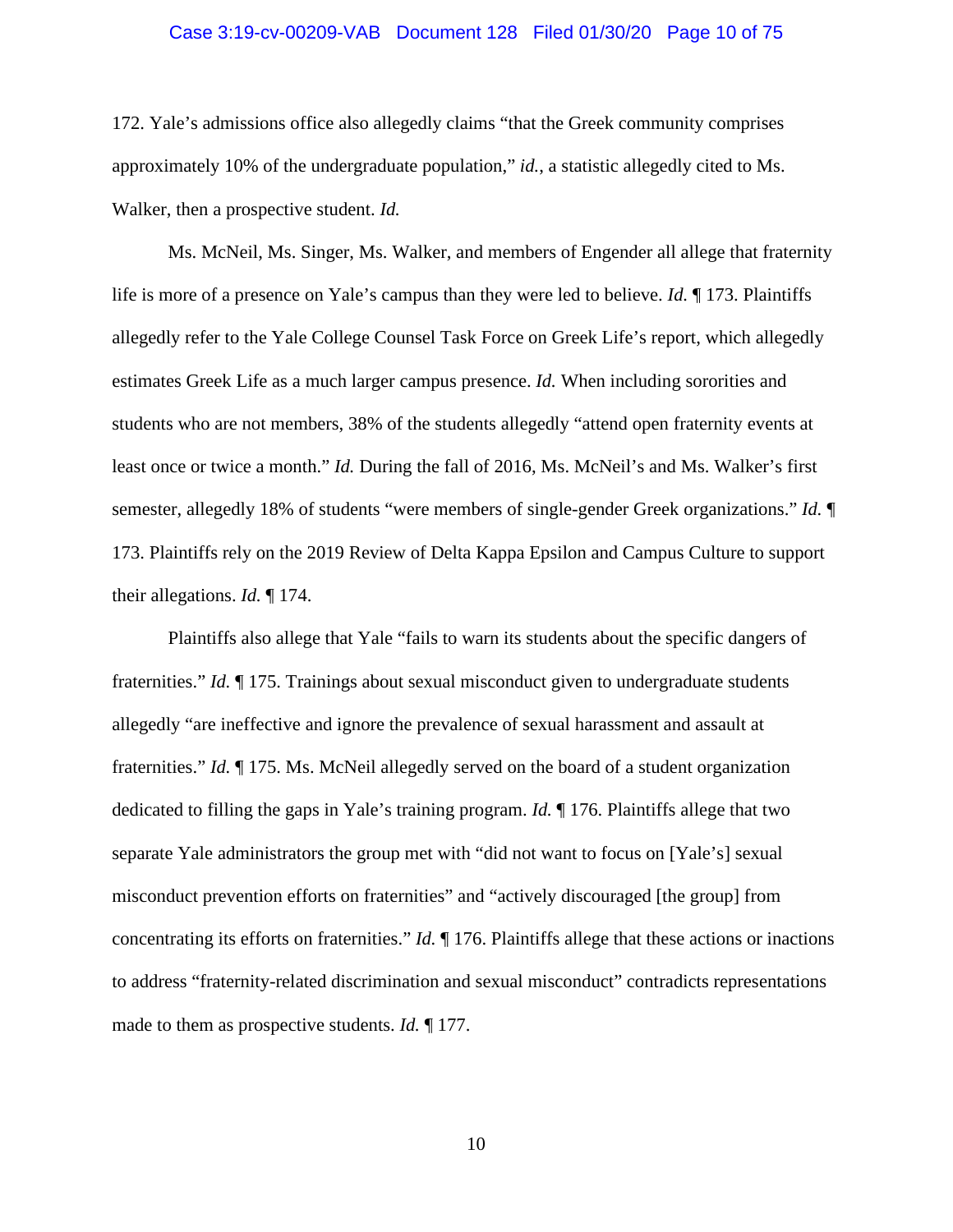## Case 3:19-cv-00209-VAB Document 128 Filed 01/30/20 Page 11 of 75

In deciding on whether to matriculate at Yale, Plaintiffs allegedly relied on the representations made regarding Yale's commitment to gender equality and eliminating sexual misconduct on campus. *Id.* ¶ 181. Plaintiffs expected fraternities to play a less significant role in campus social life and expected Yale to adhere to its own policies. *Id.*

Plaintiffs allegedly have taken many steps to ensure Yale's compliance with its own policies. For over a year, "Plaintiffs have petitioned Defendant Yale University to end the discriminatory admission practices of Defendant Fraternities and the hostile environment that exists at Defendant Fraternities and at Yale." *Id.* ¶ 182. On August 17, 2017, Ms. McNeil allegedly sent an e-mail to administrators raising concerns about the Fraternity Defendants' admission policies and the hostile environment perpetuated at their parties. *Id.* ¶ 183. On August 31, 2017, Ms. Walker and Ms. McNeil allegedly met with Deans Marvin Chun and Burgwell Howard to speak of the same concerns. *Id.* ¶ 184. Plaintiffs allege both deans "declined to take any steps to require the Fraternities to admit female or non-binary students as members" and failed to follow up regarding "steps the University was prepared to take to address sexual misconduct" at the Fraternities. *Id.* ¶ 184.

On January 26, 2019, Ms. McNeil, on behalf of Engender, allegedly sent another e-mail to Deans Chun and Howard. *Id.* ¶ 185. She allegedly explained that "the Yale chapter of Sigma Phi Epsilon [and Engender] were exploring the possibility of opening the chapter to women and non-binary students." *Id.* She allegedly requested a meeting with both deans to "explore options to assist the Yale chapter in efforts to disaffiliate." *Id.* She allegedly never met with either of them. *Id.*

On February 17, 2018, Ms. McNeil and Ms. Walker allegedly reached out to the Yale administration. *Id.* ¶ 186. They allegedly contacted Yale's Dean of Student Affairs, Camille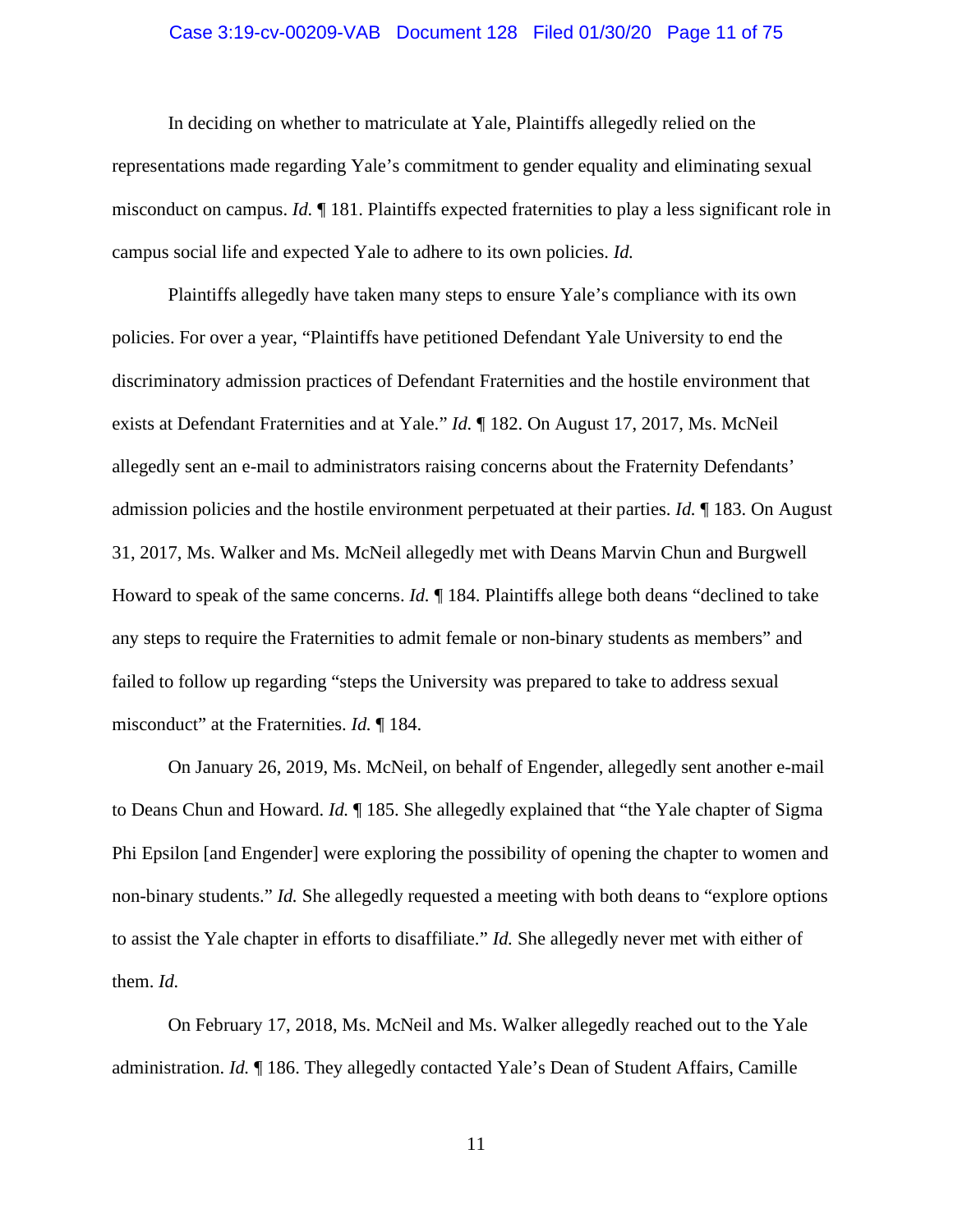## Case 3:19-cv-00209-VAB Document 128 Filed 01/30/20 Page 12 of 75

Lizarribar, "to request assistance filing a complaint with the Yale Executive Committee regarding Defendant Fraternities' discriminatory admissions policies," allegedly in accordance with Yale's Undergraduate Regulations, which requires "the support of certain faculty or staff members . . . to file a complaint with the Executive Committee." *Id.*

Two days later, on February 18, 2018, Ms. McNeil, Ms. Walker, and another member of Engender met with Dean Lizarribar. *Id.* ¶ 187. Dean Lizarribar allegedly expressed surprise that Plaintiffs wanted "to discuss the Defendant Fraternities' discriminatory admissions policies." *Id.* She allegedly expressed concern that "something bad had happened," which Plaintiffs allege means "she did not take [their] complaint seriously." *Id.* When a member of Engender cited an example of sexual misconduct, Dean Lizarriabar allegedly asked whether the "incident had been reported." *Id.* Plaintiffs allegedly raised their concerns of the Fraternity Defendants's discriminatory policies and Yale's refusal to enforce their non-discrimination policies within the Fraternities. *Id.* Dean Lizarribar allegedly declined to support Plaintiffs' complaint before the Yale Executive Committee, but "asked for time to consider ways that she could continue having conversations" with Plaintiffs and Engender. *Id.*

On March 5, 2018, Engender, including Ms. McNeil and Ms. Walker, allegedly again reached out to the Yale administration. *Id.* They allegedly sent an e-mail to Yale President, Peter Salovey, Dean Chun, and Dean Howard "to raise further concerns about the negative effects of fraternity discrimination and harassment on their educational experiences." *Id.* ¶ 188. The e-mail allegedly described the Fraternity Defendants' "refusal to admit Engender members", reports of sexual harassment and assault in the *Yale Daily News* that related to Delta Kappa Epsilon, and recruitment violations of Delta Kappa Epsilon and Sigma Nu that violated Yale's Undergraduate Regulations. *Id.* Dean Chun allegedly replied and instructed "them to work with Dean Howard,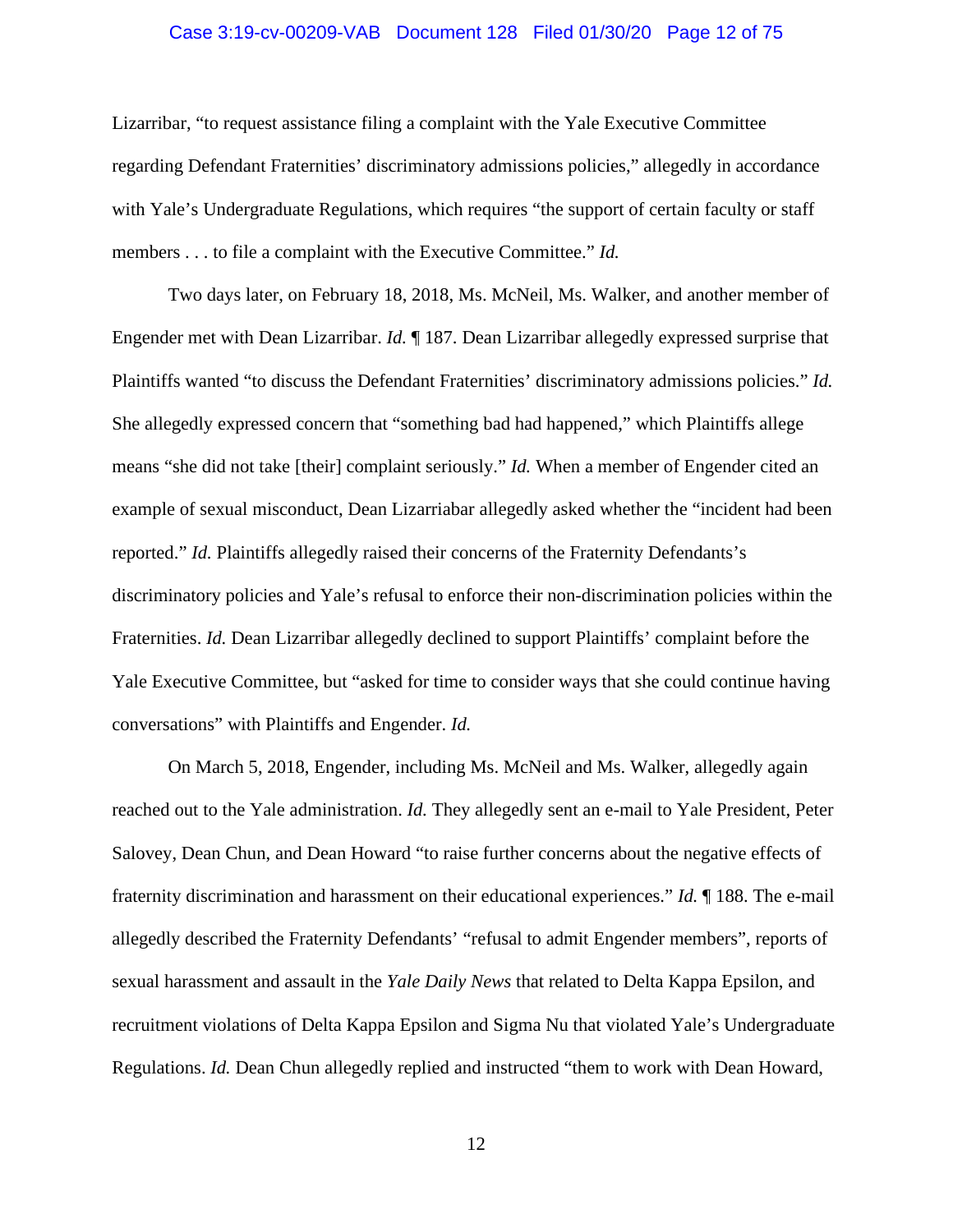## Case 3:19-cv-00209-VAB Document 128 Filed 01/30/20 Page 13 of 75

Dean Lizarribar, and Gregg Peeples, Assistant Dean of Student Conduct & Community Standards and Secretary of the Executive Committee." *Id.*

On March 29, 2018, Ms. McNeil, Ms. Walker, and another member of Engender allegedly met with Dean Lizarribar and Dean Peeples. *Id.* ¶ 189. During the meeting, Plaintiffs allegedly "explained that Defendant Fraternities' admissions practices were discriminatory and against Yale policy." *Id.* They allegedly asked if Yale "had any formal avenues for filing a complaint of gender discrimination against the Fraternities." *Id.* The Deans allegedly agreed the admission practices were discriminatory and also allegedly told Plaintiffs "that there was no formal way for them to raise their complaints[.]" *Id.*

Plaintiffs allegedly continued to meet with members of Yale's administration. On or about April 5, 2018, Ms. McNeil, Ms. Walker, and members of Engender allegedly met with Yale's Deputy Title IX Coordinator and Labor Relations Director. *Id.* ¶ 190. They allegedly researched and presented the connection between the Fraternity Defendants' gender discrimination and "disproportionately high occurrences of sexism, sexual harassment and assault, LGBTQ [Lesbian Gay Bisexual Transgender Queer/Questioning] discrimination, and professional disparities among Yale students." *Id.* They allege that Yale again failed to take action. *Id.*

On November 15, 2018, Ms. McNeil allegedly wrote an e-mail to Dean Howard, informing him that "Leo had officially disaffiliated from Sigma Alpha Epsilon's national organization." *Id.* ¶ 191. The e-mail allegedly reiterated that Leo was an undergraduate organization and in violation of the Undergraduate Regulations because of its admissions practices. *Id.* On November 26, 2018, Dean Howard allegedly responded to Ms. McNeil. *Id.* He acknowledged that "'membership is seemingly composed of Yale students,'" but reiterated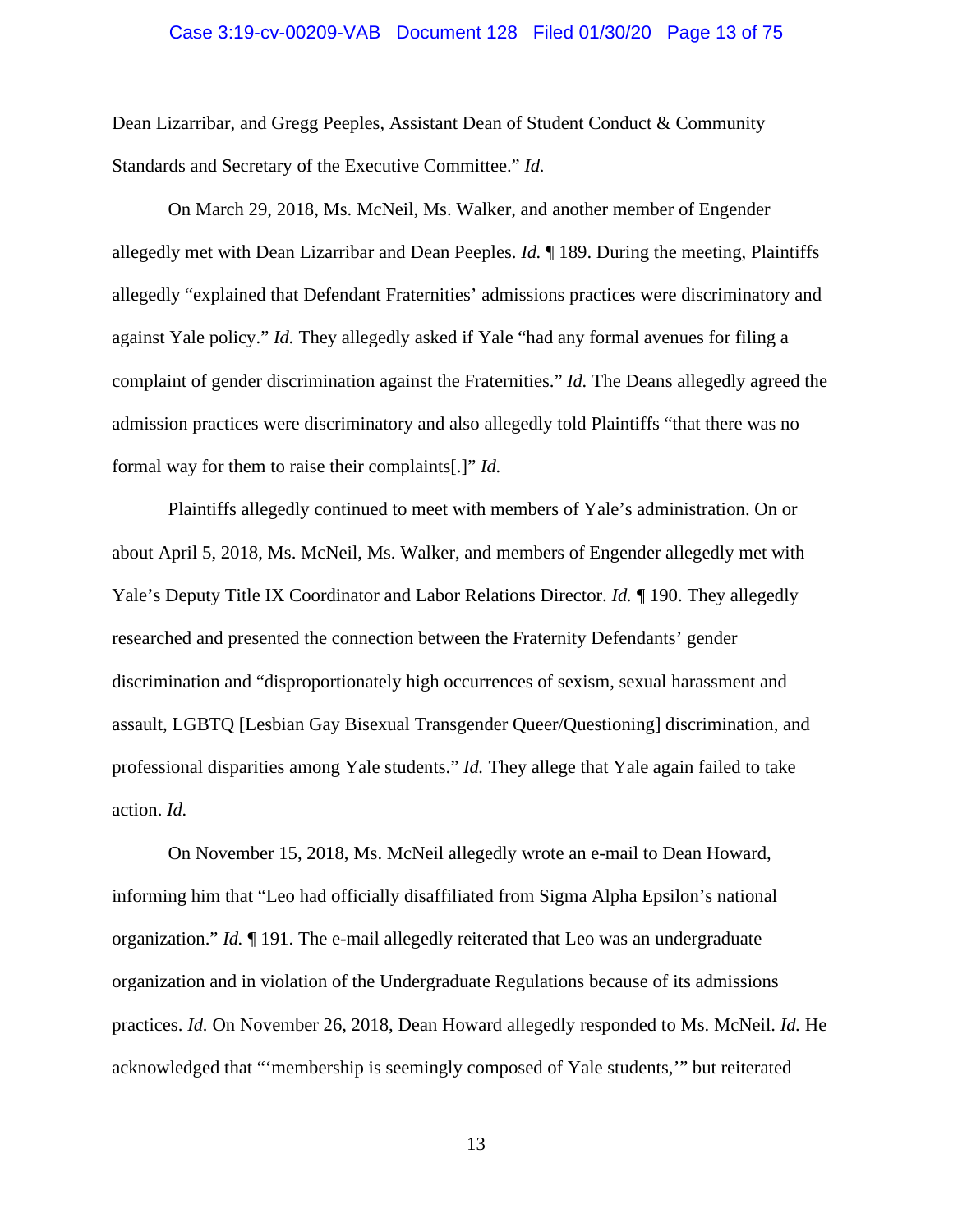## Case 3:19-cv-00209-VAB Document 128 Filed 01/30/20 Page 14 of 75

Yale's inability to control the membership criteria of "'any unregistered or unaffiliated group . . . in New Haven[.]'" *Id.* He also allegedly reiterated that individuals of Leo who were also Yale Students must adhere to the Undergraduate Regulations, but allegedly "gave no indication that Yale would sanction them for discriminating on the basis of gender." *Id.*

With the exception of Leo, the Fraternity Defendants are local chapters of national organizations. *Id* ¶ 193. Plaintiffs allege that the only criteria for membership is that the "applicants are men." *Id.* Plaintiffs allege that enrollment at a university is not even a requirement for some local chapters. *Id.* Plaintiffs allege that a majority of men who request a bid are admitted and that "local chapters have no official policies restricting recruitment to a specific cohort of students (other than men)." *Id.* As an example, Plaintiffs allege that, in the 2017-2018 academic year, Zeta Psi "released a Google form" on Facebook which opened "its rush process to all interested male undergraduates." *Id.*

Beyond being unselective, the Fraternity Defendants allegedly "open [themselves'] up to the general Yale public" through voluminous Facebook invites to parties. *Id.* ¶ 196. Plaintiffs allege several annual or recurring events that are known within the Yale community. *Id.* The events allegedly are advertised as "public events" on Facebook and female students from neighboring schools are often invited to events. *Id.* ¶ 197. Plaintiffs specifically allege that Alpha Delta Phi, Sigma Alpha Epsilon/Leo, Sigma Nu, and Zeta Psi routinely open their house to the general public. *Id.*

The Fraternity Defendants allegedly not only host public events, but allegedly allow "other student groups to host events" or rent their house. *Id.* ¶ 198. Sigma Nu allegedly makes "extensive efforts to profit from its space by opening it to the broader community." *Id.* ¶ 199. Sigma Nu also allegedly rents rooms in the fraternity house during the academic year and in the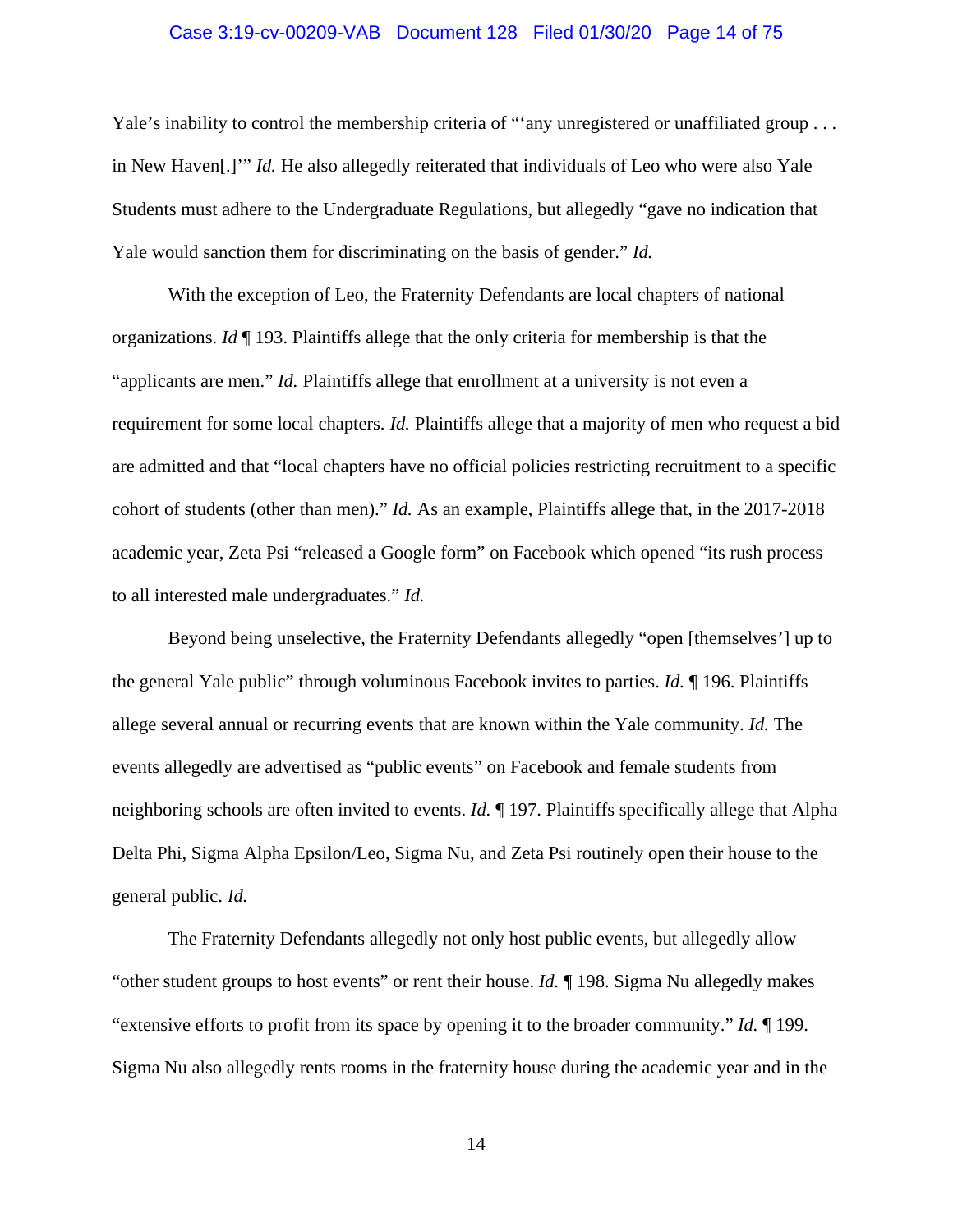## Case 3:19-cv-00209-VAB Document 128 Filed 01/30/20 Page 15 of 75

summer, if room are unoccupied, although, fraternity members allegedly get priority during the summer. *Id.*

Plaintiffs allege that Yale is similarly public. Many areas of campus, including places where fraternities recruit and publish their events, are "ungated and open to the general public." *Id.*  $\parallel$  203. Indeed, areas where allegedly hostile incidents have occurred allegedly are public.<sup>[4](#page-14-0)</sup> Yale allegedly owns property throughout New Haven, including properties that "abut and surround many of the fraternity houses." *Id.* ¶ 204. Plaintiffs also alleges that the museums, theaters, and sporting arenas are available to the public. *Id.* ¶ 205.

Plaintiffs allege that there is a close tie between the Fraternity Defendants and Yale. "Yale University has a drastic shortage of sufficient spaces to hold parties and relies on Defendant Fraternities to offer students party venues." *Id.* ¶ 207. They allege that decisions to discontinue certain on-campus events were made with knowledge that the number of students attending fraternity parties would increase. *Id.* The Fraternity Defendants allegedly provide parties for Yale students and, "in exchange, Yale allows the Fraternities to use Yale resources . . . and largely turns a blind eye to the sexual harassment and assault" that occurs "in connection with the Fraternities." *Id.*

Yale allegedly disclaims control, but allegedly permits use of its resources, i.e., e-mail addresses, bulletin boards, and campus facilities. *Id.* ¶ 208. Allegedly, under an earlier policy, which required registering all off-campus events with fifty or more attendees, Yale knew or and could control almost every fraternity party or event. *Id.* Plaintiffs further allege Yale's failure to

<span id="page-14-0"></span><sup>4</sup> Plaintiffs refer to two alleged incidents involving Zeta Psi recruits in front of the Yale Women's Center with the sign "We Love Yale Sluts" and Delta Kappa Epsilon pledges chanting "no means yes." *Id*. ¶¶ 13, 62, 203.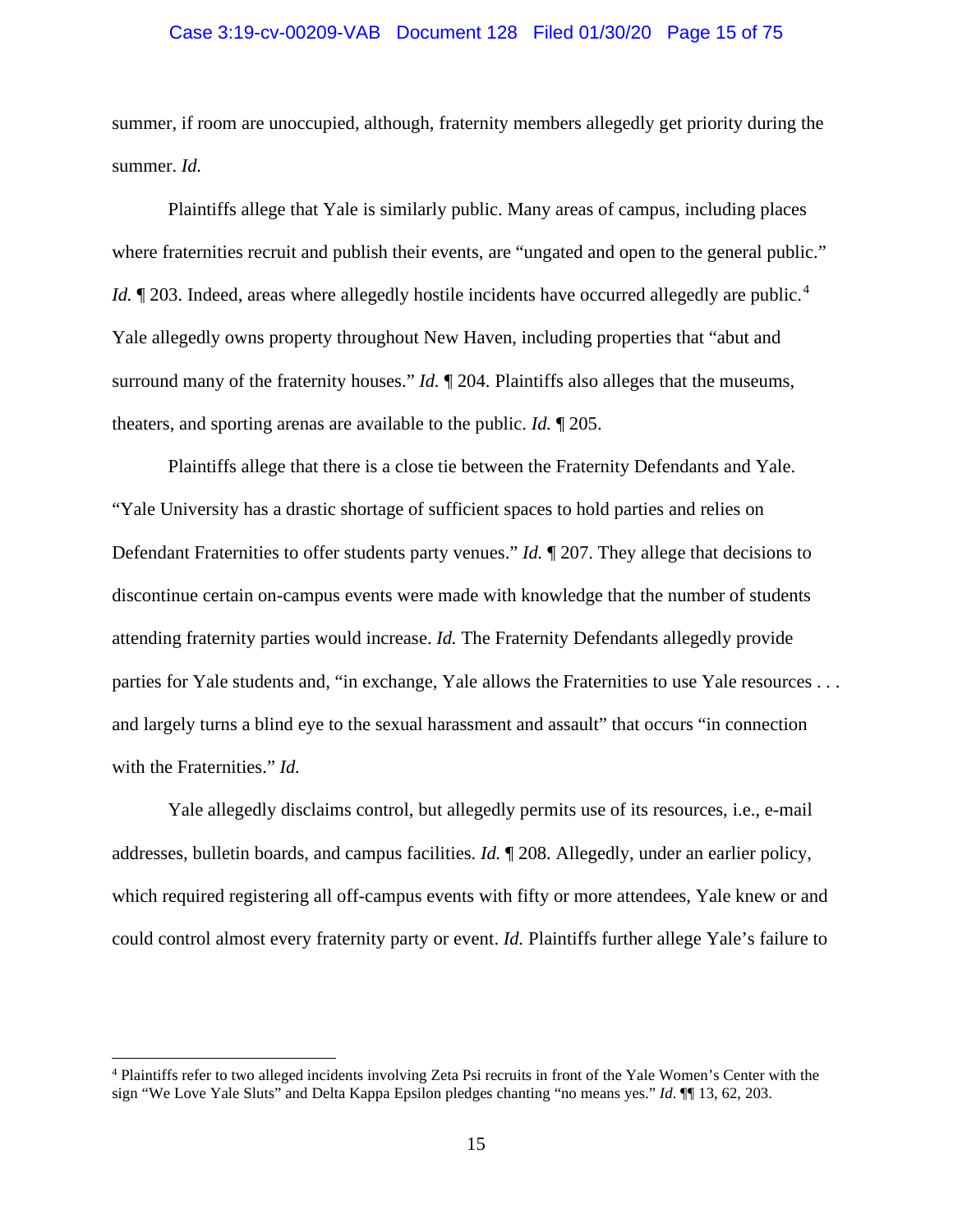## Case 3:19-cv-00209-VAB Document 128 Filed 01/30/20 Page 16 of 75

take recommendations aimed at curbing the gender discrimination and sexual misconduct. *Id.* ¶ 209.

For example, Yale allegedly failed "to create a formal and transparent Greek council," as agreed upon in the 2012 Voluntary Resolution Agreement with the Department of Education. *Id.* Dean Burgwell Howard, however, allegedly maintains contact with the heads of the Defendant Fraternities and, allegedly has warned the fraternities that their admissions practices would come under scrutiny and advised the Fraternities "to be clear and transparent" in the process and suggested a list of "do's and don't's" in recruiting practices. *Id.* The Fraternities then allegedly "act as extensions of Yale, providing much needed locations where Yale students can socialize with one another and members of the general public." *Id.* ¶ 210.

Plaintiffs allegedly seek class certification under Fed. R. Civ. Pro. 23 "on behalf of every current and former female undergraduate student who has matriculated and/or will matriculate from the beginning of the applicable statute of limitations of each claim asserted on behalf of the class through the date of judgment[.]" *Id.* ¶ 211. Class certification allegedly is "the most efficient and economical means of resolving the questions of law and fact[.]" *Id.* ¶ 213. Plaintiffs allege numerous common questions<sup>[5](#page-15-0)</sup> concerning Yale, Fraternity Defendants' discrimination against female students and the subjection of the female students to a sexually hostile environment. *Id.* ¶ 214.

Plaintiffs allege class certification is proper because the prospective class is "too numerous to make joinder practicable<sup>[1]</sup>, *id.* 1218-19, there are many common questions of law

<span id="page-15-0"></span><sup>5</sup> These common questions allegedly include "whether Yale engaged in negligent misrepresentation or unfair and deceptive practices by . . . misleading prospective students about the University's commitment to non-discrimination and addressing sexual misconduct and whether Yale breached its contract (and the implied covenant of good faith and fair dealing) with the students by permitting undergraduate organizations to perpetuate gender inequality and sexual misconduct." *Id*. ¶ 214.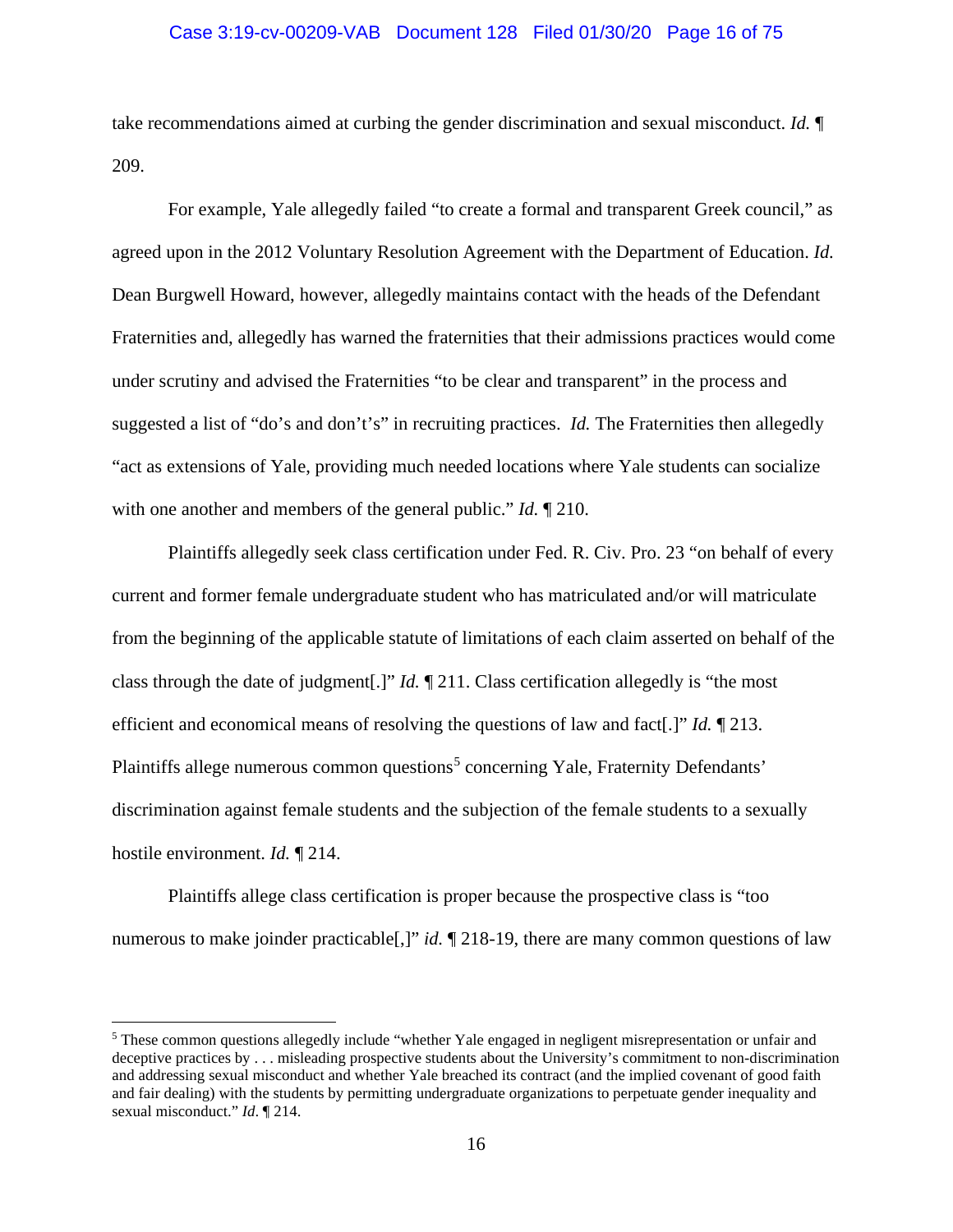## Case 3:19-cv-00209-VAB Document 128 Filed 01/30/20 Page 17 of 75

and fact, *id.* ¶ 221, there is typicality because Ms. McNeil, Ms. Singer, and Ms. Walker "are female undergraduate students who matriculated at Yale" during the relevant period and who advance "each of the claims they assert on behalf of the proposed class[,]" *id.* ¶ 222-23, and the Plaintiffs are "adequate representatives of the proposed class" as their "interests are coextensive with those of the members of the proposed class that they seek to represent in this case." *Id.* ¶ 226-27.

#### **B. Procedural Background**

On February 12, 2019, Anna McNeil, Eliana Singer, Ry Walker, and Engender filed this lawsuit, alleging violations of federal law, Title IX and the Fair Housing Act, and raising various Connecticut statutory and common law claims. Complaint, ECF No. 1 (Feb. 12, 2019).

On May 13, 2019, Plaintiffs filed an Amended Complaint. Amended Compl., ECF No. 63 (May 13, 2019).

On May 29, 2019, Yale University, 340 Elm, LLC, and 402 Crown LLC all filed timely motions to dismiss. *See* Yale University's Motion to Dismiss, ECF No. 71 (May 29, 2019); 340 Elm, LLC's Mot. to Dismiss, ECF No. 72 (May 29, 2019); 402 Crown LLC's Mot. to Dismiss, ECF No. 73 (May 29, 2019).

On May 31, 2019, Alpha Delta Phi International, Inc., Alpha Epsilon Pi Fraternity, Inc., Alpha Epsilon Pi, Epsilon Upsilon, Alpha Kappa Delta of Chi Psi, Chi Psi Fraternity, Connecticut Omega of Sigma Alpha Epsilon House Corporation, Phi Chapter Delta Kappa Epsilon, Delta Kappa Epsilon Fraternity, Edward J. Donahue, III, High Street Housing Corporation, House Corporation of Sigma Chi at Yale I, Leo, Mother Phi Foundation, Inc., Sig Ep Housing of Connecticut Delta, LLC, Sigma Alpha Epsilon Fraternity, Sigma Chi International Fraternity, Sigma Chi, Theta Upsilon Chapter, Sigma Nu Fraternity Beta Alpha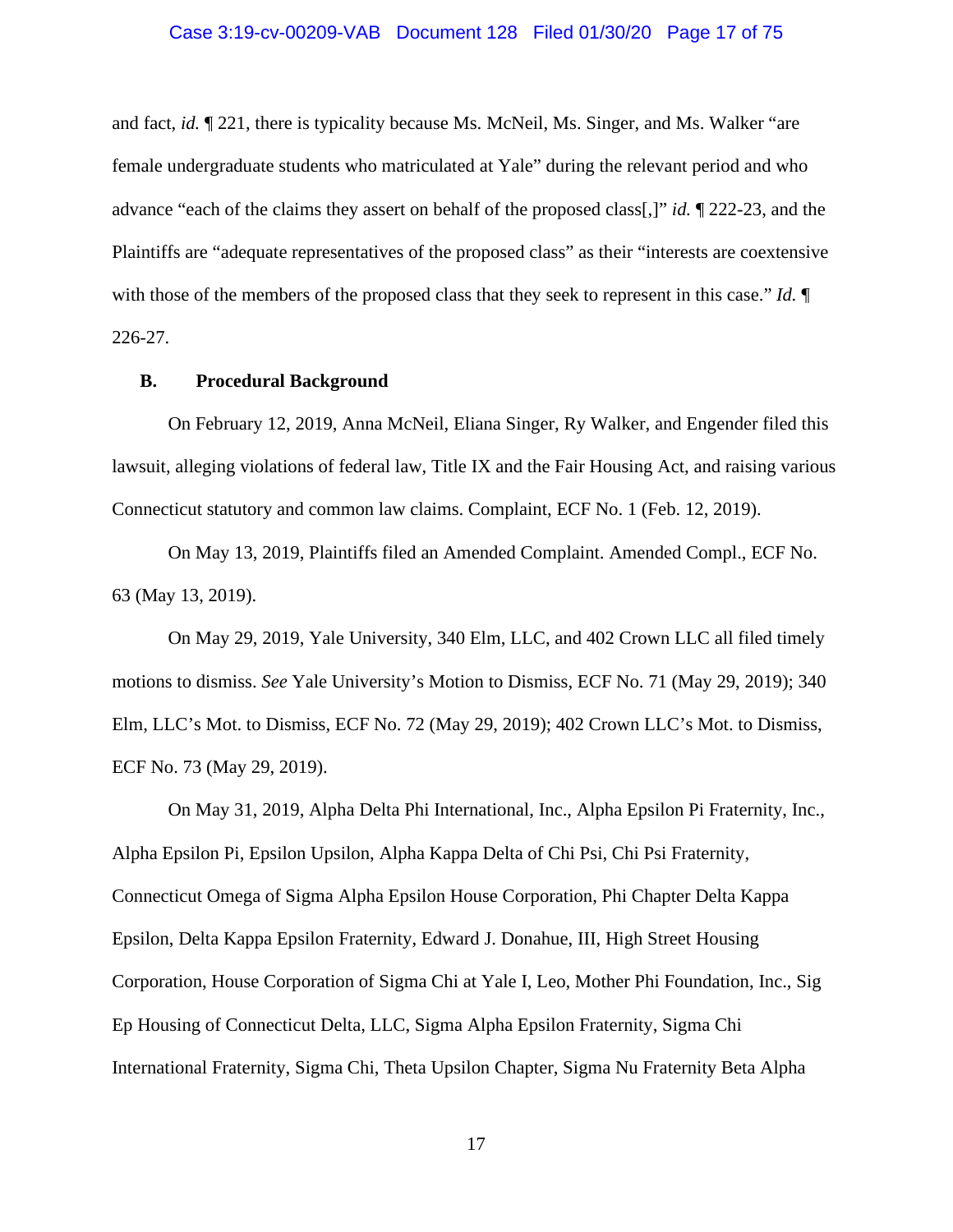## Case 3:19-cv-00209-VAB Document 128 Filed 01/30/20 Page 18 of 75

Chapter, Sigma Nu Fraternity, Inc., Sigma Phi Epsilon Fraternity, Inc., Sigma Phi Epsilon, Connecticut Delta Chapter, Yale Chapter of Alpha Delta Phi International, Inc, ZP Nutmeg Associates Inc., Zeta Psi Fraternity, Inc., Zeta Psi, Eta Chapter (the "Fraternity Defendants") filed a motion to dismiss. *See* Fraternities' Mot. to Dismiss, ECF No. 76 (May 31, 2019).

On June 6, 2019, the Court granted this motion. Order Granting Mot. for Extension of Time, ECF No. 78 (June 6, 2019).

On July 3, 2019, Plaintiffs filed a memorandum in opposition to Yale University's, 340 Elm LLC,'s 402 Crown LLC's, and the Fraternity Defendants' motion to dismiss. Plaintiffs; Opposition to 340 Elm, LLC, ECF No. 84 (July 3, 2019) ("Pls.' Opp'n to 340 Elm"); Plaintiffs' Opposition to 402 Crown, LLC, ECF No. 85 (July 3, 2019) ("Pls.' Opp'n to 402 Crown"); Plaintiffs' Opposition to Yale, ECF No. 86 (July 3, 2019) ("Pls.' Opp'n to Yale"); Plaintiff's Opposition to Fraternity Defendants, ECF No. 87 (July 3, 2019) ("Pls. Opp'n to Frat.").

On July 17, 2019, the parties filed a joint stipulation to file a Second Amended Complaint. Joint Stipulation for a Second Am. Compl., ECF No. 91 (July 17, 2019).

On July 18, 2019, the Court granted this motion. Order on Mot. for Leave to File Second Am. Compl., ECF No. 92 (July 18, 2019). That same day, Plaintiffs filed the Second Amended Complaint. Second Am. Compl.

Between July 22, 2019 and July 24, 2019, 402 Crown LLC, 340 Elm, LLC, the Fraternity Defendants, and Yale filed timely replies to Plaintiffs' opposition memoranda. *See* 402 Crown LLC's Reply, ECF No. 95 (July 22, 2019) ("402 Crown LLC's Reply"); 340 Elm LLC's Reply, ECF No. 96 (July 23, 2019) ("340 Elm LLC's Reply"); Fraternity Defendants' Reply, ECF No. 97 (July 24, 2019) ("Fraternity Defs.' Reply"); Yale University's Reply, ECF No. 98 (July 24, 2019) ("Yale's Reply").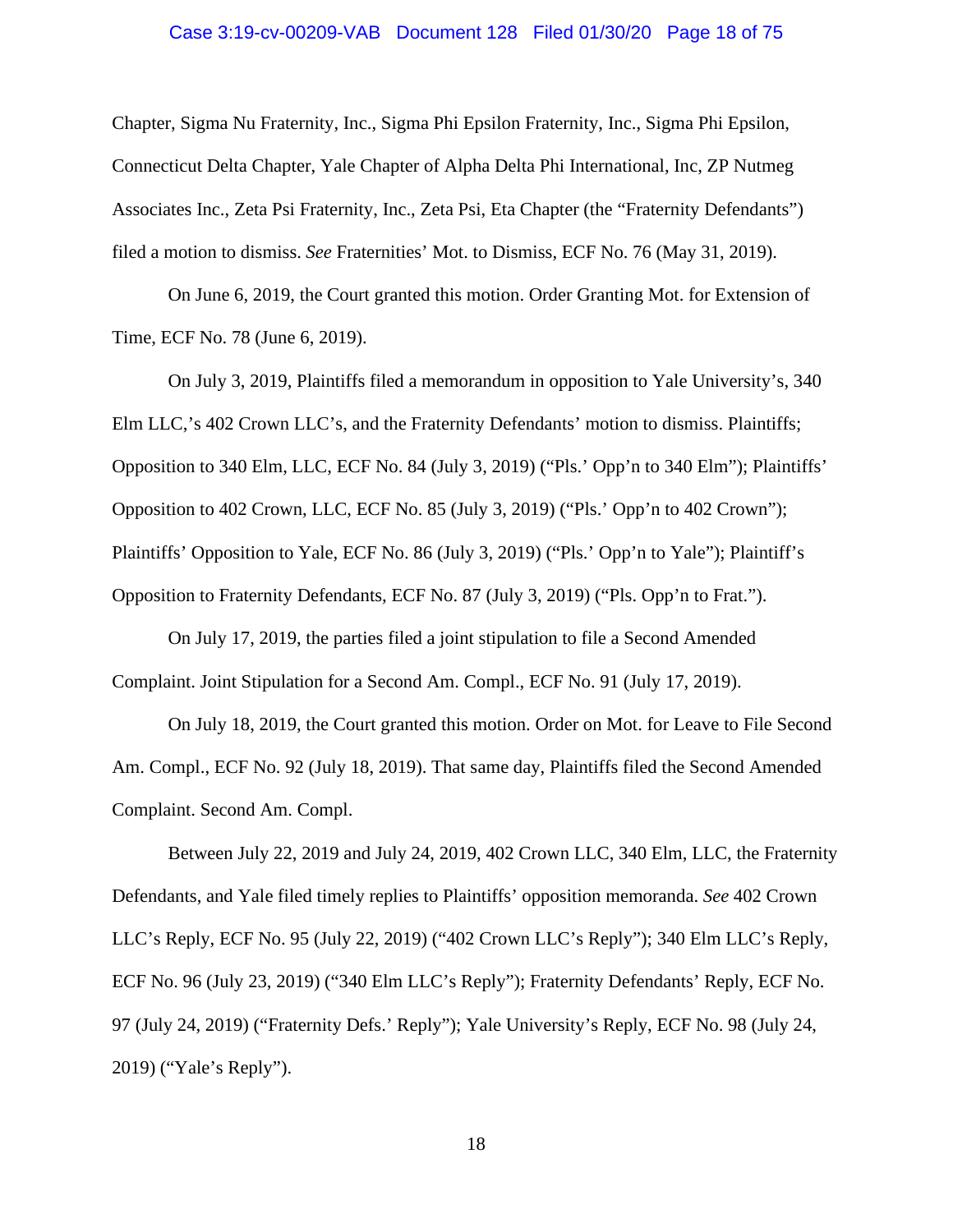#### Case 3:19-cv-00209-VAB Document 128 Filed 01/30/20 Page 19 of 75

On July 26, 2019, Plaintiffs moved for leave to file a sur-reply. Mot. to File Sur Reply, ECF No. 99 (July 26, 2019).

On July 29, 2019, the Court granted that motion. Order, ECF No. 100 (July 29, 2019), and, on July 30, 2019, Plaintiffs filed their reply. Plaintiffs' Sur Reply, ECF No. 101 (July 30, 2019).

On October 15, 2019, the Court held a motion hearing on all pending motions to dismiss. Minute Entry, ECF No. 120 (Oct. 15, 2019).

On October 24, 2019, Plaintiffs moved to file a supplemental briefing on the issue of proximate cause and the Fair Housing Act. Mot., ECF No. 121 (Oct. 24, 2019). The Court granted the motion and allowed Defendants to file a response by November 8, 2019. Order, ECF No. 122 (Oct. 25, 2019).

On October 25, 2019, Plaintiffs filed a supplemental memorandum in opposition to Fraternity Defendants' motion to dismiss. Supplemental Mem., ECF No. 123 (Oct. 25, 2019) ("Pls.' Supplemental Mem.").

On November 8, 2019, Fraternity Defendants filed a reply. Reply, ECF No. 125 (Nov. 8, 2019) ("Fraternity Defs.' Supplemental Reply").

#### **II. STANDARD OF REVIEW**

A complaint must contain a "short and plain statement of the claim showing that the pleader is entitled to relief." Fed. R. Civ. P. 8(a). Any claim that fails "to state a claim upon which relief can be granted" will be dismissed. Fed. R. Civ. P. 12(b)(6). In reviewing a complaint under Rule 12(b)(6), a court applies a "plausibility standard" guided by "two working principles." *Ashcroft v. Iqbal*, 556 U.S. 662, 678 (2009).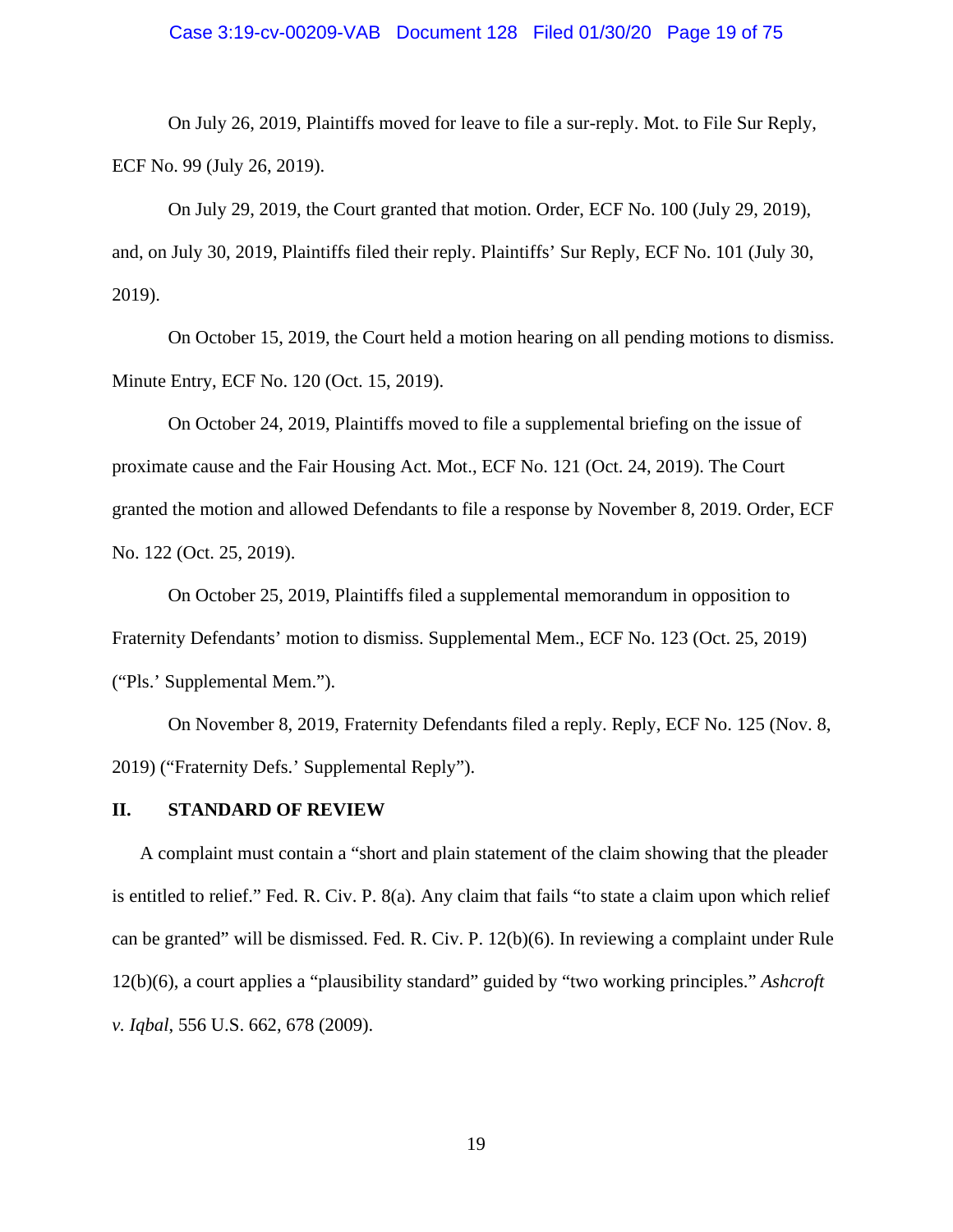## Case 3:19-cv-00209-VAB Document 128 Filed 01/30/20 Page 20 of 75

First, "[t]hreadbare recitals of the elements of a cause of action, supported by mere conclusory statements, do not suffice." *Id.*; *see also Bell Atl. Corp. v. Twombly*, 550 U.S. 544, 555 (2007) ("While a complaint attacked by a Rule 12(b)(6) motion to dismiss does not need detailed factual allegations . . . a plaintiff's obligation to provide the 'grounds' of his 'entitle[ment] to relief' requires more than labels and conclusions, and a formulaic recitation of the elements of a cause of action will not do." (internal citations omitted)). Second, "only a complaint that states a plausible claim for relief survives a motion to dismiss." *Iqbal*, 556 U.S. at 679. Thus, the complaint must contain "factual amplification . . . to render a claim plausible." *Arista Records LLC v. Doe 3*, 604 F.3d 110, 120 (2d Cir. 2010) (quoting *Turkmen v. Ashcroft*, 589 F.3d 542, 546 (2d Cir. 2009)).

When reviewing a complaint under Federal Rule of Civil Procedure  $12(b)(6)$ , the court takes all factual allegations in the complaint as true. *Iqbal*, 556 U.S. at 678*.* The court also views the allegations in the light most favorable to the plaintiff and draws all inferences in the plaintiff's favor. *Cohen v. S.A.C. Trading Corp.*, 711 F.3d 353, 359 (2d Cir. 2013); *see also York v. Ass'n of the Bar of the City of New York*, 286 F.3d 122, 125 (2d Cir.) ("On a motion to dismiss for failure to state a claim, we construe the complaint in the light most favorable to the plaintiff, accepting the complaint's allegations as true."), *cert. denied*, 537 U.S. 1089 (2002).

A court considering a motion to dismiss under Rule 12(b)(6) generally limits its review "to the facts as asserted within the four corners of the complaint, the documents attached to the complaint as exhibits, and any documents incorporated in the complaint by reference." *McCarthy v. Dun & Bradstreet Corp.*, 482 F.3d 184, 191 (2d Cir. 2007). A court may also consider "matters of which judicial notice may be taken" and "documents either in plaintiffs' possession or of which plaintiffs had knowledge and relied on in bringing suit." *Brass v. Am. Film Techs.,*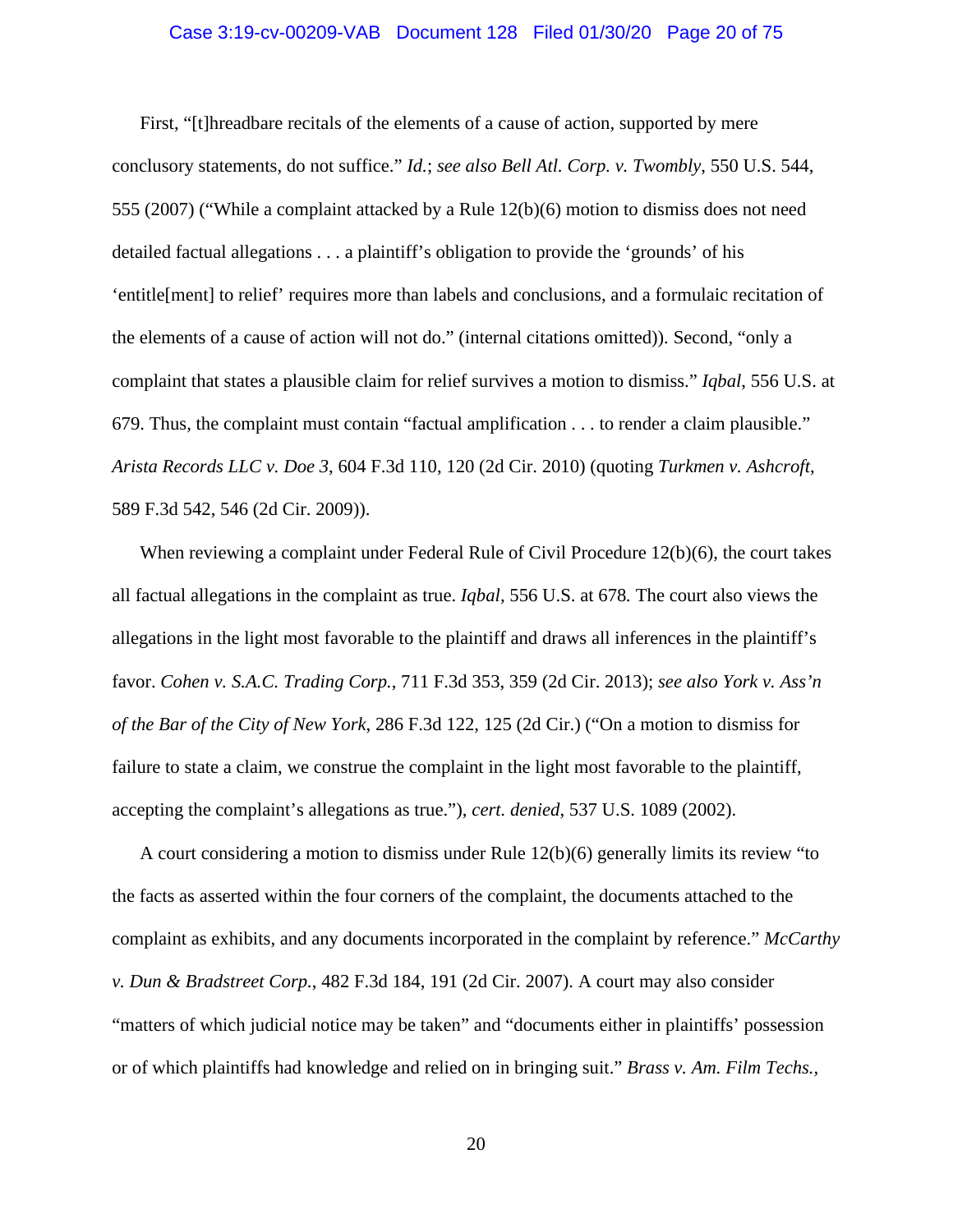*Inc.*, 987 F.2d 142, 150 (2d Cir. 1993); *Patrowicz v. Transamerica HomeFirst, Inc.*, 359 F. Supp. 2d 140, 144 (D. Conn. 2005).

#### **III. DISCUSSION**

#### **A. Title IX – the Hostile Educational Environment Claim**

Title IX protects against gender discrimination, including sexual harassment. *See Davis ex rel. LaShonda D. v. Monroe Cty. Bd. of Educ.*, 526 U.S. 629, 649-50 (1999) ("We have elsewhere concluded that sexual harassment is a form of discrimination for Title IX purposes[.]") To recover under Title IX for money damages, a plaintiff must prove an educational program, activity, or institution receiving Federal financial assistance acted "with deliberate indifference to known acts of harassment[.]" *Id.* at 633.

Demonstrating deliberate indifference requires a plaintiff to show that "the harassment [takes place] in the context subject to the school district's control." *Id.* at 647. The plaintiff also must show that "an official who at a minimum has authority to address the alleged discrimination and to institute corrective measures . . . has actual knowledge of discrimination." *Gebser v. Lago Vista Independent School Dist.*, 524 U.S. 274, 290 (1998). In addition, the school must be deliberately indifferent, or there must be "an official decision by the recipient not to remedy the violation." *Id.* Finally, the harassment, of which funding recipients have actual knowledge of, must be "so severe, pervasive, and objectively offensive that it can be said to deprive the victims of access to the educational opportunities or benefits provided by the school." *Davis*, 526 U.S. at 650. Depending on the circumstances, "courts view actions of a third party as intentional violations by a funding recipient." *Zeno v. Pine Plains Cent. School Dist.*, 702 F.3d 655, 664-65 (2d Cir. 2012) ("For example, in the educational setting, a school district is liable for intentional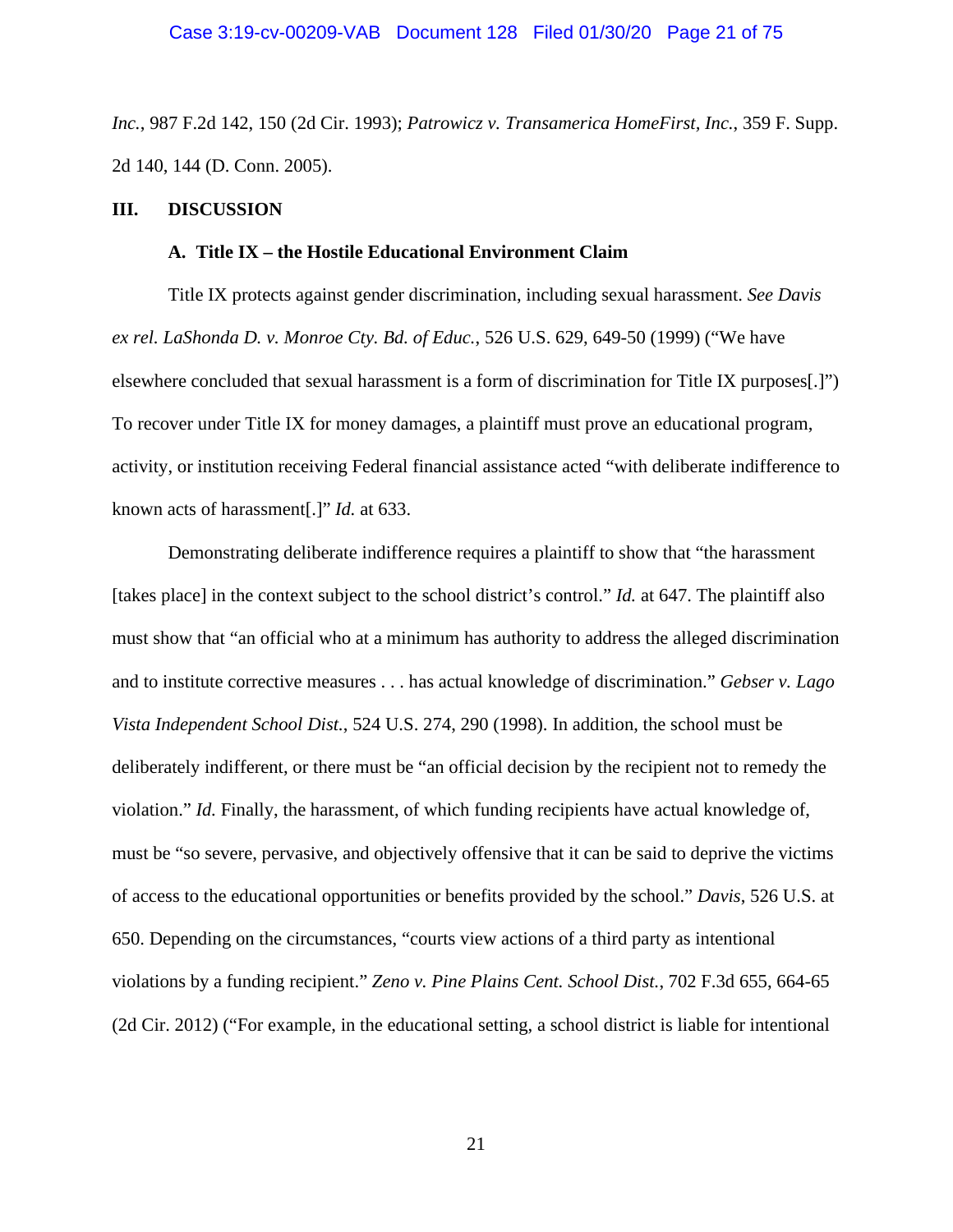## Case 3:19-cv-00209-VAB Document 128 Filed 01/30/20 Page 22 of 75

discrimination when it has been 'deliberately indifferent' to teacher or peer harassment of a student.").

Yale argues that Plaintiffs' claim fails in three ways.

First, the Fraternity Defendants "are organized independently of Yale<sup>[1]</sup>" maintain their own property, and Yale "has no formal role in their management." *Id.* 18. Second, Yale did not exhibit "deliberate indifference to any misconduct over which it had actual knowledge," maintains robust and OCR compliant programs, including procedures to respond to claims of sexual misconduct or harassment. *Id.* Finally, the locations of the alleged sexual harassment are not affiliated with Yale and Yale discourages students from attending these events. *Id.* at 24. In Yale's view, Plaintiffs also have not adequately alleged instances of sexual harassment or fraternity-related misconduct since they have attended, or interference with the educational opportunities available or their academic performance. *Id.* Yale argues that both the claim for damages and injunctive relief should be dismissed because Plaintiffs have failed to allege any of the four elements of a viable Title IX claim. *Id.* at 25; Yale's Reply at 9-10.

Plaintiffs claim they adequately allege claims for monetary damages and injunctive relief because Yale has exhibited deliberate indifference to the harassment. Pls.' Opp'n to Yale at 7. In their view, the harassment has allegedly taken place in a context subject to Yale's control (the Fraternity Defendants), Yale has known of the harassment, and Yale has ignored years of alleged abuse and could control the fraternities and their members but has refused to do so. *Id.*

Plaintiffs' claims for injunctive relief survive because Plaintiffs have adequately alleged "that Yale knows about the hostile environment perpetuated at its fraternities," thus satisfying the "knew or should have known" standard required by Title IX. *Id.* at 20.

The Court disagrees, except with respect to the Title IX claim of Anna McNeil.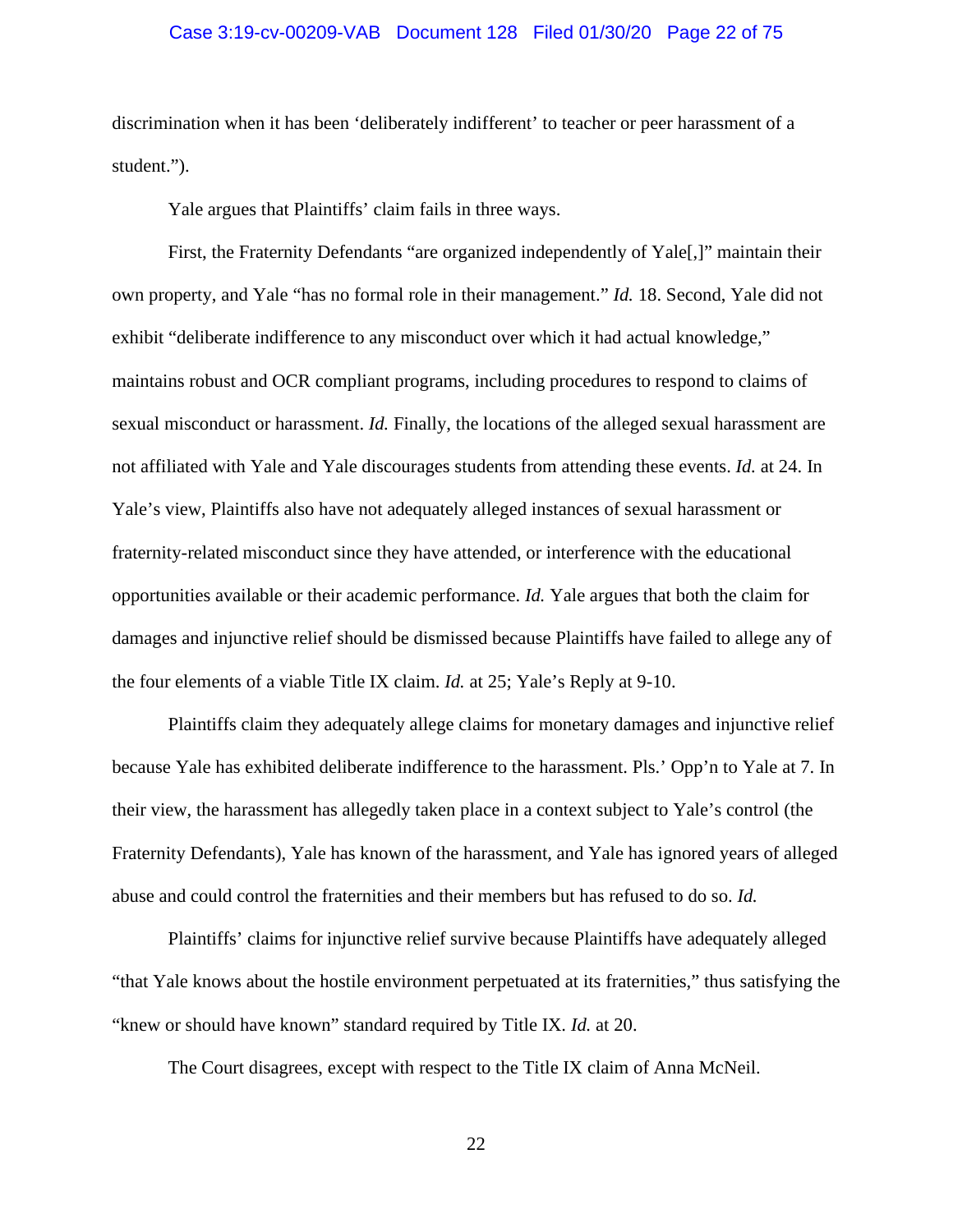## Case 3:19-cv-00209-VAB Document 128 Filed 01/30/20 Page 23 of 75

The scope of Title IX forecloses nearly all of the Plaintiffs' Title IX claim. Accepting their allegations as true, as the Court must at this stage of the case, the gender exclusive nature of the Fraternity Defendants is at the root of the Plaintiffs' alleged hostile educational environment claim. But as discussed further below, Congress has expressly limited Title IX and made the membership practices of the Fraternity Defendants beyond Title IX's scope. *See* 20 U.S.C. §  $1681(a)(6)(A)$  (Title IX "shall not apply to membership practices  $-(A)$  of a social fraternity or social sorority . . . the active membership of which consists primarily of students in attendance at an institution of higher education[.]"). As a result, to the extent that their membership practices create or help maintain a hostile educational environment for the Plaintiffs, Title IX cannot be used to remedy them.

Title IX's express exemption of the Fraternity Defendants' membership practices and the inability of this Court to address them has other consequences for Plaintiffs' Title IX claim as well. As the Supreme Court made clear in *Davis*, Title IX's "plain language confines the scope of prohibited conduct based on the recipient's degree of control over the harasser and the environment in which the harassment occurs." *Davis*, 526 U.S. at 644. The Supreme Court's use of the conjunctive in defining control over both "the harasser and the environment in which the harassment occurs" means that, at least for Title IX purposes, liability for Yale cannot result solely because a Yale student has been sexually harassed, even if by another Yale student.

Yale also must have sufficient control over the "environment in which the harassment occurs" for liability to be possible. *See also id.* at 645 ("[B]ecause the harassment must occur 'under' 'the operations of' a funding recipient, the harassment must take place in a context subject to the school district's control." (citation omitted)). Congress expressly limited Title IX's reach and prevented the law from addressing the membership of the Fraternity Defendants,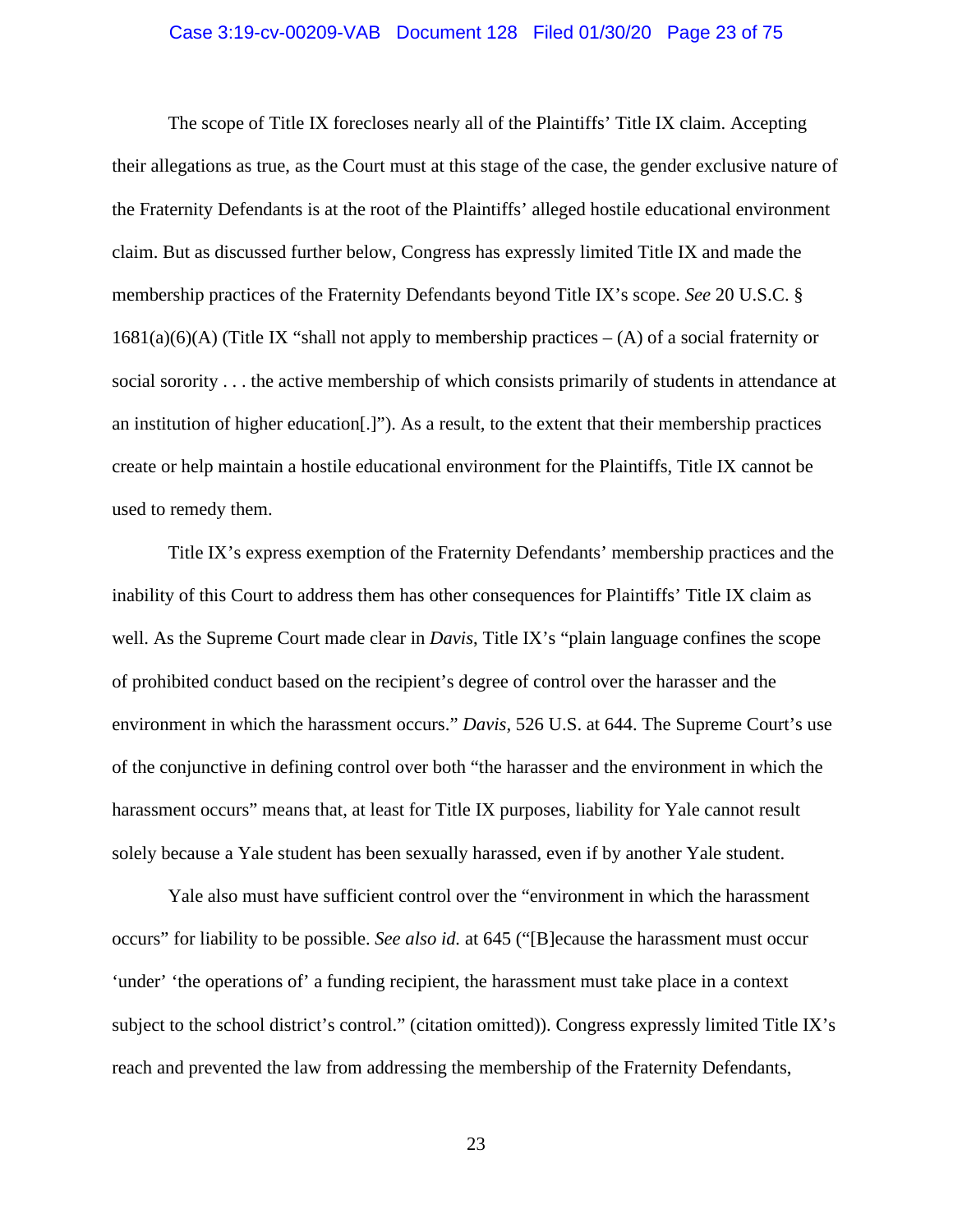## Case 3:19-cv-00209-VAB Document 128 Filed 01/30/20 Page 24 of 75

which means that, as a matter of law, Yale does not have complete control over this environment.

While the absence of complete control is not the same as a lack of "substantial control," in this case, it is a distinction without a difference. In *Davis*, the Supreme Court recognized that "[w]here, as here, the misconduct occurs during school hours and on school grounds . . . the misconduct is taking place 'under' an 'operation' of the funding recipient." 526 U.S. at 646. It is "[i]n these circumstances, the recipient retains substantial control over the context in which harassment occurs." *Id.* And "in this setting the [educational institution] exercises substantial control over the harasser." *Id.*

Here, the alleged misconduct took place off-campus and outside of school hours, in space and time not definitively under Yale's control. Indeed, the parties here are not school-sponsored events nor educational programs nor educational activities, and, most importantly, do not receive federal funding. *See Nat'l Collegiate Athletic Ass'n v. Smith*, 525 U.S. 459, 468 (1999) ("Entities that receive federal assistance, whether directly or through an intermediary, are recipients within the meaning of Title IX[.]"); *see also O'Connor v. Davis*, 126 F.3d 112, 117 (2d Cir. 1997) (by keeping the modifier "education" with "program or activity" Congress intended Title IX to apply to entities that that promote, at least in part, educational missions).

Thus, to the extent Plaintiffs' Title IX claim is predicated on the environment at fraternity parties, these allegations also fail to state a viable Title IX claim because the allegedly discriminatory actions occurred off-campus, outside of school hours, and in space and time not under Yale's control.

In addition, Plaintiffs' factual allegations that they have lost educational benefits and opportunities to access "a vast, nationwide alumni network, which often results in coveted job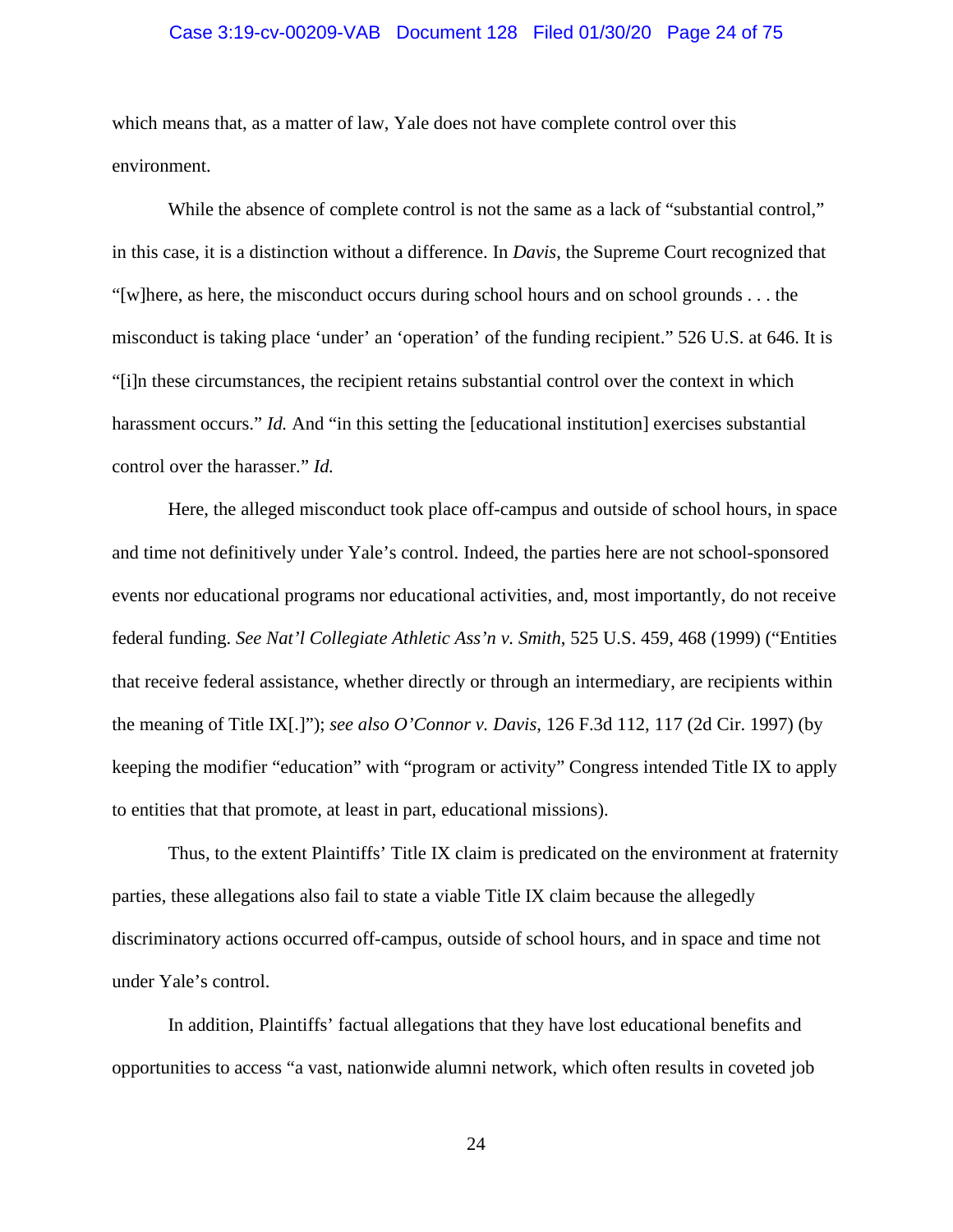## Case 3:19-cv-00209-VAB Document 128 Filed 01/30/20 Page 25 of 75

opportunities," Second Am. Compl. ¶ 7, are simply another manifestation of their ill-fated membership-based Title IX claim and similarly cannot support a viable Title IX claim. There is nothing in the plain language of Title IX or any case interpreting its scope to support holding Yale responsible for not providing employment opportunities post-matriculation. Any postmatriculation opportunities offered to students outside of Yale's academic offerings cannot constitute a denial of educational benefits or opportunities. *See Gebser*, 524 U.S. at 291 (referring to "educational programs or activities" which funding recipients operate); *see also O'Connor*, 126 F.3d at 119 (recognizing that institution did not become subject to Title IX liability even though it employed a college intern and that intern alleged sexual harassment, noting that "it is for Congress, if it should choose to do so, and not this court, to provide a remedy under either Title VII or Title IX for plaintiffs in [the college intern's] position.").

But Yale may have substantial control over individual Yale students who are a member of one of the Fraternity Defendants or attend a party at one of the Fraternity Defendants in offcampus locations and engage in sexually harassing behavior to this extent: the extent to which the allegedly offending student can be subject to Yale's disciplinary authority. In other words, if a currently enrolled Yale student sexually harasses another currently enrolled Yale student, and the alleged sexual harassment has been properly reported to Yale for discipline, Yale may have substantial control over the circumstances in which that student can remain enrolled at Yale, whether the underlying conduct occurred on Yale's campus or off of it. *See* Yale's Ex. 16 – Undergraduate Regulations 2018 – 2019, ECF No. 71-18 at 3 (May 29, 2019) ("In general, these regulations are concerned with conduct on campus. While off-campus misconduct will not normally be the basis for disciplinary action by the University, it may result in disciplinary action under the circumstances specified below . . ."); *id.* at 69 ("Conduct occurring off campus is a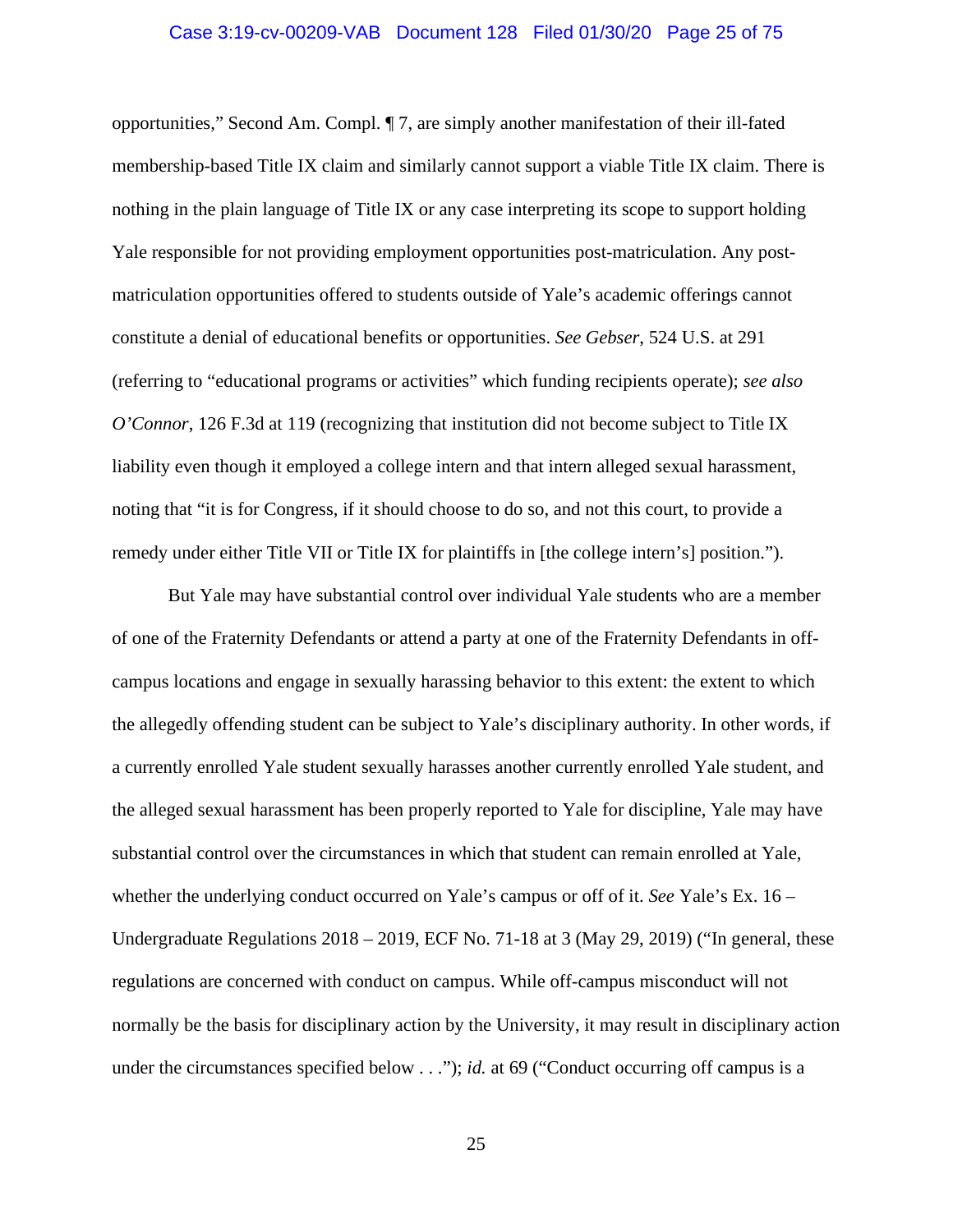## Case 3:19-cv-00209-VAB Document 128 Filed 01/30/20 Page 26 of 75

violation of these regulations if the conduct, had it occurred on campus, would be a violation of" Yale's policies, including its policies regarding sexual misconduct. Furthermore, "any conduct occurring off campus that imperils the integrity and values of the University community may result in disciplinary action."); Yale's Ex. 2 – Yale Sexual Misconduct Policies and Related Definitions, ECF No. 71-4 at 2 (May 29, 2019) (Yale's sexual misconduct policies "apply to all members of the Yale community as well as to conduct by third parties . . . directed toward university students, faculty, or staff members.").

As a result, if Plaintiffs have adequately alleged Yale's deliberate indifference to sexual harassment occurring between and among Yale students, then Plaintiffs may have a viable Title IX claim, even if the harassment occurred at one of the Fraternity Defendants' off-campus locations. *See Davis*, 526 U.S. at 646-47 ("We thus conclude that recipients of federal funding may be liable for 'subject[ing]' their students to discrimination where the recipient is deliberately indifferent to known acts of student-on-student sexual harassment and the harasser is under the school's disciplinary authority.").

Because none of the Plaintiffs are alleging that Yale or one of its officials or even an employee "engage[d] in harassment directly, however, Yale may not be liable for damages unless its deliberate indifference 'subject[s] its students to harassment." *Id.* This "deliberate indifference must, at a minimum, 'cause [students] to undergo' harassment or 'make them liable or vulnerable' to it." *Id.* at 645 (quoting Random House Dictionary of the English Language 1415 (1966)).

In addition, as a matter of law, Title IX does not provide for the scope of injunctive relief sought by Plaintiffs here, such as the appointment of school monitors for off-campus events. *See*  Second Am. Compl.¶¶ 103-104 ("An Order requiring Yale to initiate and implement programs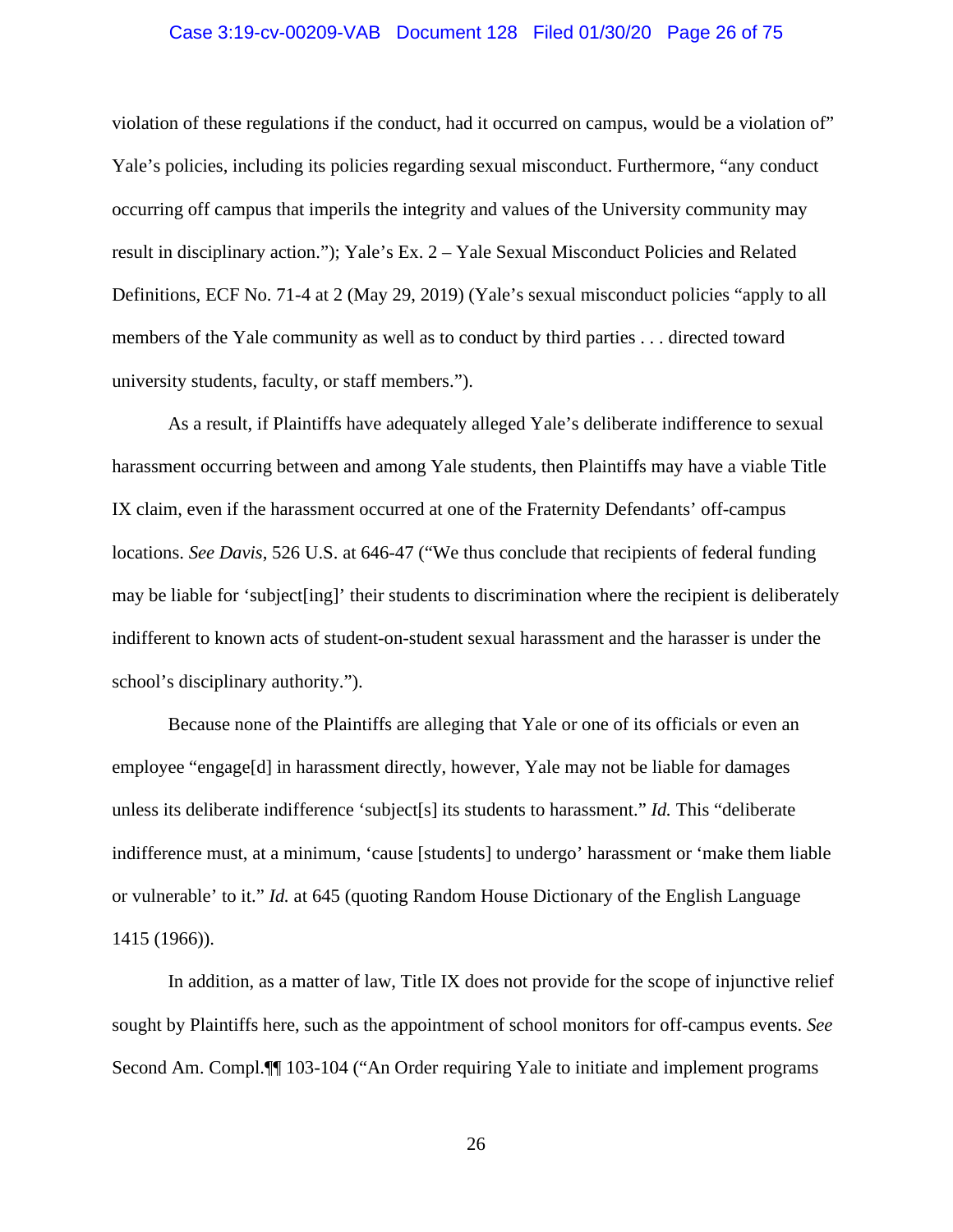## Case 3:19-cv-00209-VAB Document 128 Filed 01/30/20 Page 27 of 75

and policies that remedy the gender discrimination, sexual harassment, and hostile environment at Yale, including . . . [a]ppointing mixed gender 'sober monitors' for each off-campus event and party[.]"). Because Title IX's "plain language confines the scope of prohibited conduct based on the recipient's degree of control over the harasser and the environment in which the harassment occurs," *Davis*, 526 U.S. at 644, any such relief would have to be limited to the disciplinary process at Yale for its students, something within Yale's control.

In any event, for even this claim – one of Yale's alleged liability for its deliberate indifference to allegations of sexual misconduct made by Yale students against other Yale students and reported to Yale's established disciplinary process – Plaintiffs "must establish that a school official with authority to address the alleged discrimination and to institute corrective measures had actual knowledge of the discrimination and failed to adequately respond." *Papelino v. Albany Coll. of Pharm. of Union Univ.*, 633 F.3d 81, 89 (2d Cir. 2011). Deliberate indifference "does not depend on whether one can plausibly second guess the disciplinary decisions made by school administrators." *Gant ex rel. Gant v. Wallingford Bd. of Educ.*, 195 F.3d 134, 145 (2d Cir. 1999) (citations omitted). "A school fails to adequately respond if it provides no response or if it provides a response that amount[s] to deliberate indifference to discrimination." *Papelino*, 633 F.3d at 89.

In analyzing a Title IX hostile education environment claim, Title VII hostile environment jurisprudence is instructive. *Papelino*, 633 F.3d at 89. "A finding of deliberate indifference depends on the adequacy of a school district's response to the harassment. A failure to respond, a response that only follows after a lengthy and unjustified delay, and a response that amounts to deliberate indifference to discrimination, have all been found inadequate [responses]." *Zeno*, 702 F.3d at 666(citations and internal quotation marks omitted). "The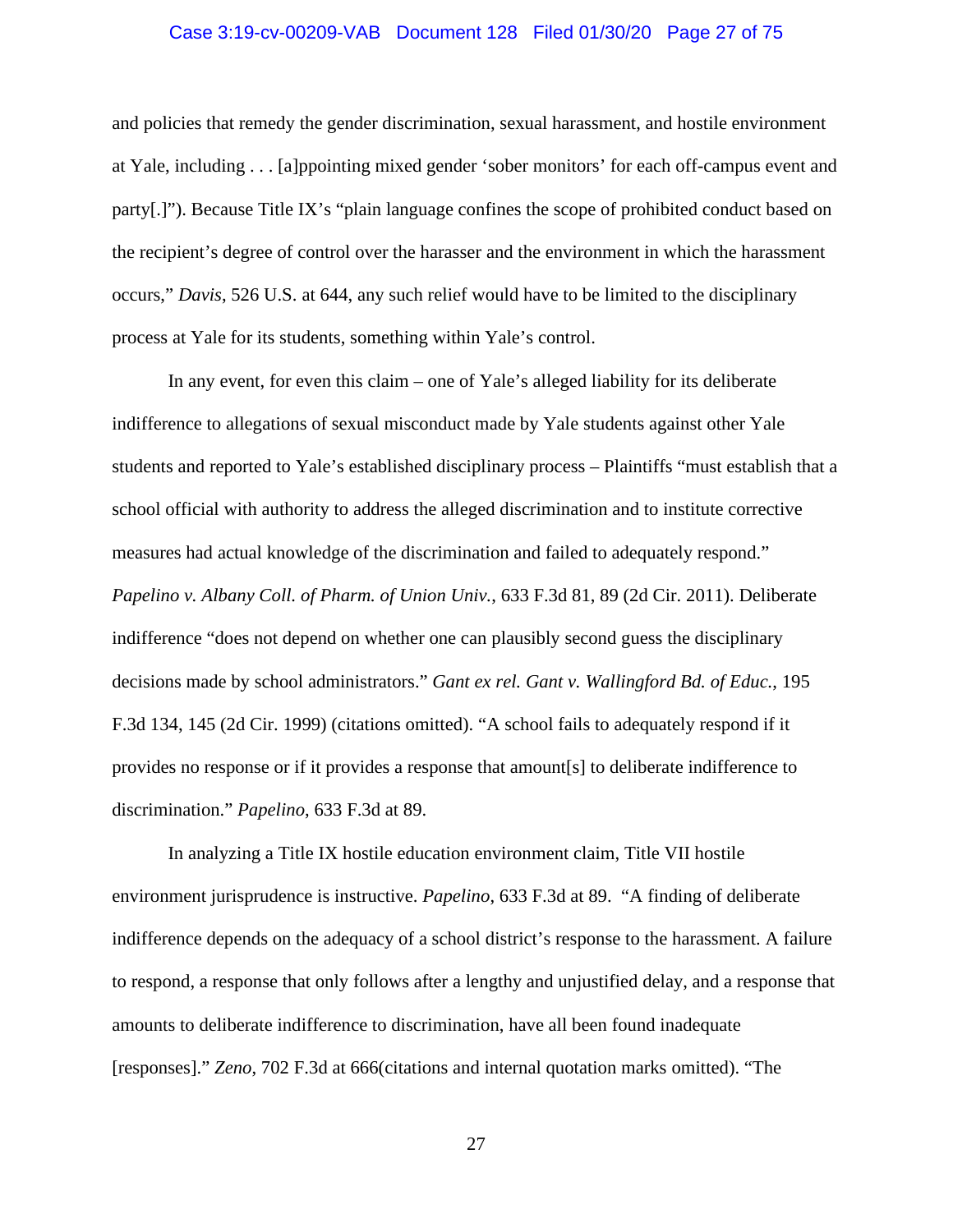## Case 3:19-cv-00209-VAB Document 128 Filed 01/30/20 Page 28 of 75

sufficiency of a response, however, must be considered in light of the known circumstances, and as the known circumstances change, the sufficiency of a response may also have to evolve." *Id.* at 668 (citations and internal quotation marks omitted).

Eliana Singer, Ry Walker, and Engender, however, have not adequately alleged deliberate indifference and this theory of liability does not result in a viable Title IX claim for them. For example, Plaintiffs have alleged that Yale failed to stop sexual harassment prospectively. *See* Second Am. Compl. ¶ 101 ("Yale has failed to formulate any policy to prevent the sexual misconduct that occurs in connection with the Fraternities."); *id.* ¶ 17 ("Plaintiffs must now assert their rights in a Court of law to make Yale and the Fraternities safer, more equitable organizations for female students."). But they have identified no case where Title IX has been applied to an institution's failure to anticipate and prevent sexual harassment, misconduct, or discrimination prospectively.

Plaintiffs repeatedly and vaguely reference the hostile environment of fraternities and the "negligible sanctions" the organizations received. Second Am. Compl. ¶ 77. They interpret action and response as insufficient or an unwillingness to change, while simultaneously recognizing that Yale did respond. *See id.* ¶ 68 (stating that a former president agreed "that all students be held accountable" in complying with the Undergraduate Regulations, but his preference to implement change through improved communication and enforcement meant "Yale would not change its fraternities policies."); *id.* ¶ 72 (When Yale began issuing summaries of reported sexual misconduct and the summaries did "not disclose whether reported incidents took place at fraternity houses or in connection with fraternity events[,]" Plaintiffs claims this data ignored "primary drivers of the hostile environment on campus.").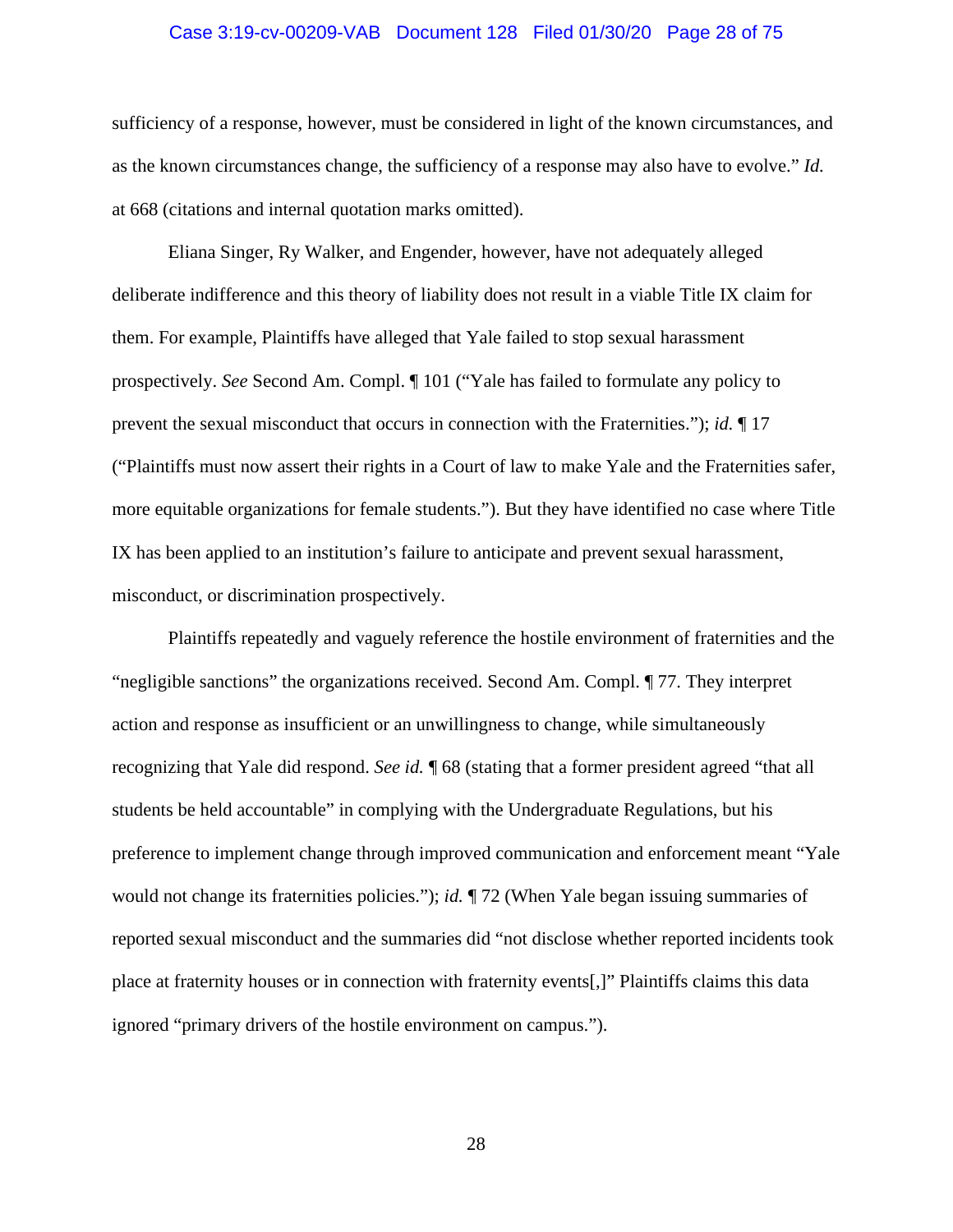#### Case 3:19-cv-00209-VAB Document 128 Filed 01/30/20 Page 29 of 75

Plaintiffs also repeatedly refer to Yale's decisions to ignore recommendations from committees or reports. *See* Second Am. Compl. ¶ 68 ("Yet Yale refused to adopt the [Advisory Committee on Campus Climate's] recommendations . . . ."); *Id.* ¶ 73 (a 2012-13 report "studiously ignores the relationship between fraternities and sexual misconduct, even when the link is plainly obvious"); *id.* ¶ 88-92 (In the fall of 2016, the Yale College Council Task Force on Greek Life, "[u]pon information and belief, the Yale administration reviewed the [task force's] report, yet failed to take any action in response.").

But these allegations do not create the plausible "entitlement to relief," required after the Supreme Court's decisions in *Iqbal* and *Twombly*. *See Iqbal*, 566 U.S. at 678 ("Where a complaint pleads facts that are 'merely consistent with' a defendant's liability, it 'stops short of the line between possibility and plausibility of 'entitlement to relief.'" (quoting *Twombly*, 550 U.S. at 557)); *Twombly*, 550 U.S. at 559 ("[I]t is only by taking care to require allegations that reach the level suggesting conspiracy that we can hope to avoid the potentially enormous expense of discovery in cases with no reasonably founded hope that the [discovery] process will reveal relevant evidence . . . ." (internal quotation marks and citation omitted)). In 2017, the Office of Civil Rights closed its monitoring of Yale and stated that:

> Throughout our monitoring, OCR provided the University with feedback on the information gathered and discussed concerns, including those raised to OCR by students. The University welcomed all feedback and made changes based on the feedback received. Based on all of the information reviewed, OCR has concluded that the University sufficiently complied with the terms of the Agreement and as of the date of its last monitoring report on May 30, 2014. OCR deems the monitoring of this complaint to be complete, and therefore, the complaint is closed.

Yale Motion to Dismiss – Exhibit 6, ECF No. 38-8 at 7 (Apr. 22, 2019) ("OCR Letter").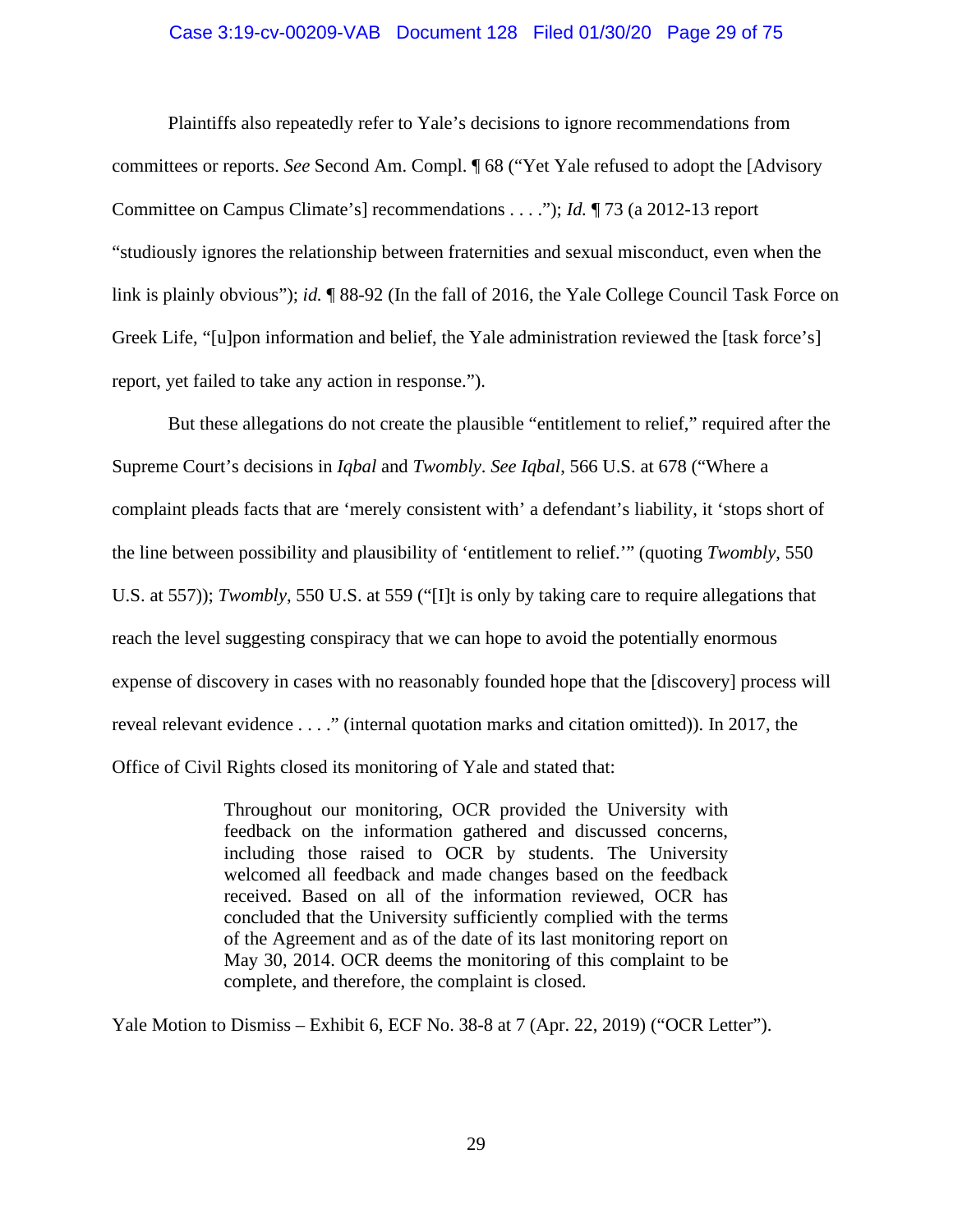## Case 3:19-cv-00209-VAB Document 128 Filed 01/30/20 Page 30 of 75

Significantly, nearly all of the allegations of sexual assault raised by Plaintiffs and allegedly not properly addressed by Yale preceded the OCR's letter. *See, e.g.,* Second Am. Compl. ¶ 62 (In 2008, Zeta Psi pledges allegedly "posed for photographs outside the Yale University Women's Center with a sign stating, 'We Love Yale Sluts.'"); *id.* ¶ 63 (Fraternities and Yale athletics teams allegedly circulated an email ranking 53 first-year women "based on attractiveness and the number of drinks it would take to have sex with them."); *id.* ¶ 64 (In October 2010, members and pledges of Delta Kappa Epsilon allegedly "marched outside the Yale Women's Center on Yale's Old Campus . . . with pledges shouting, 'No means yes! Yes means anal!' while members responded, 'Louder!'"); *id.* ¶ 112-14 (detailing an alleged sexual assault against Ms. Walker occurring in 2016).

While Plaintiffs argue that the OCR letter is beyond the scope of the Second Amended Complaint, on a motion to dismiss, this Court can – and in this instance, should – consider a document critically related to Plaintiffs' factual allegations and underlying legal theory: that Yale fails to comply with the dictates of Title IX. *See Int'l Audiotext Network, Inc. v. Am. Tel. and Tel. Co.*, 62 F.3d 69, 72 (2d Cir. 2011) ("Moreover, 'when a plaintiff chooses not to attach to the complaint or incorporate by reference a [document] upon which it solely relies and which is integral to the complaint,' the court may nevertheless take the document into consideration in deciding the defendant's motion to dismiss. . . ." (citation omitted)); *see also Smith v. Hogan*, 794 F.3d 249, 254 (2d Cir. 2015) (courts are permitted, at the motion to dismiss stage, to consider "'documents that the plaintiffs either possessed or knew about and upon which they relied in bringing the suit'" (quoting *City of Pontiac Policemen's & Fireman's Ret. Sys. v. UBS AG*, 752 F.3d 173, 179 (2d Cir. 2014)).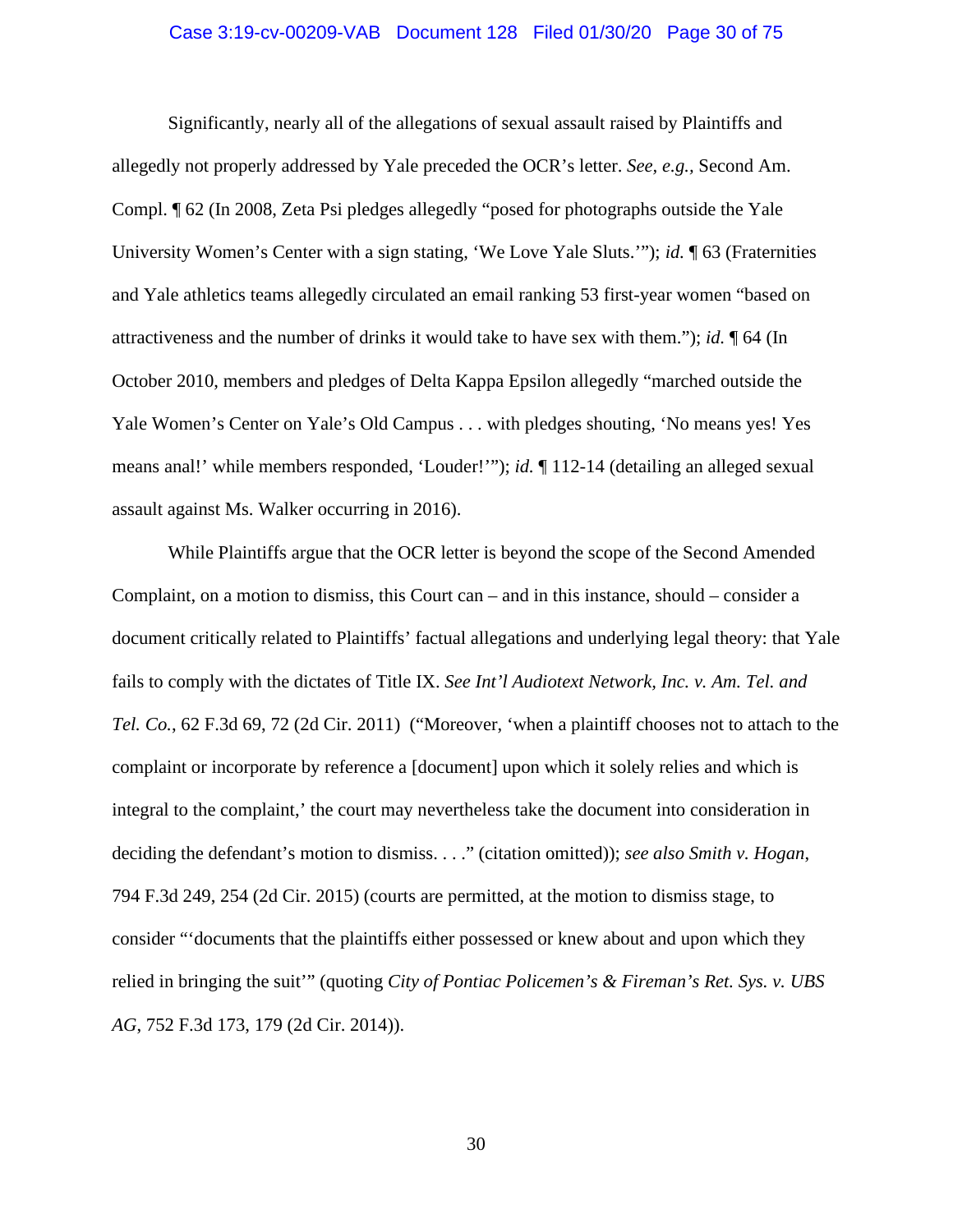## Case 3:19-cv-00209-VAB Document 128 Filed 01/30/20 Page 31 of 75

As a result, to have the plausible "entitlement to relief," Plaintiffs cannot simply allege that a variety of incidents occurred, but also must allege how, despite the OCR's conclusions finding no further need to investigate Yale's Title IX compliance, that Yale nevertheless failed to respond to reports of sexual assault or that Yale only responded after a lengthy delay, sufficient to provide a viable Title IX claim. *See Zeno*, 702 F.3d at 699 (finding undue delay where students were disciplined promptly, but it took over a year to implement non-disciplinary remedial action); *Papelino*, 644 F.3d at 90 (finding that the Dean's decision to "keep quiet" about a student's complaint of quid pro quo harassment and not to follow procedures for processing complaints of sexual harassment could be found by a reasonable jury to be deliberate indifference); *cf. Hayut v. State Univ. of New York*, 352 F.3d 733, 752 (2d Cir. 2003) (rejecting a Title IX claim at the summary judgment stage with "purely conclusory allegations, suggesting that the matter should have been addressed more swiftly.").

Just as importantly, unlike Ms. McNeil's factual allegations – discussed further below – Eliana Singer, Ry Walker, and Engender do not allege having contemporaneously reported an incident of sexual assault through Yale's established channels for addressing these matters, and Yale declining or refusing to investigate it, much less delay responding to any such complaints. Instead, these Plaintiffs argue that their specific instances of sexual assault could not be properly reported. *See* Pls. Opp'n at 17 n.10 (arguing that the absence of formal complaints "ignores the fact that Plaintiffs didn't know and couldn't see their assailants." (citations omitted)).

This argument and the factual allegations in support thereof, however, beg rather than answer the ultimate legal question: whether, as a matter of law, an educational institution can be deliberately indifferent in responding to off-campus, off-hours issues where the alleged harassers cannot be adequately identified by those allegedly harassed, and the educational institution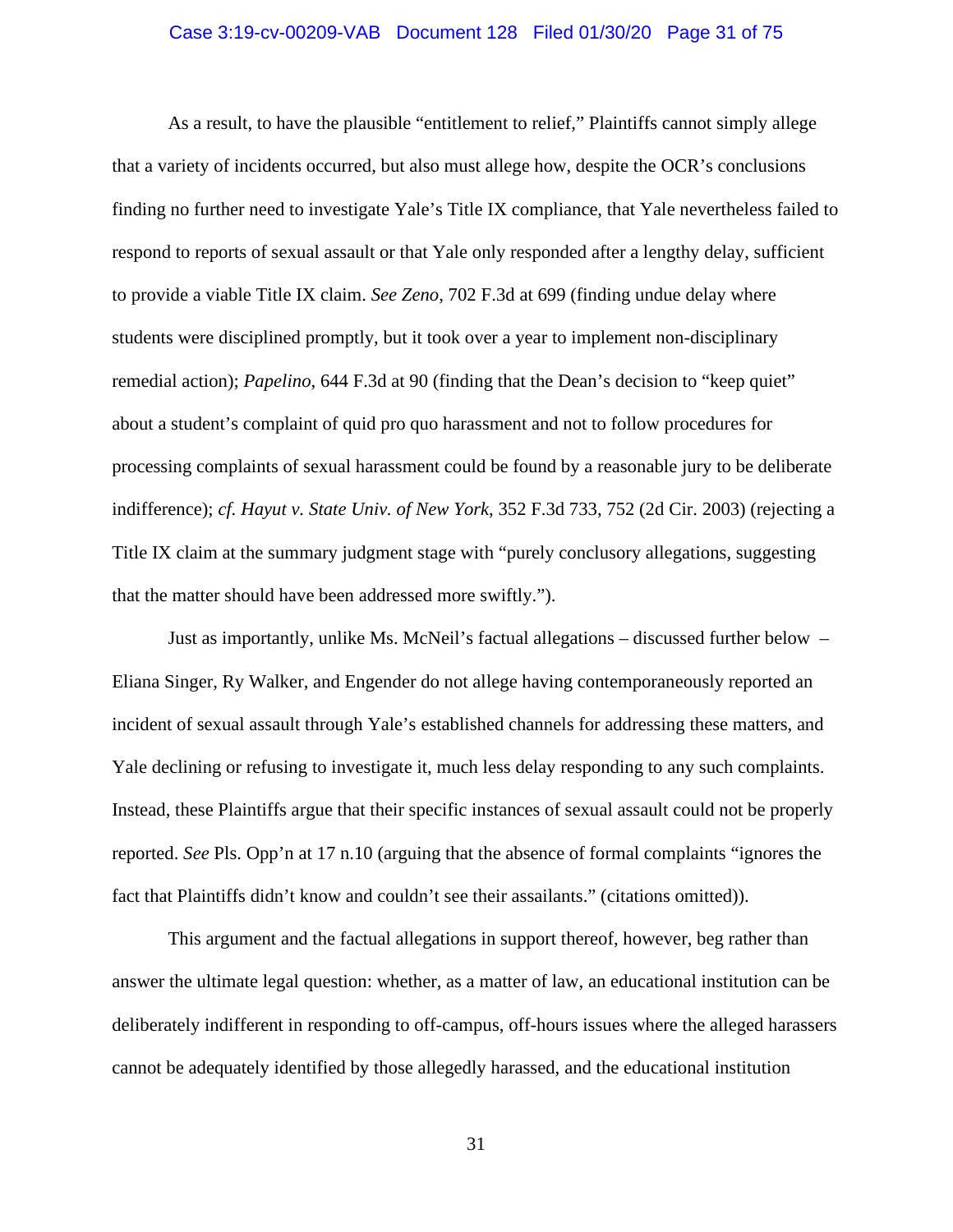## Case 3:19-cv-00209-VAB Document 128 Filed 01/30/20 Page 32 of 75

received no formal complaint. Based on the current law, the answer is no. *See Davis,* 526 U.S. at 644 (recognizing that Title IX's "plain language confines the scope of prohibited conduct based on the recipient's degree of control over the harasser and the environment in which the harassment occurs."); *Id.* at 645 ("[B]ecause the harassment must occur 'under' 'the operations of' a funding recipient, the harassment must take place in a context subject to the school district's control." (citations omitted)).

In contrast, Anna McNeil alleges both having experienced a sexual assault and having witnessed others being sexually assaulted at a single event. Second Am. Compl. ¶ 105. (At a Zeta Psi party in August or September of 2016, she allegedly "was groped without consent by numerous male attendees" and allegedly witnessed similar behavior against other women.). Moreover, when she allegedly informed her first-year counselor of the incident, an alleged "mandatory reporter of sexual misconduct," the counselor allegedly shrugged off Ms. McNeil's account and did not report the misconduct, as required by Yale's policies. *Id.* ¶ 106. Although these factual allegations are insufficient as a matter of law to support the far broader claim brought by her and the other Plaintiffs and occurred before the 2017 OCR letter, these factual allegations are sufficient to support a viable Title IX claim by Ms. McNeil regarding Yale's alleged deliberate indifference for this incident, at least at this stage of the case: an alleged sexual assault not just against her but others on the same evening and allegedly reported to but not acted upon by Yale.

Significantly, other Second Circuit decisions probative of viable Title IX claims, ones involving the claim of a single plaintiff of deliberate indifference to allegations of a hostile educational environment, have been resolved at the summary judgment stage, at the earliest. *See, e.g., Zeno*, 702 F.3d at 671 (affirming after trial that "there was sufficient evidence in the record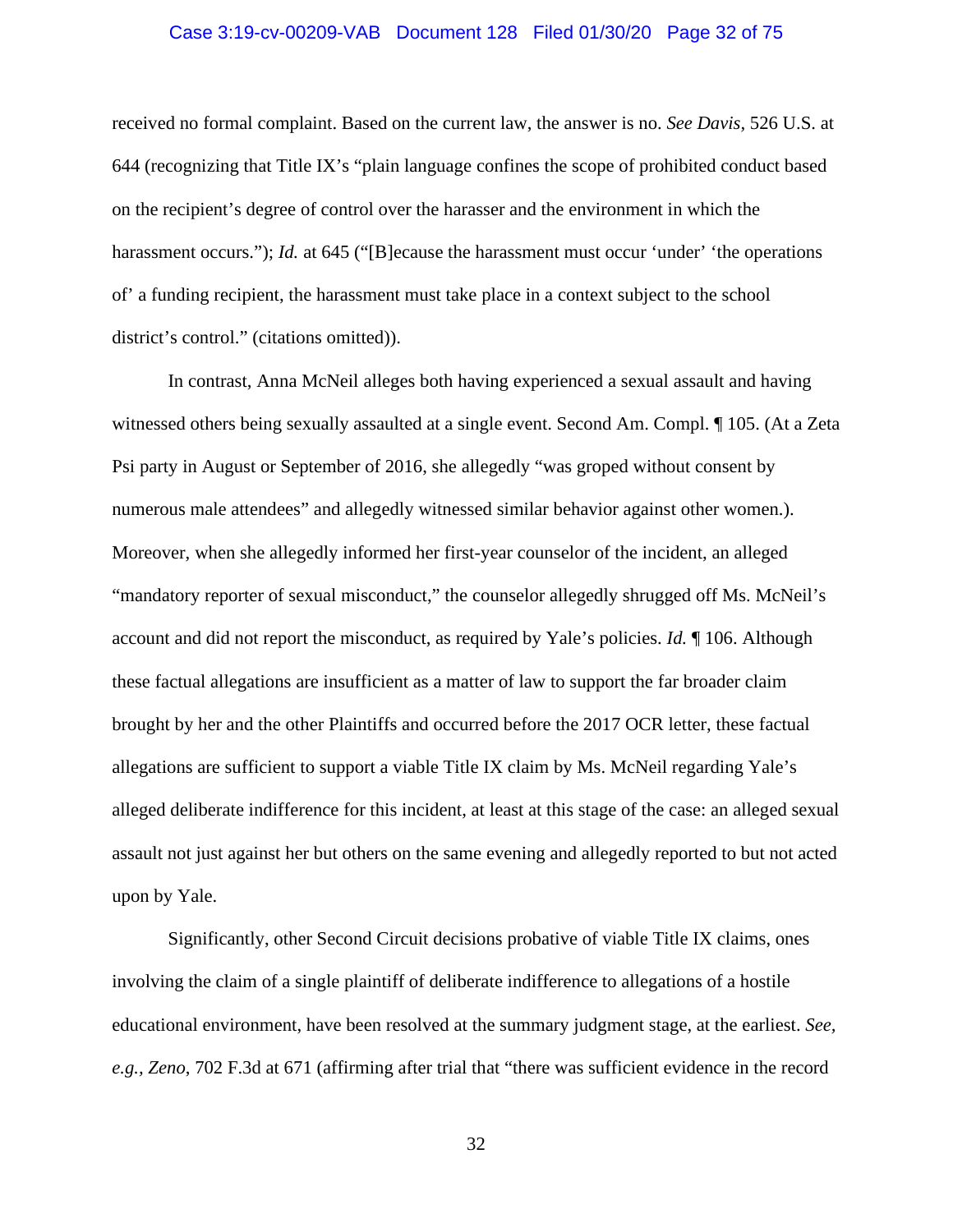## Case 3:19-cv-00209-VAB Document 128 Filed 01/30/20 Page 33 of 75

to support the jury's finding that the District's responses to student harassment of Anthony 'amount[ed] to deliberate indifference to discrimination.'" (quoting *Gebser*, 524 U.S. at 290)); *Papelino*, 633 F.3d at 91 (on a Title IX hostile environment claim, recognizing at the summary judgment stage that "[a] reasonable jury could find that Nowak engaged in this conduct because Papelino rejected her sexual advances, and that these actions were part of a pattern of pervasive conduct that was sufficiently hostile or abusive to alter the conditions of Papelino's educational environment."); *Hayut*, 352 F.3d at 752 ("All told, the uncontroverted evidence indicates that SUNY, by and through the actions of its officials (the individual defendants), acted expeditiously and reasonably, and exhibited no indifference at all to Hayut's allegations.").

Anna McNeil's factual allegations here in support of her Title IX claim, while limited, plausibly suggest that a Yale official may have been indifferent to the allegedly hostile educational environment she experienced. While the single event alleged here ultimately may not be "so severe, pervasive, and objectively offensive that it can be said to deprive the victims of access to the educational opportunities or benefits provided by the school," *Davis*, 526 U.S. at 650, that determination can be better made with a more developed record. *See Dietz v. Bouldin*, 136 S.Ct. 1885, 1888-89 (2018) (a district court maintains "inherent power to modify or rescind its orders before final judgment in a civil case, or to manage its docket and courtroom with a view toward the efficient and expedient resolution of cases" (citations omitted)). Moreover, given the limited nature of this claim, in comparison to the far broader Title IX sought by Anna McNeil and the other Plaintiffs, discovery of this claim should be rather limited.

Accordingly, because the factual allegations of all of the Plaintiffs, except Anna McNeil, fail to provide the plausibile "entitlement to relief" necessary to continue, and Anna McNeil may have a viable Title IX claim as it relates only to her and only arising out of the alleged Zeta Psi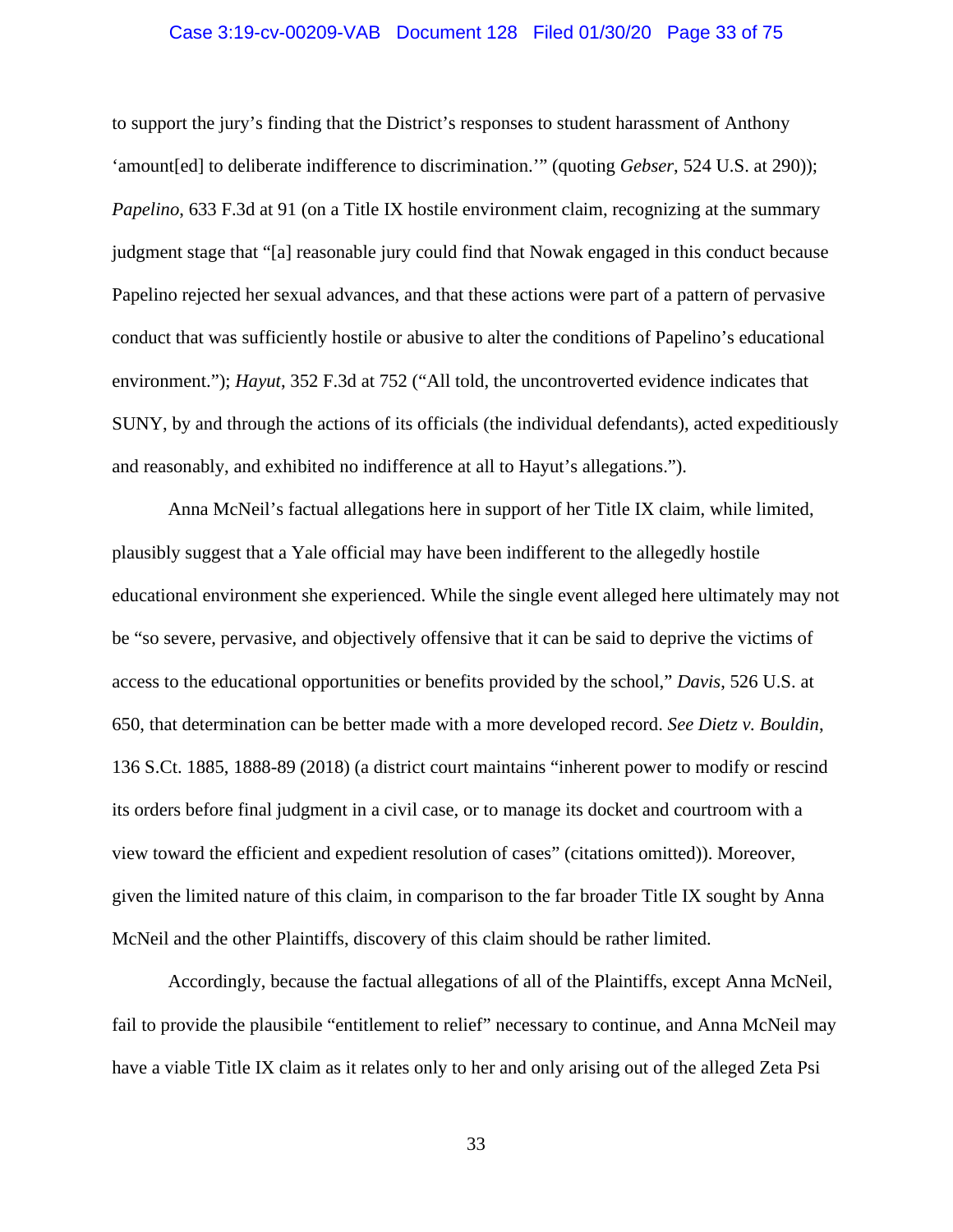## Case 3:19-cv-00209-VAB Document 128 Filed 01/30/20 Page 34 of 75

party incident in 2016, the Court will dismiss the Title IX claims brought by all of the Plaintiffs, except for Anna McNeil, as limited above.

# **B. Title IX – the Gender Discrimination in Terms and Conditions of Education Claim**

20 U.S.C. § 1681(a)(6) explicitly exempts "[s]ocial fraternities or sororities…the active membership of which consists primarily of students in attendance at an institution of higher education" from the policies of Title IX.

As a result, Yale argues that it cannot be held responsible for the membership policies of Fraternities, and, even if it could be held responsible, Title IX expressly exempts membership policies of Fraternities. Yale's Mem. at 14. Because of this exception, Yale argues that the claim of gender discrimination under Title IX should be dismissed. *Id.* at 15.

Plaintiffs, however, allege that the "fraternities' array of powerful and connected alumni" networks "provide male students [with] valuable economic and professional opportunities[.]" Pls.' Opp'n to Yale at 21. In their view, the lost opportunities combined with the elevated social standing fraternities enjoy and the elevated control over Yale's social environment provides male students at Yale "social and economic privileges that are denied to female students." *Id.* at 21-22. Yale allegedly has the power to act to correct the gender imbalances, but does not do so, ceding social, professional, and economic privileges to the all-male Fraternities. *Id.* at 21.

The Court disagrees.

Plaintiffs seek to differentiate this exemption by basing their claim "on the unequal social and economic opportunities that *result from* Yale's Greek system." Pls.' Opp'n to Yale at 23 (emphasis in original). In their view, gender discrimination persists through Yale's deliberate indifference "to the disparities in social and economic opportunities that the fraternities perpetuate." *Id.* at 23. In making their argument, Plaintiffs rely on case law that considered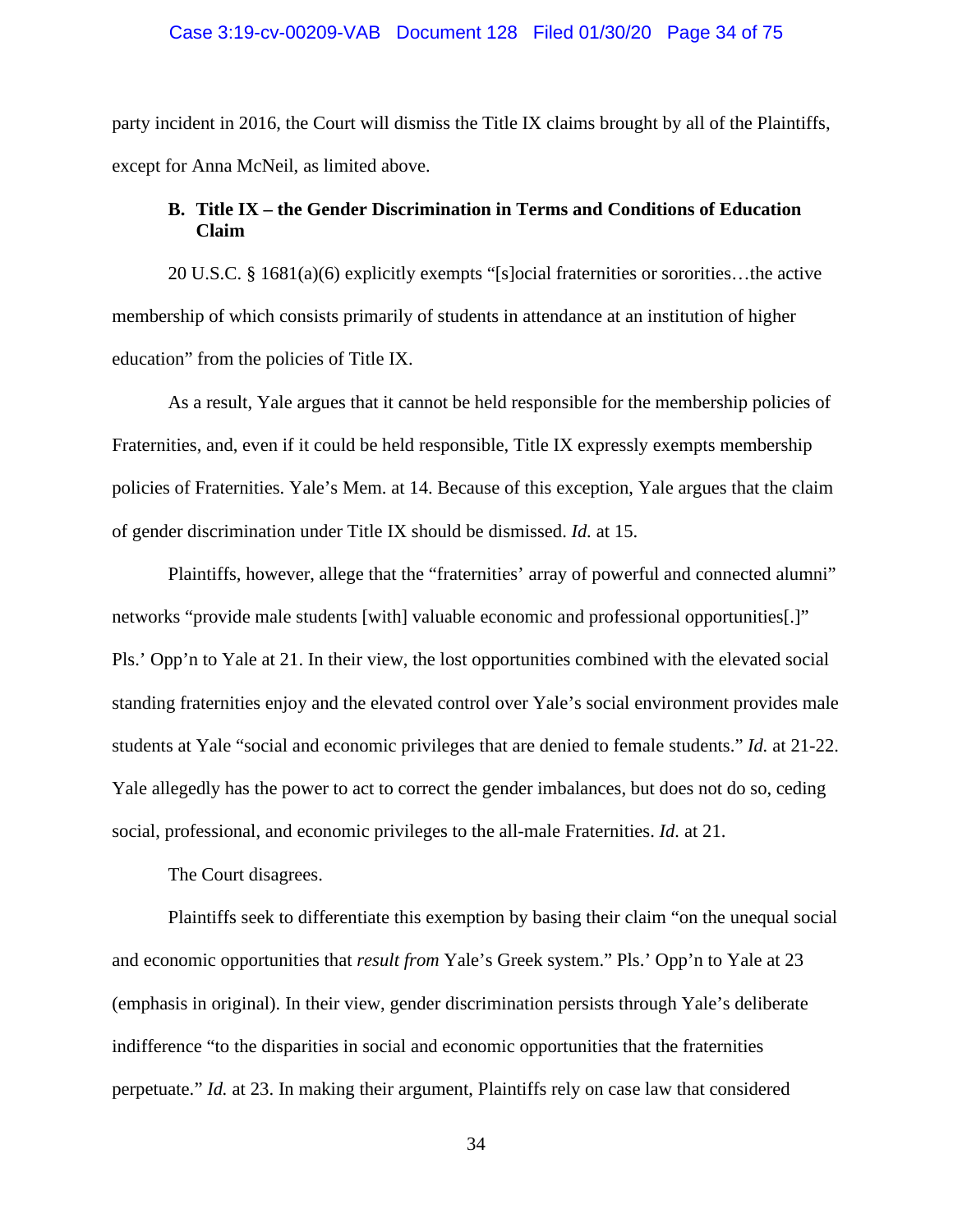## Case 3:19-cv-00209-VAB Document 128 Filed 01/30/20 Page 35 of 75

discriminatory admission policies and practices of institutions of higher education, which is distinct from differences in opportunity among all students already admitted. *See* Pls.' Opp'n to Yale at 22 (relying on *Sweatt v. Painter*, 539 U.S. 629 (1950) and *U.S. v. Virginia*, 518 U.S. 515 (1996)). Plaintiffs, however, do not allege discrimination by Yale or in its educational programs. More importantly, Plaintiffs have targeted entities, fraternities, expressly excluded from Title IX's reach.

Because Plaintiffs fail to plead facts that describe discrimination in Yale's educational environment and because the fraternities are explicitly exempted in Title IX, Plaintiffs' Title IX claim fails.

Accordingly, the Court will dismiss this Title IX claim.

#### **C. The Federal Fair Housing Act Claim**

The Fair Housing Act makes it unlawful "[t]o refuse to sell or rent , . . or otherwise make unavailable or deny, a dwelling to any person because of . . . sex . . . ." 42 U.S.C. §3604(a). "A plaintiff can make out a claim of discrimination either on a theory of disparate impact or on one of disparate treatment." *Fair Hous. in Huntington Comm., Inc. v. Town of Huntington, N.Y.*, 316 F.3d 357, 366 (2d Cir. 2003) (citing *LeBlanc-Sternberg v. Fletcher*, 67 F.3d 412, 424 (2d Cir. 1995)). After a prima facie case of discrimination has been established, "the burden shifts to the defendant to assert a legitimate, nondiscriminatory rationale for the challenged decision." *Mitchell v. Shane*, 350 F.3d 39, 47 (2d. Cir. 2003) (citing *McDonnell Douglas Corp. v. Green*, 411 U.S. 792, 802-03(1973)).

To bring a claim under a theory of disparate impact, "a plaintiff must demonstrate that an outwardly neutral practice actually or predictably has a discriminatory effect . . . .The plaintiff need not make any showing of discriminatory intent." *Fair Hous. in Huntington Comm., Inc.*,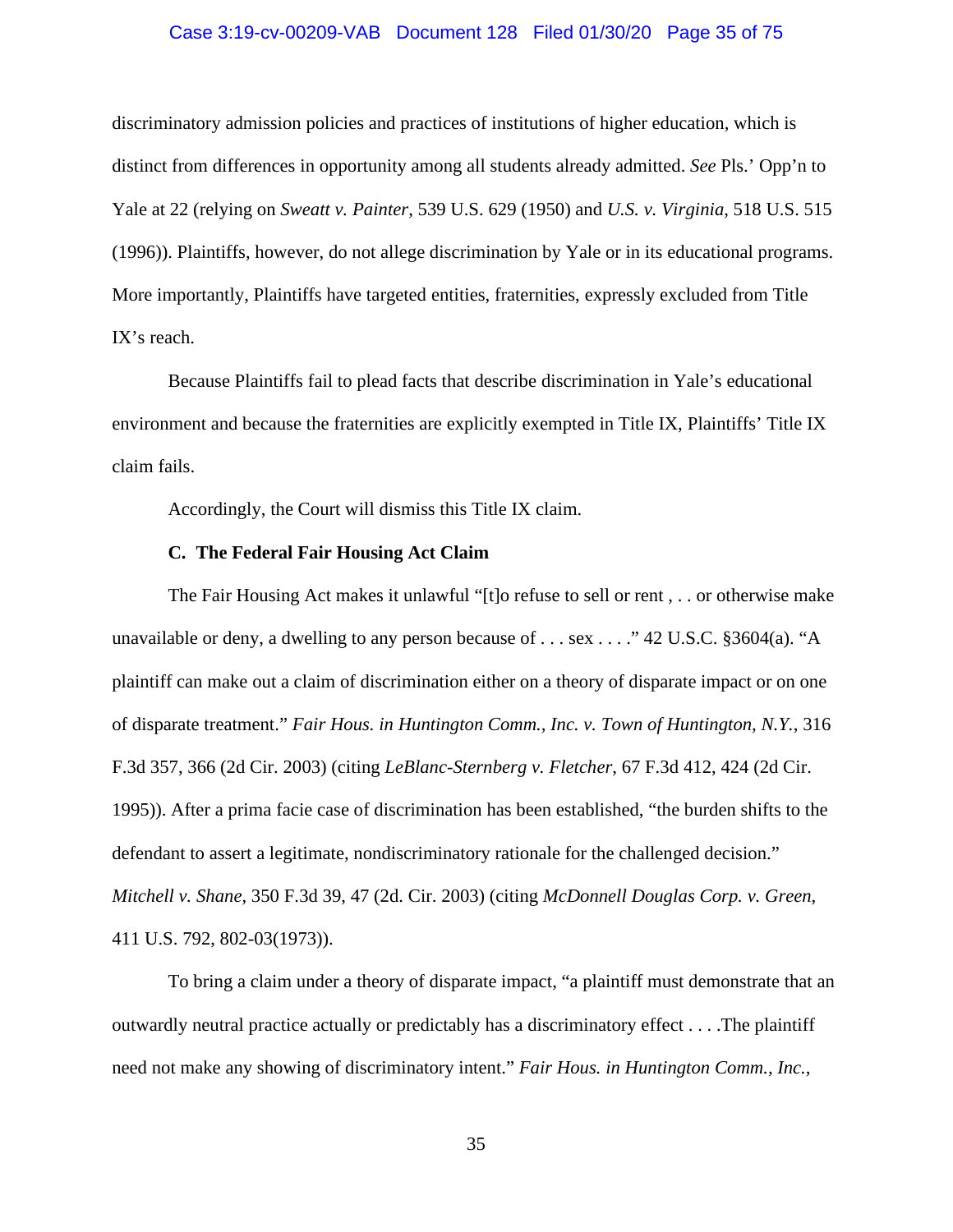## Case 3:19-cv-00209-VAB Document 128 Filed 01/30/20 Page 36 of 75

316 F.3d at 366. A prima facie case is established by demonstrating "(1) the occurrence of certain outwardly neutral practices, and (2) a significantly adverse or disproportionate impact on persons of a particular type produced by defendant's facially neutral acts or practices." *Mhany Mgmt., Inc. v. Cty. of Nassau*, 819 F.3d 581, 617 (2d Cir. 2016) (citations omitted). As alleged, the facts supporting a claim of discrimination "need only give plausible support to a minimal inference of discriminatory motivation." *Littlejohn v. City of New York*, 795 F.3d 297, 311 (2d Cir. 2015).

To bring a claim under a theory of disparate treatment, "a plaintiff must plausibly allege that an 'outwardly neutral practice has a significantly adverse or disproportionate impact' on persons in the protected class." *Mill Street Partners, LLC v. City of Newburgh*, 2019 WL 4274212 (S.D.N.Y. Sept. 10, 2019) (citations omitted). Here, a plaintiff "need not show discriminatory intent but must show that the practice 'actually or predictably results in discrimination.'" *Id.* Evidence of disparate treatment can be either facial or circumstantial.

A facially discriminatory policy explicitly classifies based on one's gender. *Int'l Union, UAW v. Johnson Controls, Inc.*, 499 U.S. 187, 197 (1991). Under this framework, the motive is immaterial, whether disparate treatment exists depends on "the explicit terms of discrimination" not the motive. *Id.* at 199. Fair Housing Act claims brought on circumstantial evidence require Plaintiffs to establish "(1) that they are members of a protected class; (2) that they sought and were qualified to rent or purchase the housing; (3) that they were rejected; and (4) that the housing opportunity remained available to other renters or purchasers." *Mitchell*, 350 F.3d at 47.

To have standing for either claim, a plaintiff must satisfy constitutional standing requirements and constitute an "aggrieved person," or "'any person who' either 'claims to have been injured by a discriminatory housing practice' or believes that such injury 'is about to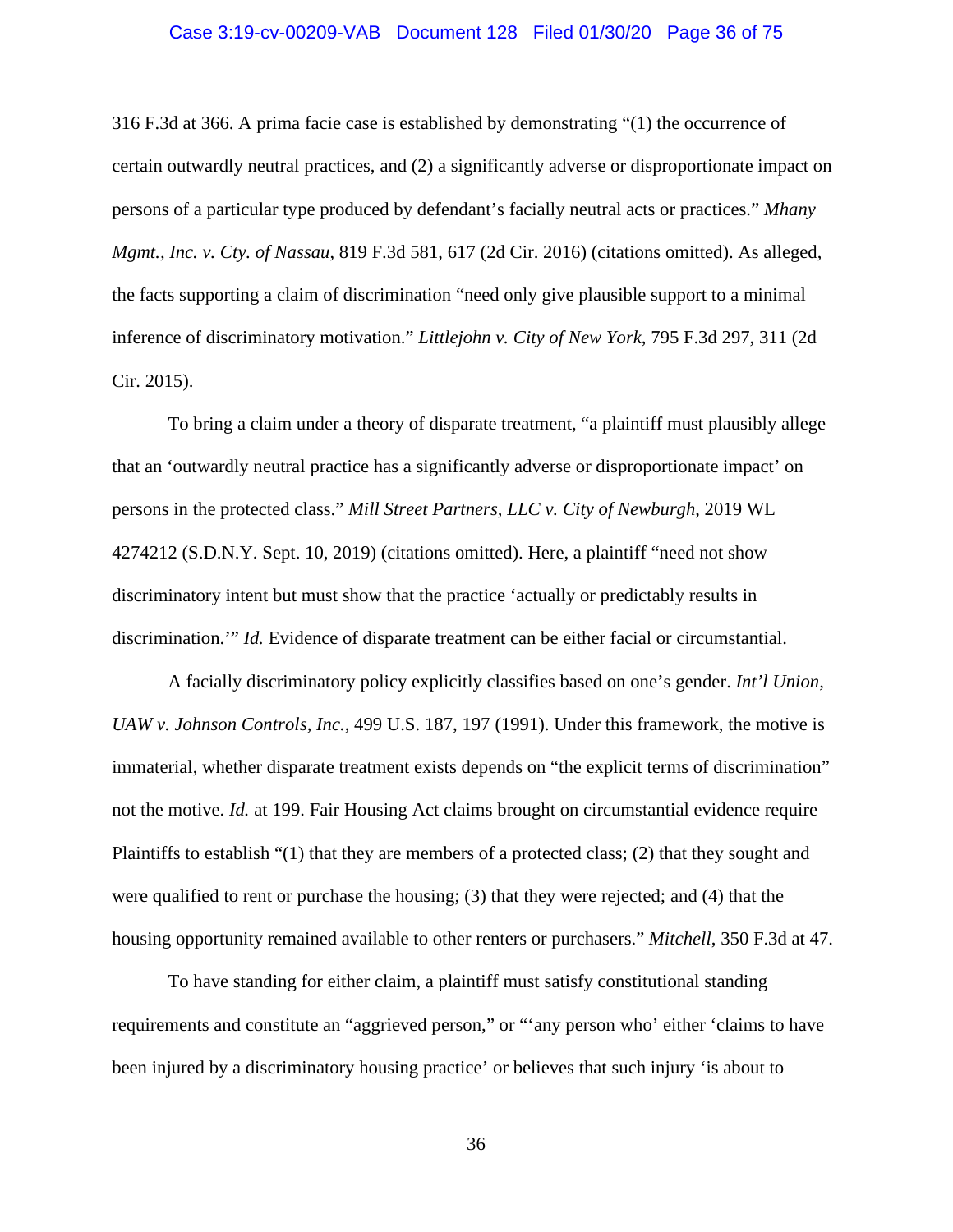### Case 3:19-cv-00209-VAB Document 128 Filed 01/30/20 Page 37 of 75

occur[.]" *Bank of Am. Corp. v. City of Miami, Fla.*, 137 S.Ct. 1296, 1302 (2017) (citing 42 U.S.C. § 3602(i)). To satisfy constitutional standing requirements, a plaintiff must have suffered an "injury in fact" that is concrete and particularized, as well as actual and imminent, the injury must be fairly traceable to the conduct complained of, and it must be likely that the injury will be addressed by a favorable judicial decision. *Lujan v. Defenders of Wildlife*, 504 U.S. 555, 560-61 (1992). Claims of injury must fall within, at least, the "zone of interests" that a statute seeks to protect. *Bank of Am. Corp.*, 137 S.Ct. at 1303.

Plaintiffs bring claims against 402 Crown, LLC, 340 Elm, LLC, and the Fraternity Defendants for violations of the federal Fair Housing Act.

402 Crown, LLC and 340 Elm, LLC are housing corporations, which lease property to members of the local chapters of the Fraternity Defendants. Plaintiffs' arguments as to both corporations are similar. In their view, both defendants impermissibly rely on extrinsic evidence to support dismissal. Pls.' Opp'n to 402 Crown at 5; Pls.' Opp'n to 340 Elm at 5.

Plaintiffs also argue that their allegations against 402 Crown, LLC survive under a theory of disparate impact or disparate treatment. Pls.' Opp'n to 402 Crown at 7. They note Defendants' misplaced reliance on *McDonnell-Douglas* as a pleading standard and assert that facial discrimination on gender is attributed to Defendant's conduct providing Alpha Epsilon Pi a property for use as a male-only fraternity house. *Id.* at 8. 402. In their view, Crown LLC "has an independent duty not to engage in or facilitate housing discrimination; its intent may be inferred through its acquiescence in [Alpha Epsilon Pi's] open, notorious, and long standing policy." *Id.* at 10.

Plaintiffs argue that 402 Crown, LLC can be "directly liable for the discriminatory actions of their tenants." *Id.* at 12. They argue that the knowledge of the property's use as a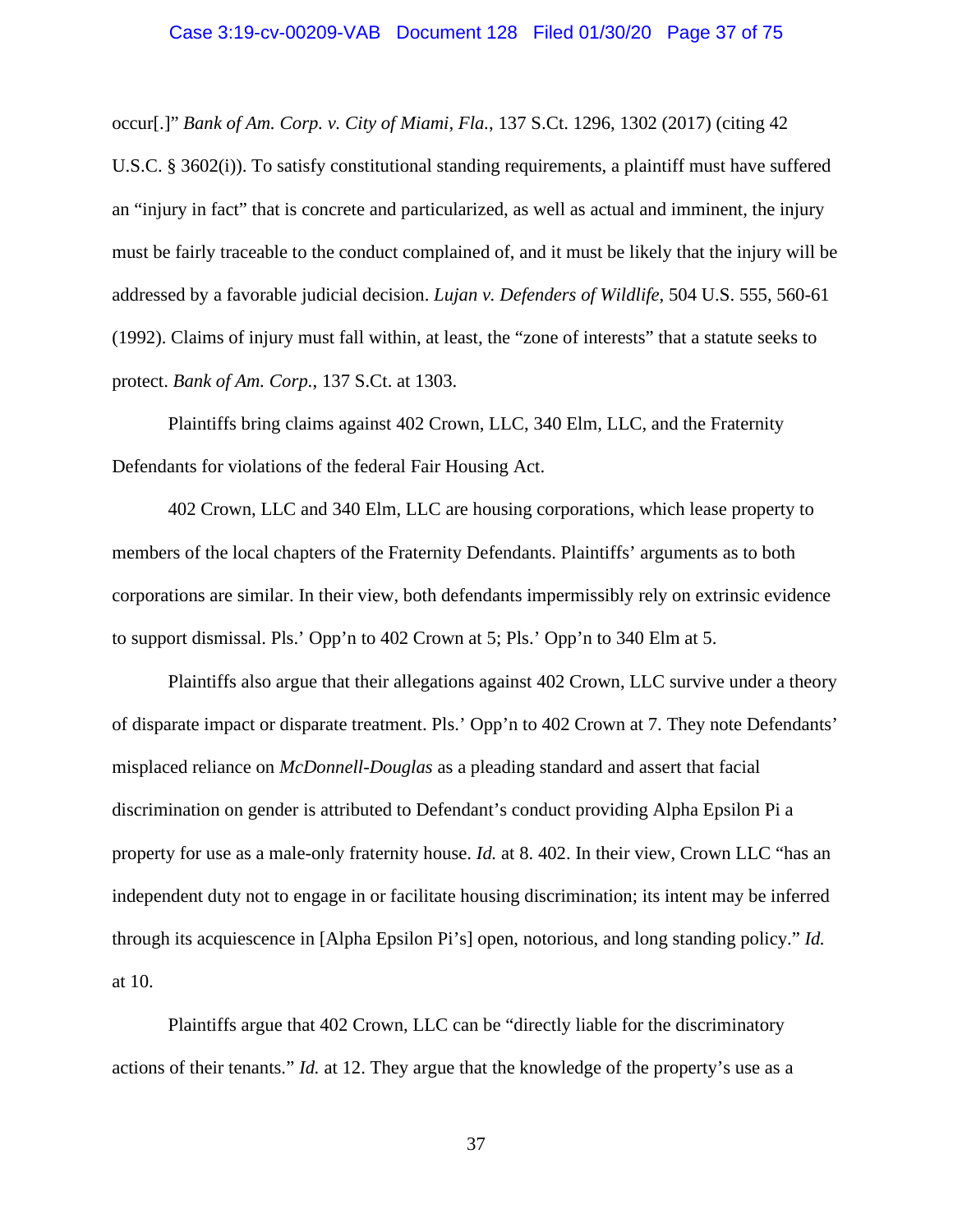### Case 3:19-cv-00209-VAB Document 128 Filed 01/30/20 Page 38 of 75

fraternity, the gender discrimination inherent to that society, and the permitted use of the property as an instrument of discrimination speak to 402 Crown, LLC's implicit adoption and endorsement of the discrimination. *Id.* at 13.

In Plaintiffs' view, 340 Elm, LLC is no different. "By renting to an organization that explicitly discriminates against women," 340 Elm, LLC violates the Fair Housing Act and Connecticut state law by making property unavailable based on gender, Pls.' Opp'n to 340 Elm at 8, and Plaintiffs' claims arguably survive under either a disparate impact or disparate treatment theory for similar reasons. *Id.* at 8. As owner and landlord, "by knowingly and deliberately furnishing the property to a discriminatory organization (Chi Psi) that refuses to admit women[,]" Plaintiffs argue that 340 Elm, LLC adopts and promulgates the policies of its tenant. *Id.* Even if examined under the circumstantial evidence of disparate treatment requirements of *McDonnell Douglas*, Plaintiffs argue that they are members of a protected class, experienced adverse treatment, and sustained a minimal showing of an inference of discriminatory motivation. *Id.* at 9-10. In their view, 340 Elm, LLC knew that it rented the property to the fraternity, knew the fraternity was a discriminatory organization, knew that preclusion from applying to the fraternity precluded residing at the property, and so violated federal and state fair housing laws "by acquiescing in or failing to remedy discrimination that it knew or should have known reigned at its property." *Id.* at 11-12.

Under the disparate impact theory, Plaintiffs argue that they have adequately alleged their claim and that the extrinsic evidence relied upon by 340 Elm, LLC should be disregarded. *Id.* at 15. 340 Elm, LLC does not dispute that it is the "owner and landlord of the Kappa Delta house, and manages the house for its, Kappa Delta's, and Chi Psi Fraternity's mutual benefit." *Id.* at 16.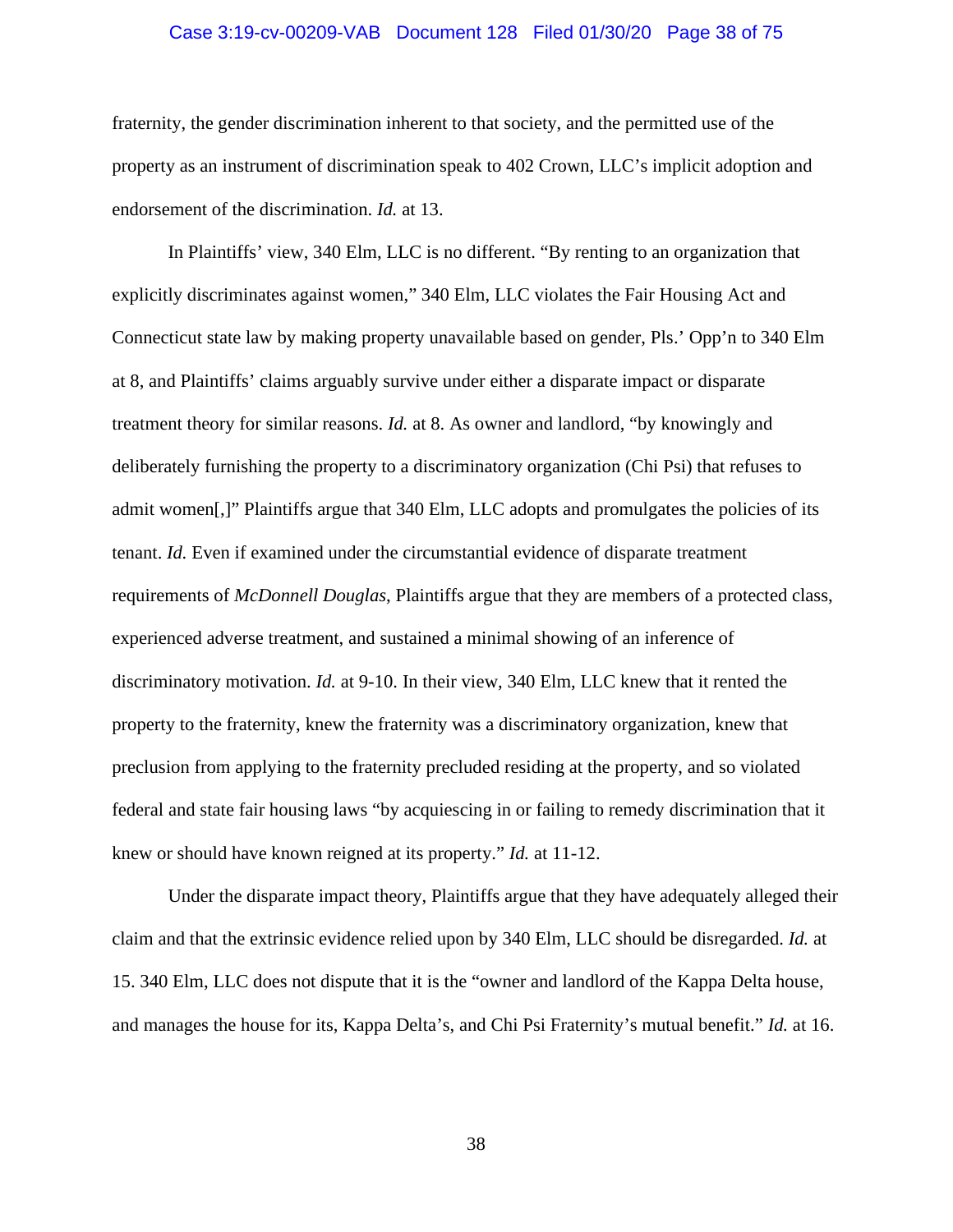### Case 3:19-cv-00209-VAB Document 128 Filed 01/30/20 Page 39 of 75

Any reference of rental decisions based on ability to pay goes beyond the Second Amended Complaint. *Id.*

Plaintiffs argue their claims are valid under the Fair Housing Act because "[h]ousing is one of the primary benefits of membership, and denial of membership is essentially synonymous with denying housing." Pls.' Opp'n Frat. at 7-8. Because 42 U.S.C. § 3602(i) allows "'any person who' either 'claims to have been injured by a discriminatory housing practice' or believes that such a practice 'is about to occur'" to bring a claim, *id.* at 8, the injury pled, denial of housing, in the Amended Complaint arguably falls within the "zone of interests" protected by the Fair Housing Acts and is the "immediate and direct" cause of Plaintiffs' injuries. *Id.* at 10. Plaintiffs believe that the denial of membership "effectively denied them housing rights that would have been available to them but for their gender." *Id.*

In supplemental briefing, Plaintiffs further argued that they had standing to pursue these claims. They first point out that *Bank of America* places limitations on damages remedies, Pls.' Suppl. Mem. at 1, and that *Bank of America* does not indicate that a proximate cause limitation applies to claims for injunctive relief under the Fair Housing Act, *id.* at 2. In their view, the Fraternity Defendants "denied them access to housing, making that housing 'unavailable' under [S]ection 3604(a); and, [Fraternity] Defendants conveyed a sex-based 'preference, limitation, or discrimination' 'in connection with the housing market' under [S]ection 3604(c)." *Id.* at 4. "Plaintiffs' claims are directly and immediately about housing transactions affecting them personally, and there are no third-party victims standing between Defendant[ ] [Fraternities] acts and Plaintiffs' injuries." *Id.* at 6. It was the "male-only policies and practices" that "made housing 'unavailable' to Plaintiffs as an immediate result." *Id.* at 8.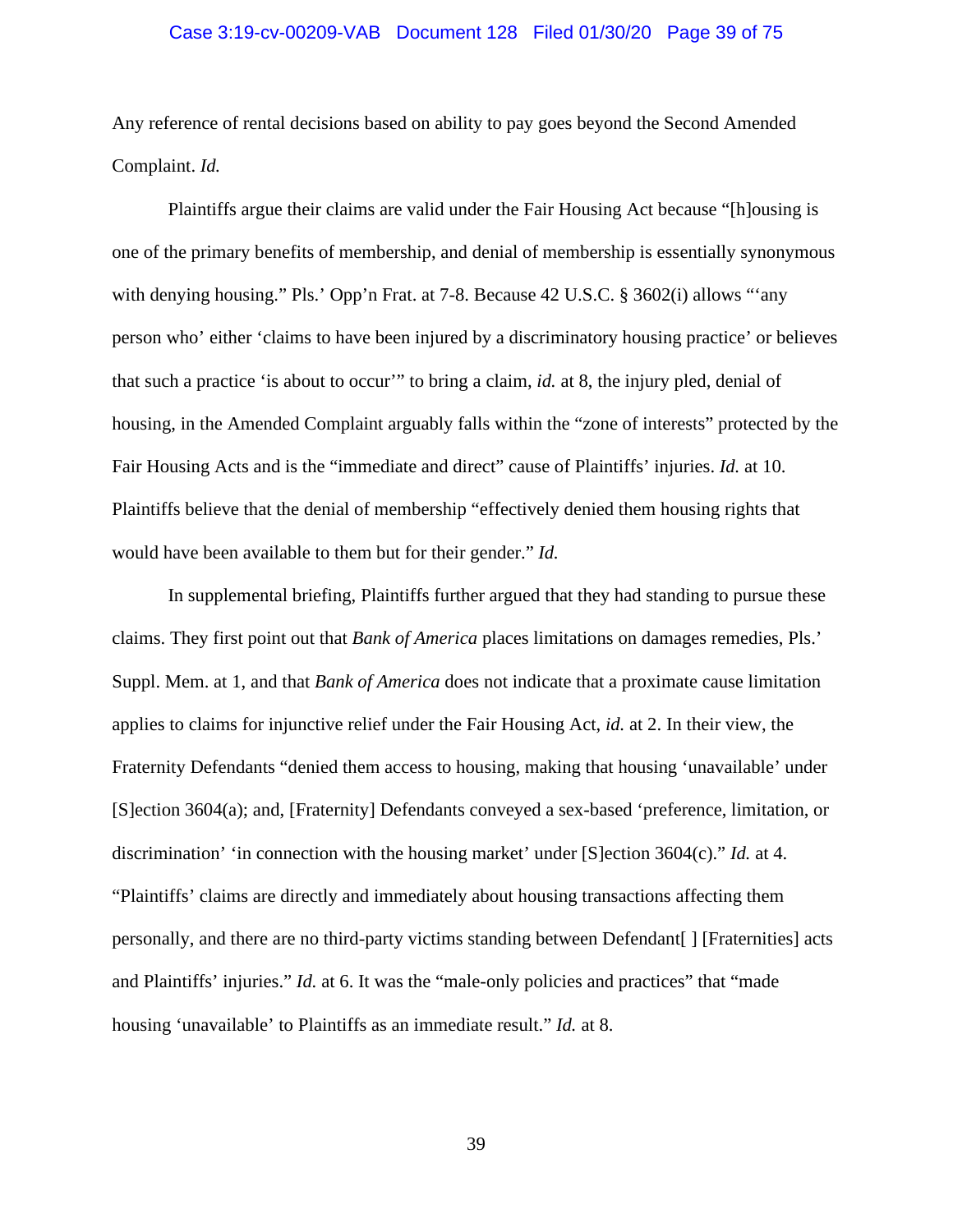### Case 3:19-cv-00209-VAB Document 128 Filed 01/30/20 Page 40 of 75

Plaintiffs further argue that the Fraternity Defendants' invocation of the private club exemption is improper at this stage in proceedings: because Defendants do not meet this "exceedingly narrow exception." *Id.* Plaintiffs characterize the housing available to Fraternity Defendants as distinguishable from places that "service transient guests[,]" like hotels or motels, in that the properties house members for at least the academic year and occasionally the summer. *Id.* at 14. Housing is "fundamental, not incidental, to the Fraternities' purpose<sup>[]"</sup> because housing is furnished for commercial reasons: to generate alternative revenue streams and to attract new members and dues. *Id.* at 16-17. Plaintiffs lastly argue that admission of most men who request membership, including non-students, and the invitation to the general public while hosting events demonstrate that "Fraternities are open to the public." *Id.* at 17. As a result, in Plaintiffs' view, the Fraternity Defendants cannot rely on the Fair Housing Act exemption. *Id.* at 15.

402 Crown, LLC argues that the Second Amended Complaint should be dismissed because it lacks specificity, 402 Crown, LLC's Mot. to Dismiss at 5, because there is no affiliation between 402 Crown LLC and any fraternal organization, *id.* at 6, because there are no factual allegations any plaintiff tried to rent from or was qualified to rent from 402 Crown, LLC, *id.* at 8, and because, even if 402 Crown, LLC was the legal equivalent of Alpha Epsilon Pi, Epsilon Upsilon, "there are no facts supporting an allegation of a violation of the [Fair Housing Act] against that entity[,]" *id.* at 9.

340 Elm, LLC further argues that Plaintiffs fail "to make out a prima facie case of disparate treatment under 42 U.S.C. § 3604(a) or (b)" and fail "to satisfy the second and third elements" required, that Plaintiffs ever sought to rent the property and were refused. 340 Elm,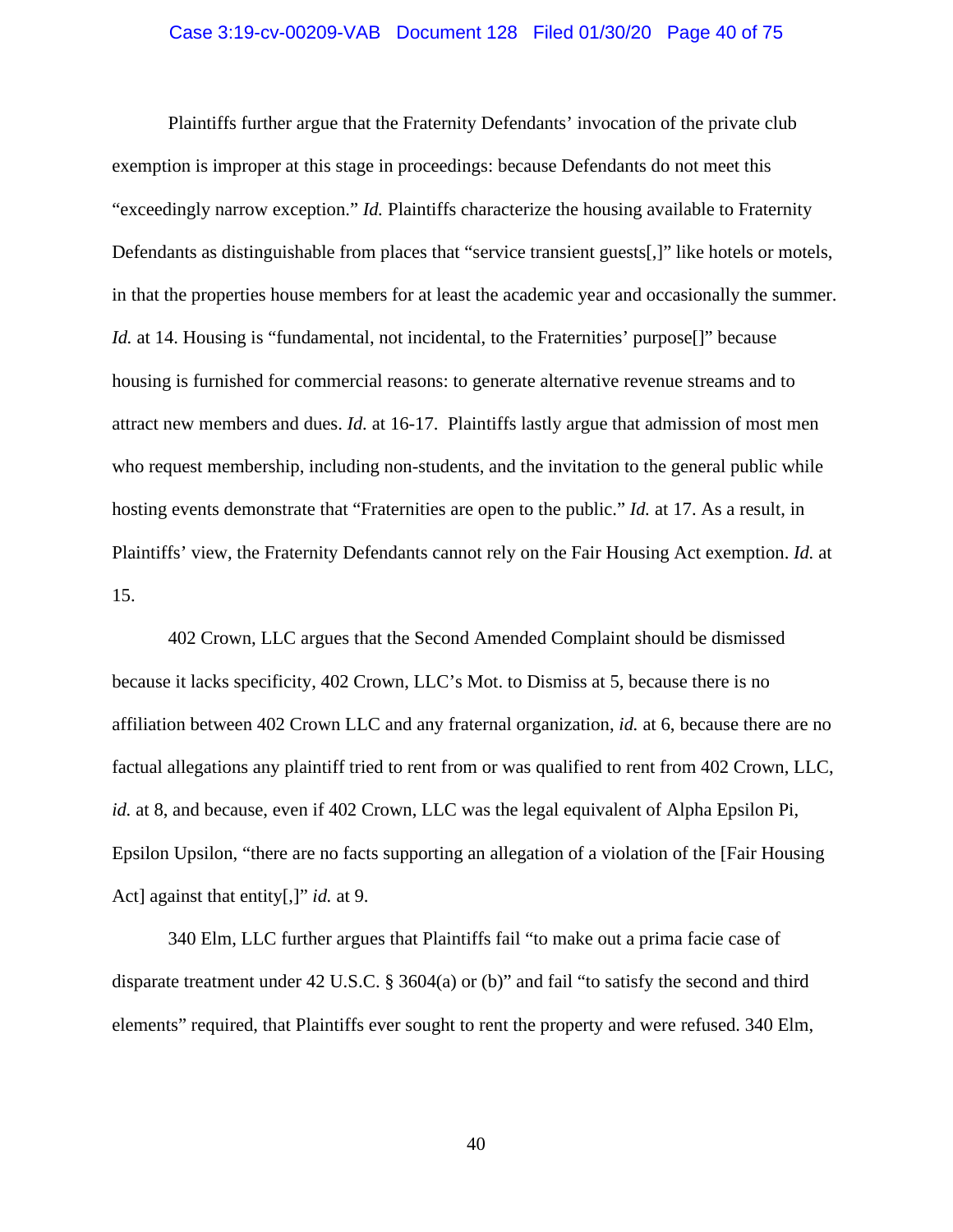### Case 3:19-cv-00209-VAB Document 128 Filed 01/30/20 Page 41 of 75

LLC's Mot. to Dismiss at 11. For that reason, 340 Elm, LLC contends the claim should be dismissed.

The Fraternity Defendants argue that Plaintiffs' Fair Housing Act claim must fail because there is no allegation in the Second Amended Complaint "that any Plaintiff ever applied or attempted to apply for housing with any of the Fraternity Defendants" and that, even had they been denied housing, "such denial is permissible under the [Fair Housing Act's] private club exemption" in 41 U.S.C. § 3507(a). Frat. Defs.' Mot. to Dismiss at 6. Without any asserted injury and without ever having applied for housing, Plaintiffs claim cannot proceed. *Id.* at 7. Finally, Fraternity Defendants maintain that the private club exception applies—they are small, selective private groups, they provide housing to members during the academic year and occasionally during summer months, and the space is used for "the primary purpose of developing a social structure" and not owned "primarily for a commercial purpose[.]" *Id.* at 7-8.

In their supplemental reply brief, Defendant Fraternities argue that Plaintiffs do not provide "any allegations as to what housing opportunities they sought, from whom they sought them, when they sought them, or how they sought them[,]" meaning that Plaintiffs "have not pled how the denial of fraternity membership caused the deprivation of housing opportunities . . . ." and so, do not have standing. Fraternity Defs.' Suppl. Reply at 2. In their view, Plaintiffs fail the Fair Housing Act's proximate cause requirement because they "have not adequately pled an express denial of a housing opportunity, the unavailability of a specific housing opportunity, or statements affecting housing transactions." *Id.* at 3.

The Court agrees with the Defendants.

The Court first considers whether Plaintiffs have standing to bring a Fair Housing Act claim. For the following reasons, the Court concludes that they do not.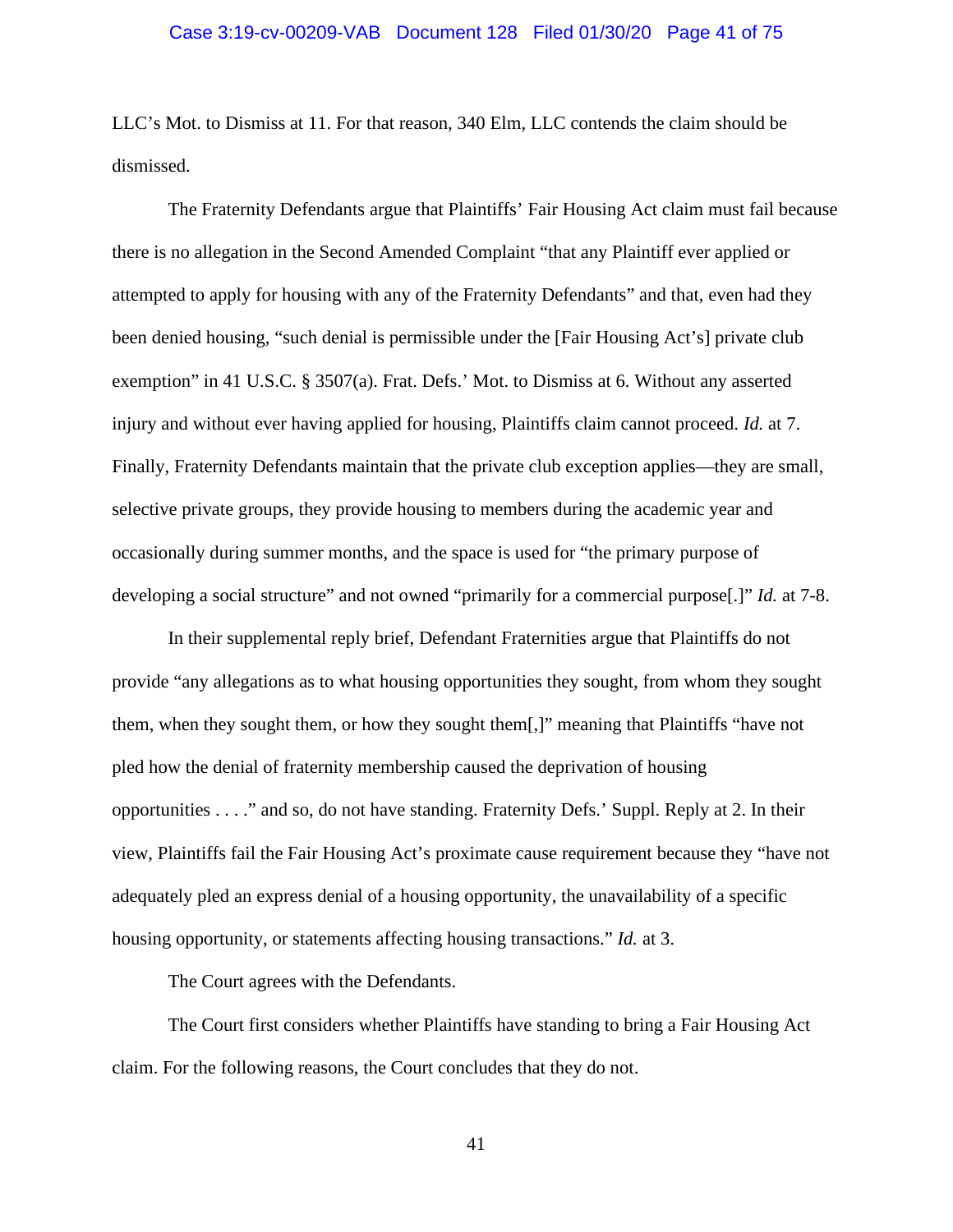### Case 3:19-cv-00209-VAB Document 128 Filed 01/30/20 Page 42 of 75

Plaintiffs must satisfy both statutory and Article III standing requirements. To have statutory standing, "courts must: 1) decide 'whether the statute grants the plaintiff the cause of action that [she] asserts,' and 2) presume a statute provides a cause of action 'only to plaintiffs whose interests fall within the zone of interests protected by the law invoked.'" *Aparicio v. Christian Union, Inc.*, 18-CV-0592 (ALC), 2019 WL 1437618, at \*10 (S.D.N.Y. Mar. 29, 2019) (quoting *Lexmark Int'l, Inc. v. Static Control Components, Inc.*, 572 U.S. 118, 128 n.4 (2014)).

"The definition of 'person aggrieved' contained in  $s \, 810(a)$  is in terms broad, as it is defined as '(a)ny person who claims to have been injured by a discriminatory housing practice.'" *Trafficante v. Metropolitan Life Ins. Co.*, 409 U.S. 205, 208 (1972); *see also Fair Hous. Justice Center, Inc. v. Cuomo*, 18-CV-3196 (VSB), 2019 WL 4805550, at \*6 (S.D.N.Y. Sept. 30, 2019) ("The [FHA] permits any 'aggrieved person' to bring a suit challenging . . . discriminatory housing practices' and defines 'aggrieved person' to include 'any individual' who either 'claims to have been injured by a discriminatory housing practice' or believes that such an injury is about to occur.'" (quoting *Anderson Grp., LLC v. City of Saratoga Springs*, 805 F.3d 34, 44 (2d Cir. 2015)).

Under Article III, a "plaintiff must have  $(1)$  suffered an injury in fact,  $(2)$  that is fairly traceable to the challenged conduct of the defendant, and (3) that is likely to be redressed by a favorable judicial decision." *Spokeo, Inc. v. Robins*, 136 S. Ct. 1540, 1547 (2016). Most relevant to the inquiry at hand, is the injury in fact prong.

Injury in fact distinguishes "a person with a direct stake in the outcome of a litigation even though small—from a person with a mere interest in the problem." *Citizens for Responsibility and Ethics in Washington v. Trump*, 939 F.3d 131, 143-43 (2d Cir. 2019) (quoting *United States v. Students Challenging Regulatory Agency Procedures (SCRAP)*, 412 U.S. 669,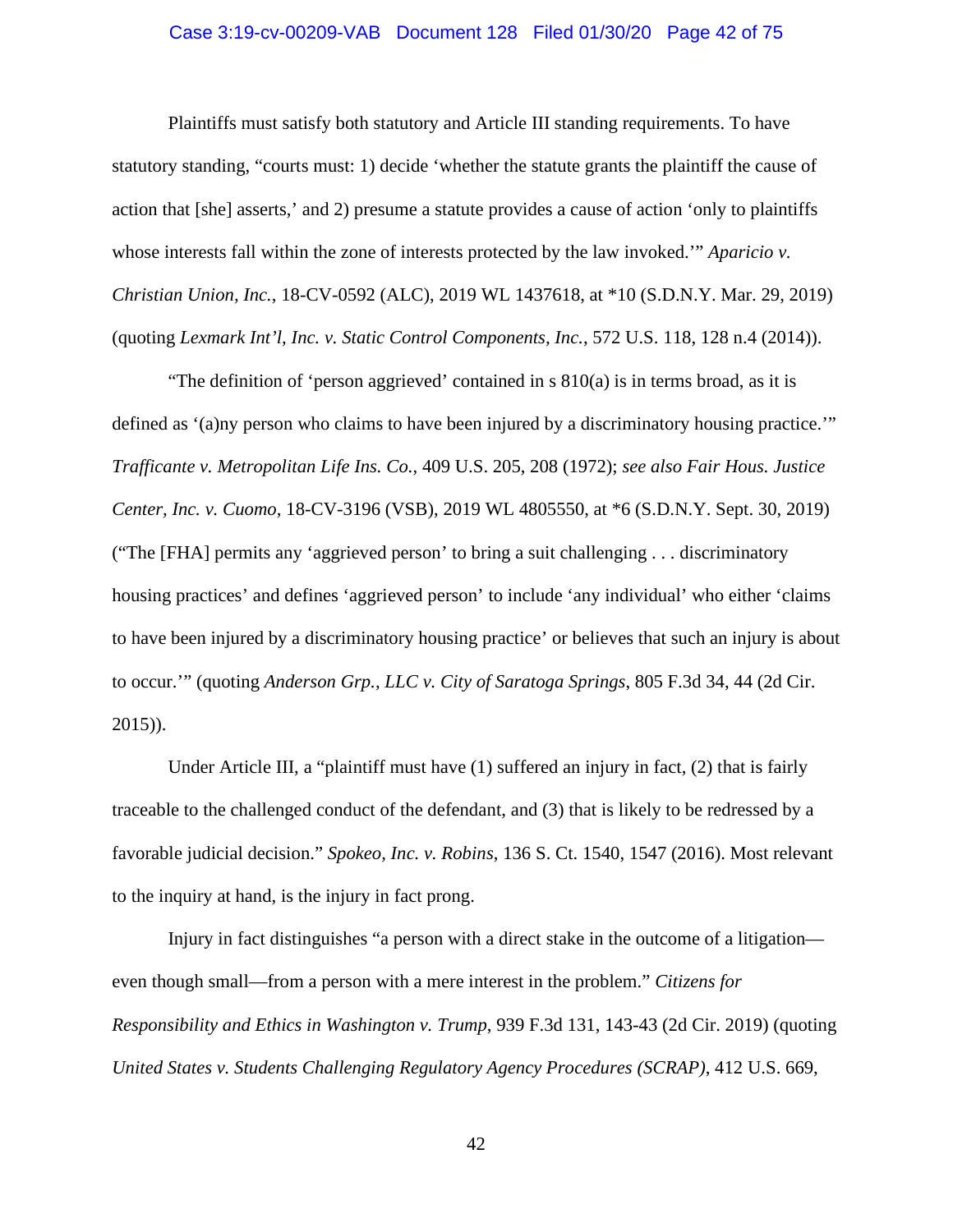### Case 3:19-cv-00209-VAB Document 128 Filed 01/30/20 Page 43 of 75

690 n. 14 (1968)). A plaintiff must "allege distinct and palpable injuries that are fairly traceable to [defendants'] actions.'" *LeBlanc-Sternberg,* 67 F.3d at 424 (internal quotation marks omitted) (quoting *Haves Realty Corp. v. Coleman*, 455 U.S. 363, 375-76 (1982)). "[T]he 'zone of interests' requirement asks 'whether the statute grants the plaintiff the cause of action that he asserts.'" *Jawk Enterprises, LLC v. Greenlight Energy, Inc.*, 19-CV-4212-ARR-SJB, 2019 WL 5881752, at \*1 (E.D.N.Y. Nov. 5, 2019) (quoting *Bank of Am.*, 137 S. Ct. at 1302)). "The *City of Miami* majority . . . reinforced *Lexmark*'s essential point that the zone of interests question is 'whether the statute grants the plaintiff the cause of action that [she] asserts.'" *Citizens for Responsibility and Ethics in Washington*, 939 F.3d at 154 (quoting *Bank of Am.*, 137 S. Ct. at 1302)). While proximate cause is not a requirement under Article III, "it is an element of the cause of action under the statute [and] . . . it must be adequately alleged at the pleading stage in order for the case to proceed. If a plaintiff's allegations, taken as true, are insufficient to establish proximate causation, then the complaint must be dismissed . . ." *Lexmark Int'l, Inc.*, 572 U.S. at 134 n.6.

At its core, Plaintiffs' Fair Housing Act claim revolves around the denial of membership by fraternities. Under Plaintiffs' construction, a landlord would be responsible for addressing housing discrimination based on a rental agreement with tenants, tenants who belong to an organization with allegedly discriminatory membership practices. The predicate act for discrimination, therefore, is denial of membership; the separate act of denial of housing does not necessarily follow, because other factors could create the same circumstances. *Cf. Empire Merchants, LLC v. Reliable Churchill LLLP*, 902 F.3d 132, 143 (2d Cir. 2018) ("'[T]he predicate act of [smuggling] and the separate act of [not buying Empire's liquor] do not *necessarily* follow from one another,' . . . Empire's 'lost sales could [thus] have resulted from factors other than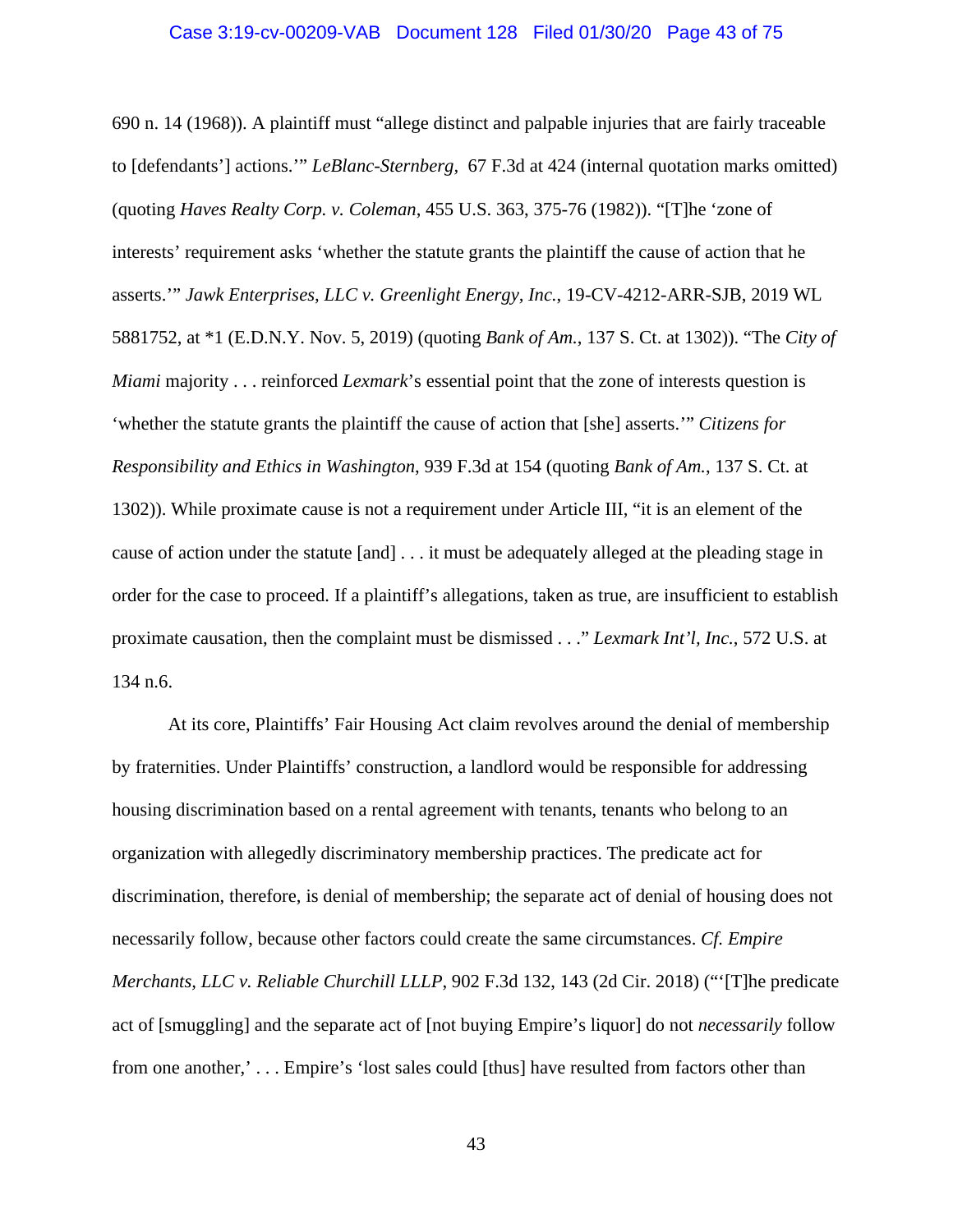### Case 3:19-cv-00209-VAB Document 128 Filed 01/30/20 Page 44 of 75

petitioners' alleged acts of fraud." (emphasis in the original) (citations omitted)). As they admit, "Plaintiffs repeatedly sought membership in the Fraternities, which would have entitled them to housing benefits . . . [b]y denying Plaintiffs membership, Defendant fraternities effectively denied them housing rights that would have been available to them but for their gender." Pls.' Opp'n to Frat. at 10. At no point do Plaintiffs allege they sought to rent the same properties as the fraternities and were denied based on their gender.

The alleged injury here, the denial of housing, thus is not fairly traceable to the conduct of the landlords, but instead to the failure of the Fraternity Defendants to admit women. Here, the converse also is true. That is, the alleged denial of housing by the Fraternity Defendants is not linked to a policy regarding housing, which the landlords—not the Fraternity Defendants control, but rather to the Fraternity Defendants' decision not to admit women. In other words, there is no direct effort to make housing unavailable to women. *See Citizens for Responsibility and Ethics in Washington,* 939 F.3d at 144 ("To satisfy the 'traceability' or 'causation' prong of Article III standing test, allegations must provide more than 'unadorned speculation' to 'connect their injury to the challenged actions.'" (citations omitted)). Indeed, no Plaintiff has applied directly or otherwise for housing, but instead Plaintiffs have sought housing as an incidental benefit of membership in one of the Fraternity Defendants. But this is not a housing discrimination problem; it is a discrimination problem related to the membership of the Fraternity Defendants, which Plaintiffs cannot challenge through Title IX, as noted above.

Accordingly, Plaintiffs' Fair Housing Act claim will be dismissed.

### **D. The Connecticut Discriminatory Housing Practices Act Claim**

Connecticut law, in relevant part, provides:

(a) It shall be a discriminatory practice in violation of this section: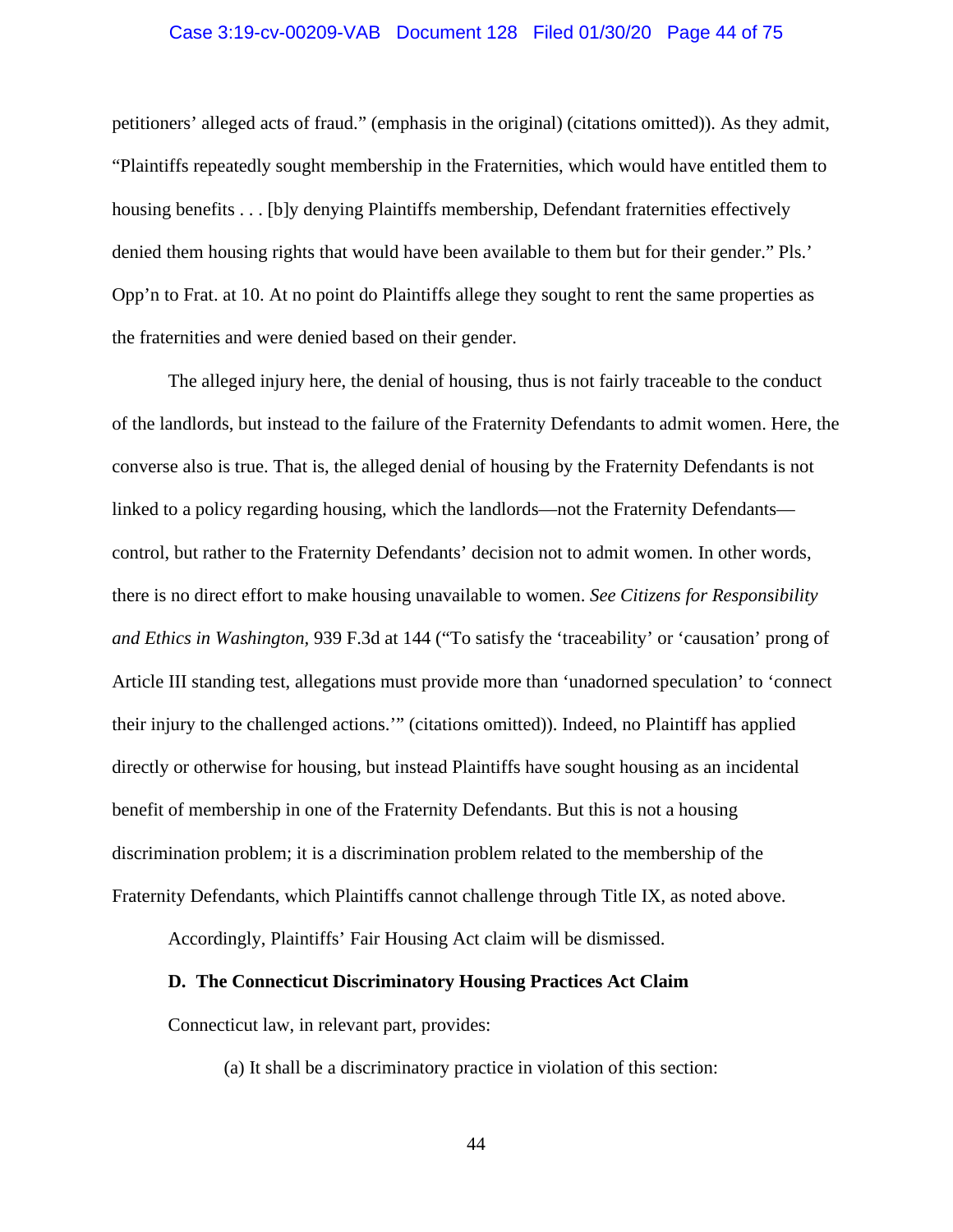(1) To refuse to sell or rent after the making of a bona fide offer, or to refuse to negotiate for the sale or rental of, or otherwise make unavailable or deny, a dwelling to any person because of . . . sex, gender identity or expression . . . .

(2) To discriminate against any person in the term, conditions, or privileges of sale or rental of a dwelling, or in the provision of services or facilities in connection therewith, because of . . . sex, gender identity or expression . . . .

Conn. Gen. Stat. § 46a-64c(a)(1)-(2).

Plaintiffs argue that they sufficiently allege violations of the Fair Housing Act, which means they "have necessarily stated a claim for violation of the [Connecticut Discriminatory Housing Practices Act]." Pls.' Opp'n Frat. at 19. The injury stemming from the Fraternity Defendants' unlawful discriminatory acts gives them standing for a claim under state law. *Id*; Pls.' Opp'n to 402 Crown at 15; Pls.' Opp'n to 340 Elm at 6.

402 Crown, LLC argues that the claim under the Connecticut Discriminatory Housing Practices Act should be dismissed for the same reasons as the claim under the Fair Housing Act – because there are no factual allegations that any plaintiff tried to rent from or was qualified to rent from 402 Crown, LLC, and again, because there are insufficient facts supporting allegations of housing discrimination against Alpha Epsilon Pi, Epsilon Upsilon. *Id.* at 11.

Because Connecticut courts use federal fair housing law interpretations as a guide, 340 Elm, LLC argues the claims under the Connecticut Discriminatory Housing Practices Act should be dismissed for the same reasons as the claims under the Fair Housing Act. 340 Elm, LLC's Mot. to Dismiss at 8, 11-12.

The Fraternity Defendants also rely on their previous arguments related to the Fair Housing Act claim, Frat. Defs.' Mot. to Dismiss at 10, that Plaintiffs have inadequately pled an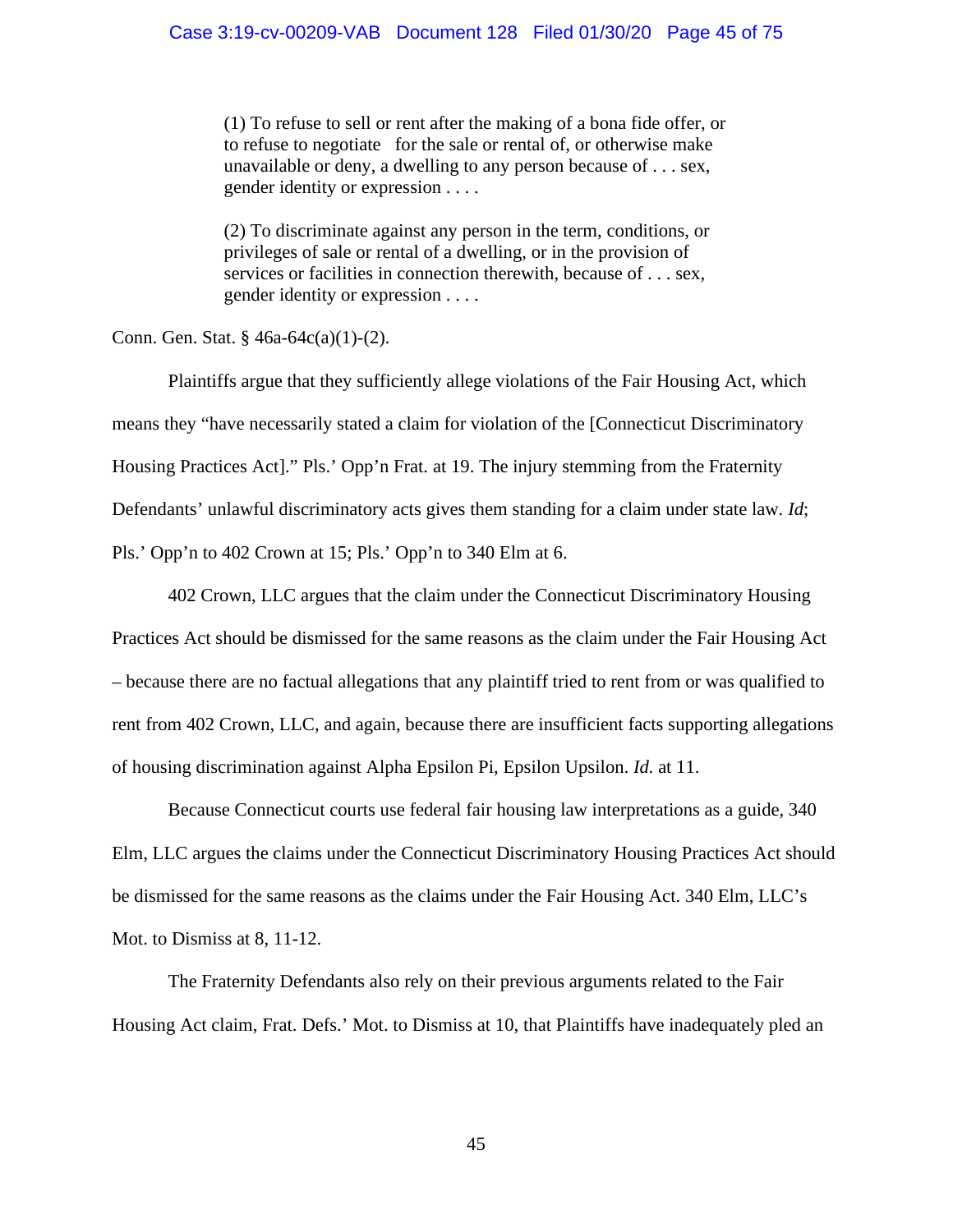### Case 3:19-cv-00209-VAB Document 128 Filed 01/30/20 Page 46 of 75

injury because "they never applied for or attempted to secure housing in ay of the facilities owned by" the housing corporations and occupied by local chapter members. *Id.*

The Court agrees.

Connecticut courts use cases interpreting federal fair housing laws as guidance when analyzing state law housing discrimination claims. *AvalonBay Comm., Inc. v. Town of Orange*, 256 Conn. 557, 591 (2001) ("[I]n addressing claims brought under both federal and state housing laws, 'we are guided by the cases interpreting federal fair housing laws . . . despite differences between the state and federal statutes.'" (quoting *Zlokower v. Comm'n on Human Rights & Opportunities*, 200 Conn. 261, 264 (1986)). Because the Court determines Plaintiffs do not have a claim under the Fair Housing Act, their allegations are insufficient under Connecticut law for the same reasons.

Accordingly, the Court will dismiss Plaintiffs' Connecticut Discriminatory Housing Practices claim.

### **E. The Civil Conspiracy Claim**

To maintain a civil action for conspiracy a plaintiff must prove: "(1) a combination between two or more persons, (2) to do a criminal or an unlawful act or a lawful act by criminal or unlawful means, (3) an act done by one or more of the conspirator pursuant to the scheme and in furtherance of the object, (4) which act results in damage to the plaintiff." *Macomber v. Travelers Property and Cas. Corp.*, 277 Conn. 617, 635-36 (2006) (citing *Harp v. King*, 266 Conn. 747, 799 (2003)). There is no independent claim for civil conspiracy, rather "[t]he action is for damages caused *by acts committed pursuant to a formed conspiracy* rather than by the conspiracy itself . . . a claim of civil conspiracy must be joined with an allegation of a substantive tort." *Id.* at 636 (citing *Harp*, 266 Conn. at 779 n. 37) (emphasis in the original). A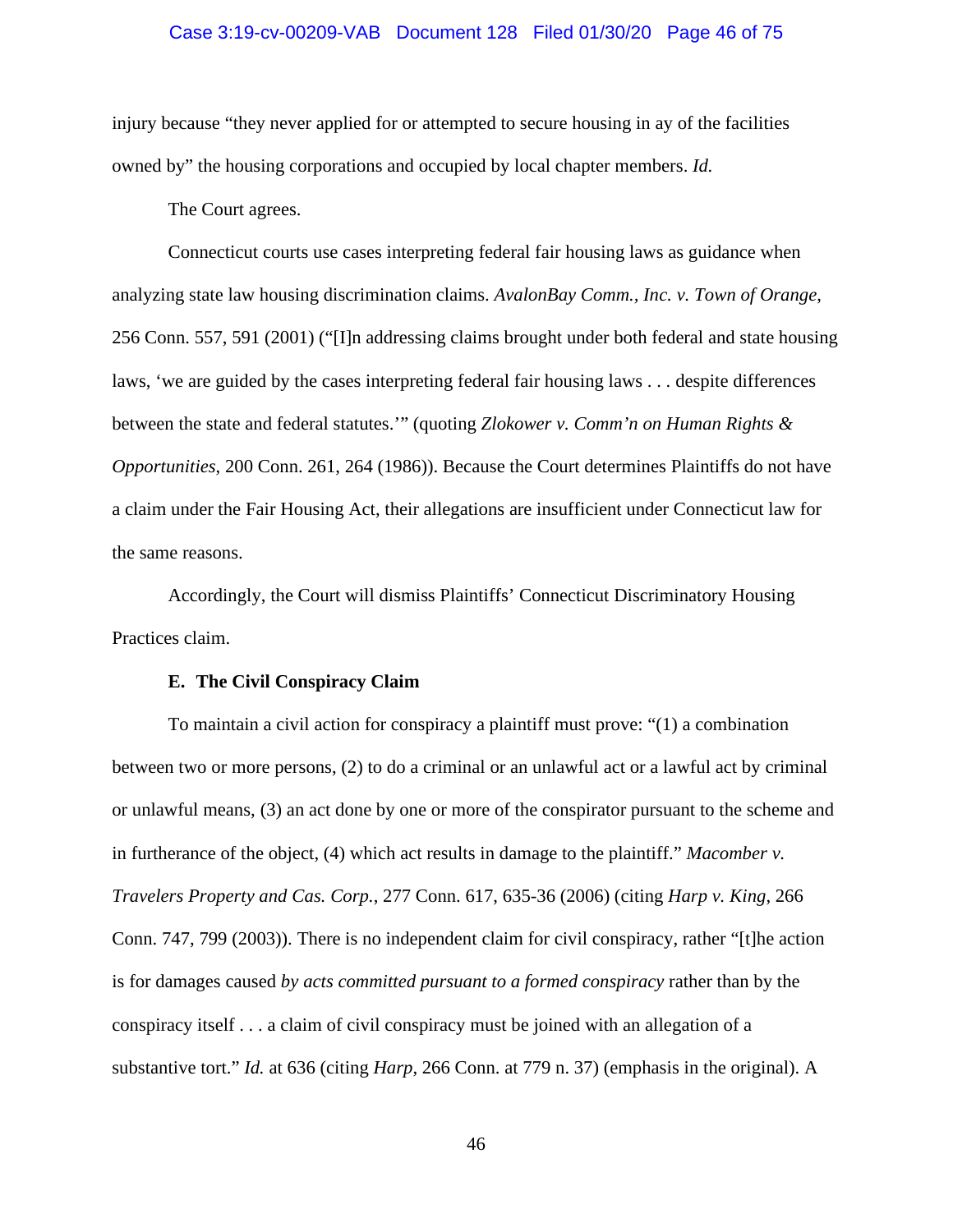### Case 3:19-cv-00209-VAB Document 128 Filed 01/30/20 Page 47 of 75

co-conspirator is not liable for damages caused by an actual wrongdoer prior to the coconspirator joining the conspiracy. *Id.* at 636.

Liability requires finding that a party "was actuated in what he did by the same fraudulent intent, and that he had substantially the same knowledge of the fraudulent means and purposes as other participants." *Master-Halco, Inc. v. Scillia, Dowling & Natarelli, LLC*, 739 F. Supp. 2d 104, 107 (D. Conn. 2010) (citing *Williams v. Maislen*, 116 Conn. 433, 438 (1933)). Association or knowledge of wrongdoing, "without more, is insufficient to support a civil conspiracy claim." *Id.* If plaintiffs fail to allege "an actionable underlying tort or wrong that serves as the basis for their civil conspiracy claim[,]" the claim fails. *Beckworth v. Bizier*, 48 F. Supp. 3d 186, 204 (D. Conn. 2014).

Plaintiffs' civil conspiracy claims against Defendants 402 Crown, LLC and 340 Elm, LLC are similar. Plaintiffs alleges that Defendant 340 Elm, LLC acknowledged their relationship with the Fraternity Chi Psi and knew that Chi Psi denied women membership, which barred women from renting the property. The relationship between Chi Psi and 340 Elm, and 340 Elm's knowledge satisfies "the elements of a civil conspiracy claim at the pleading stage." Pls.' Opp'n to 340 Elm at 17-18. 402 Crown, LLC also agreed to "rent and operate the subject property as a male only fraternity house." Pls.' Opp'n to 402 Crown at 16. In their view, the property was fundamental for use by male members and for attracting new male members, *id.*, thus, Plaintiffs sufficiently have alleged an "injury."

Plaintiffs also argue that they have successfully pled the coordinated violations of the Fair Housing Act and Connecticut Discriminatory Housing Practices Act between local fraternity chapters, national organizations, and entities that own fraternity houses. Pls.' Opp'n at 19. In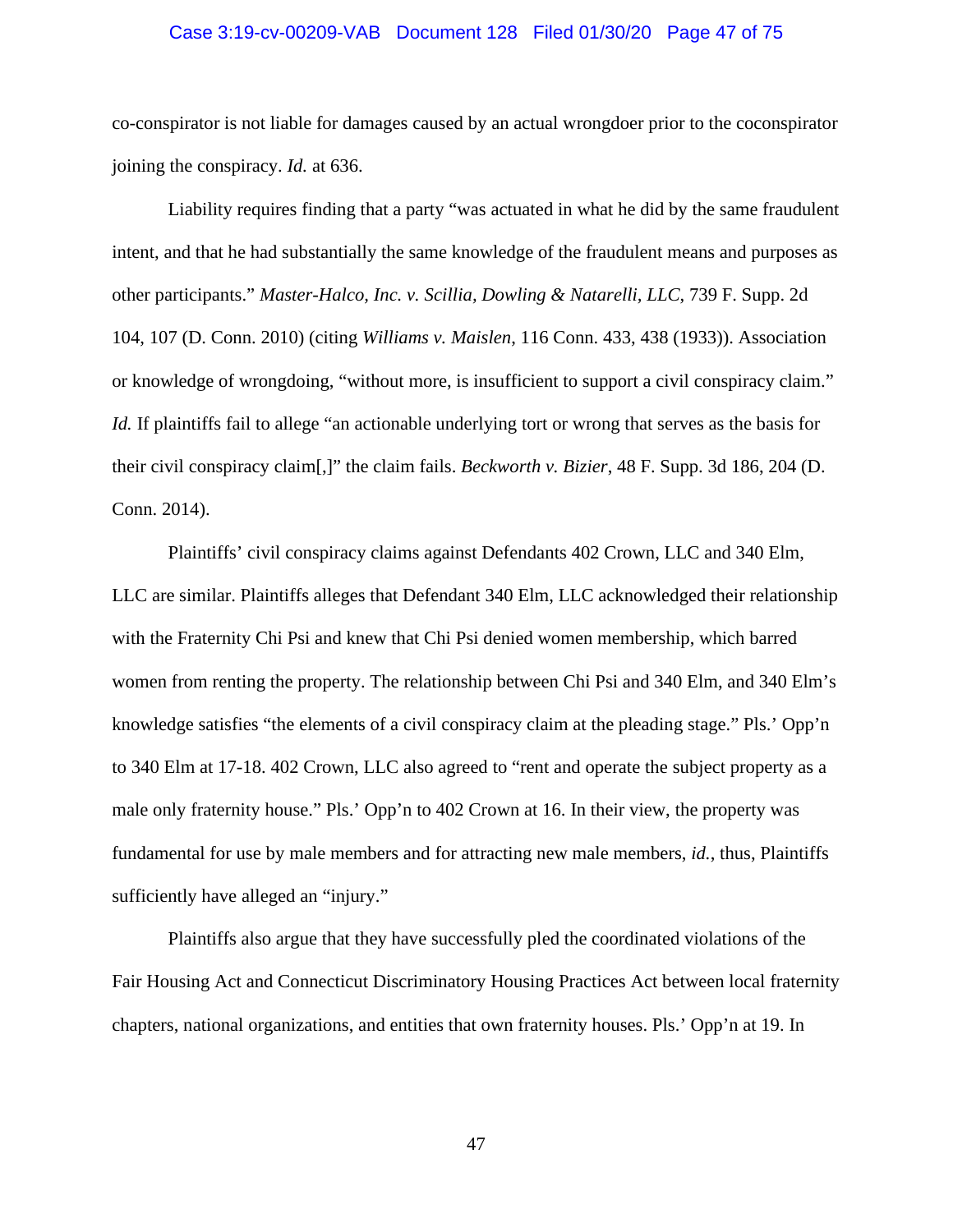#### Case 3:19-cv-00209-VAB Document 128 Filed 01/30/20 Page 48 of 75

their view, the unlawful scheme led to the repeated denial of membership based on gender and the subsequent inability to rent units in the fraternity houses. *Id.* at 20.

In response, 402 Crown, LLC argues that Plaintiffs fail to provide dates, names, communications or acts in furtherance of the alleged conspiracy. 402 Crown, LLC's Mot. to Dismiss at 11-12. In its view, because there is no independent claim of civil conspiracy and the underlying action, the alleged violation of fair housing laws should be dismissed, and the civil conspiracy claim should be dismissed as well. *Id.* at 12.

340 Elm, LLC similarly argues that, because "there must be an underlying tort for the viability of a civil conspiracy claim" for which a conspirator would "be liable for the damages flowing from the underlying tortious conduct[]" and because Plaintiffs fail to allege they attempted to rent the property and were refused, the civil conspiracy claim must fail. 340 Elm, LLC's Mot. to Dismiss at 13, 15.

The Fraternity Defendants again rely on Plaintiffs' failure to allege they tried to rent rooms or negotiated to rent rooms. In their view, as there is no scheme which denies Plaintiffs housing, nor is there any deprivation of housing, there is no injury, thus, there can be no claim. Frat. Defs.' Mot. to Dismiss at 9.

The Court agrees.

Without any viable fair housing claims, which have been discussed above, and without any other viable claim sounding in tort or contract, as discussed below, Plaintiffs' civil conspiracy claim fails. *Macomber*, 277 Conn. at 636 ("[T]o state a cause of action, a claim of civil conspiracy must be joined with an allegation of a substantive tort."); *see id.* ("[T]he purpose of a civil conspiracy claim is to impose civil liability for damages for those who agree to join in a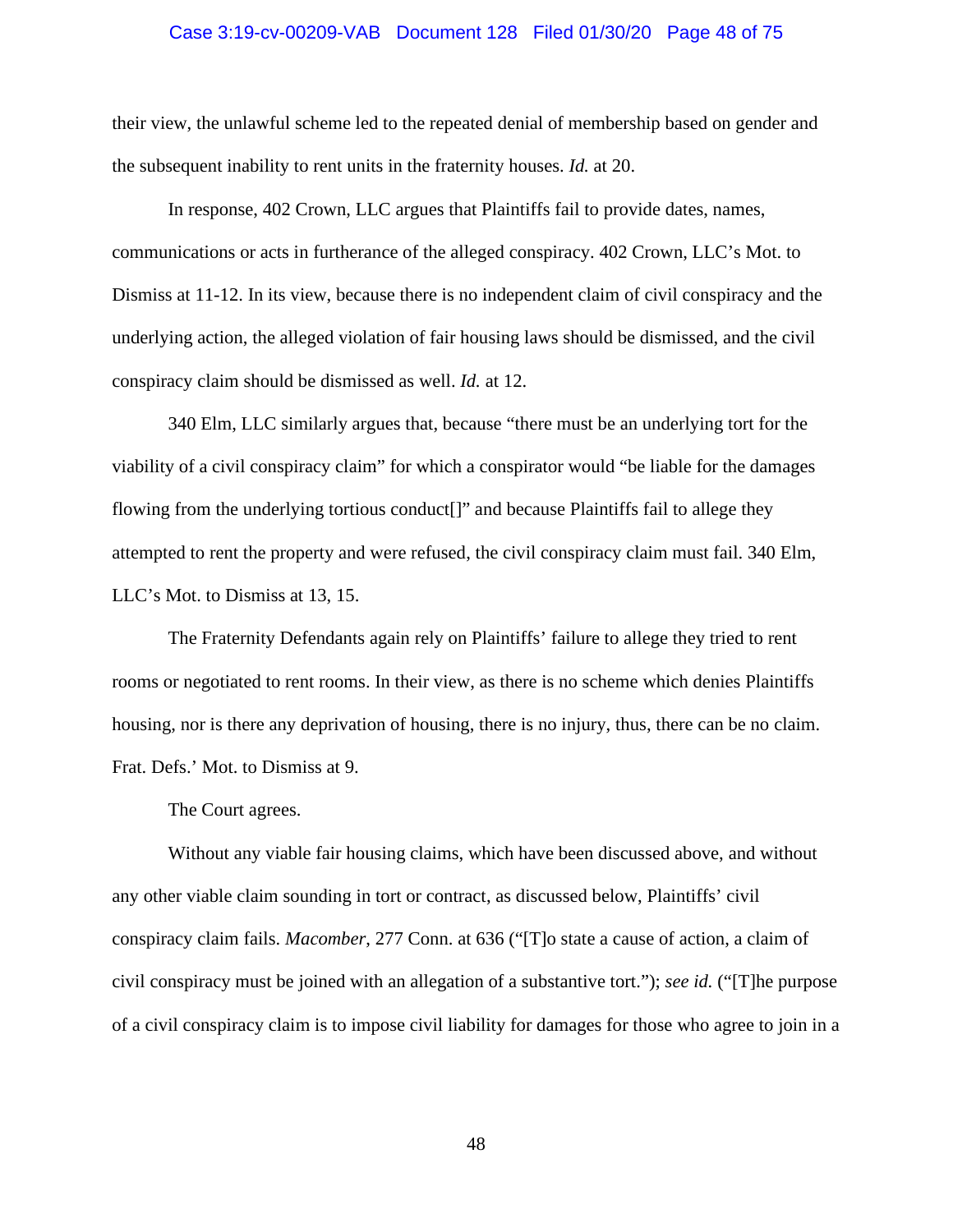tortfeasor's conduct and thereby, become liable for the ensuing damage, simply by virtue of their agreement to engage in the wrongdoing.")

Accordingly, the Court will dismiss the civil conspiracy claim.

## **F. Discrimination in Places of Public Accommodation – the Denial of Membership in Fraternities and Hostile Environment Claim**

A public accommodation consists of "any establishment which caters or offers its services or facilities or goods to the general public." Conn. Gen. Stat. Ann. § 46a-63. It includes "'any establishment which caters or offers its services or facilities or goods to the general public, including, but not limited to, any commercial property or building lot, on which it is intended that a commercial building will be constructed or offered for sale or rent.'" *Collins v. Univ. of Bridgeport*, 781 F. Supp. 2d 59, 66 (D. Conn. 2011). Coverage extends beyond simple "business enterprises" but does not explicitly preclude private clubs. *Quinnipiac Council, Boy Scouts of Am., Inc. v. Comm'n on Human Rights & Opportunities*, 204 Conn. 287, 297 (1987); Conn. Gen. Stat. § 46a-63(1) (the definition includes "commercial property or building lot, on which it is intended that a commercial building will be constructed or offered for sale or rent"). "'[C]overage under  $\lceil \frac{6}{5} \cdot 46a - 64(a) \rceil$  depends, in each case, upon the extent to which a particular

establishment has maintained a private relationship with its own constituency or a general relationship with the public at large.'" *Corcoran v. German Soc. Soc'y Frohsinn, Inc.*, 99 Conn. App. 839, 844 (2007) (quoting *Quinnipiac Council*, 204 Conn. at 300)). "[T]he determinative issue is whether an 'establishment' that serves 'the general public' has denied access to its good and services to a member of a protected class." *Quinnipiac Council*, 204 Conn. at 298.

Connecticut courts have interpreted Connecticut law to include a private club exemption. *See Quinnipiac Council*, 204 Conn. at 299 (if a private enterprise does, however, decide to offer its services or facilities to all "it may not discriminate among the general public") Application of the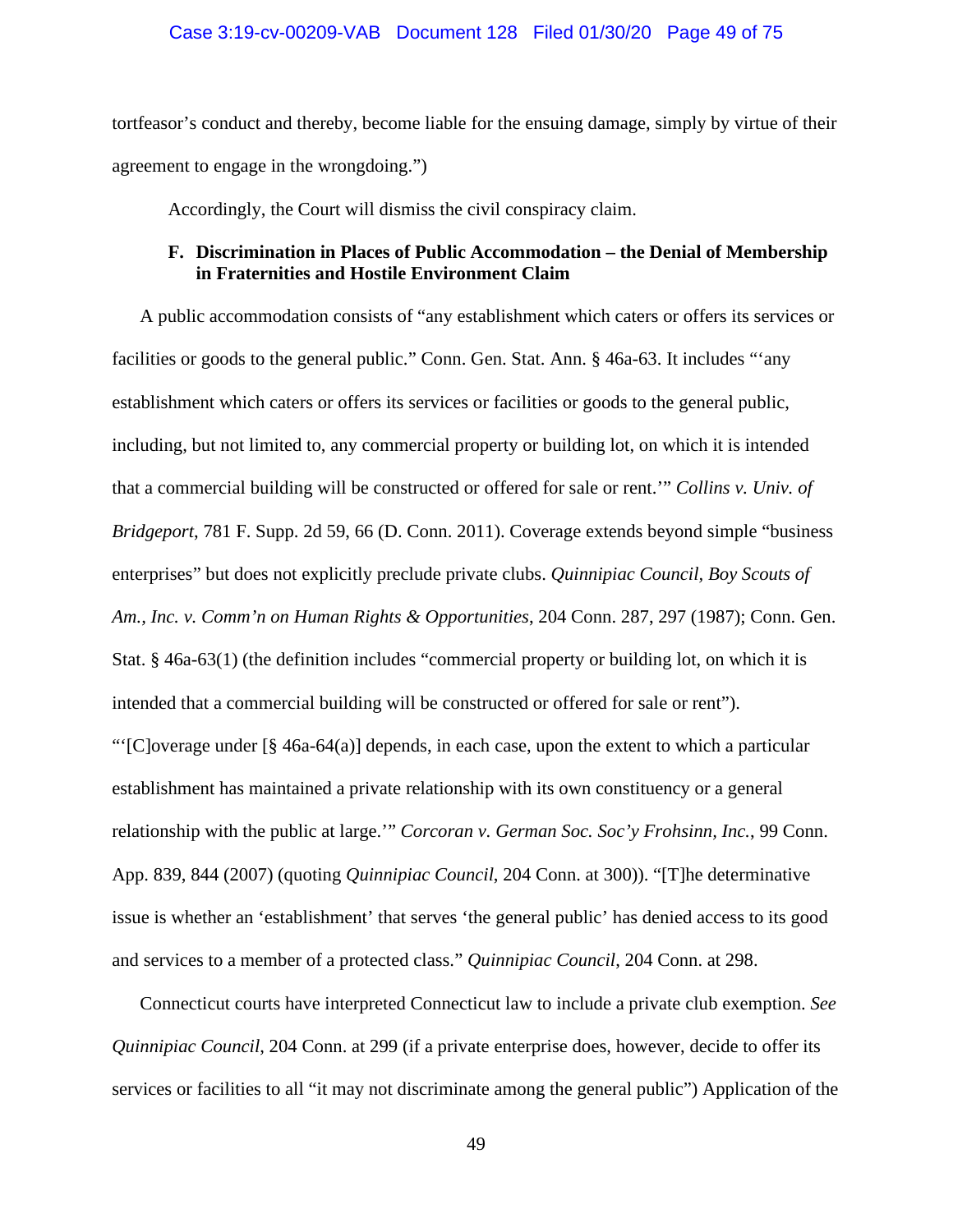### Case 3:19-cv-00209-VAB Document 128 Filed 01/30/20 Page 50 of 75

law, then, depends upon the extent to which a group eschews selectivity and "upon the extent to which a particular establishment has maintained a private relationship with its own constituency or general relationship with the public at large." *Id.* at 300. It appears unlikely that public accommodation statutes were intended to apply to housing discrimination claims. *See Torrey Terrial Townsend v. Molina*, 2019 WL 2602563, at \*4 (Conn. Super. Ct. May 21, 2019) ("[A] plain reading of our public accommodation statutes, when read in conjunction with our state fair housing act, demonstrates that our public accommodation statutes do not apply to discrimination claims related to housing matters.")

The Fraternity Defendants argue that, under both state and federal law, the local chapters are not public accommodations. Frat. Defs.' Mot. to Dismiss at 12. Defendants refer to the Connecticut Commission on Human Rights and Opportunities' finding that, when analyzing the factors of Connecticut's fair housing statutes, there was no possibility "that further investigation of Plaintiff's claims would result in a finding of probable cause." *Id.* at 13. According to the Fraternity Defendants, the local chapters are "private clubs that on rare occasions welcome guests for social events[,]" the chapters maintain private relationships with their constituencies and offer benefits foreclosed to non-member students, and the organizations are selective, evidenced through application processes and the National organization's ability "to veto [an] applicant's induction." *Id.* 13-14. They further argue that finding local chapters and National Organizations as places of public accommodation threatens First Amendment associational rights and so requires finding the Connecticut statute inapplicable. *Id.* at 16-17.

Plaintiffs argue that the Fraternity Defendants are places of public accommodation for three reasons: (1) they open their facilities and events to the general public, (2) the only membership criteria is being male, and (3) as extensions of Yale, a public accommodation, the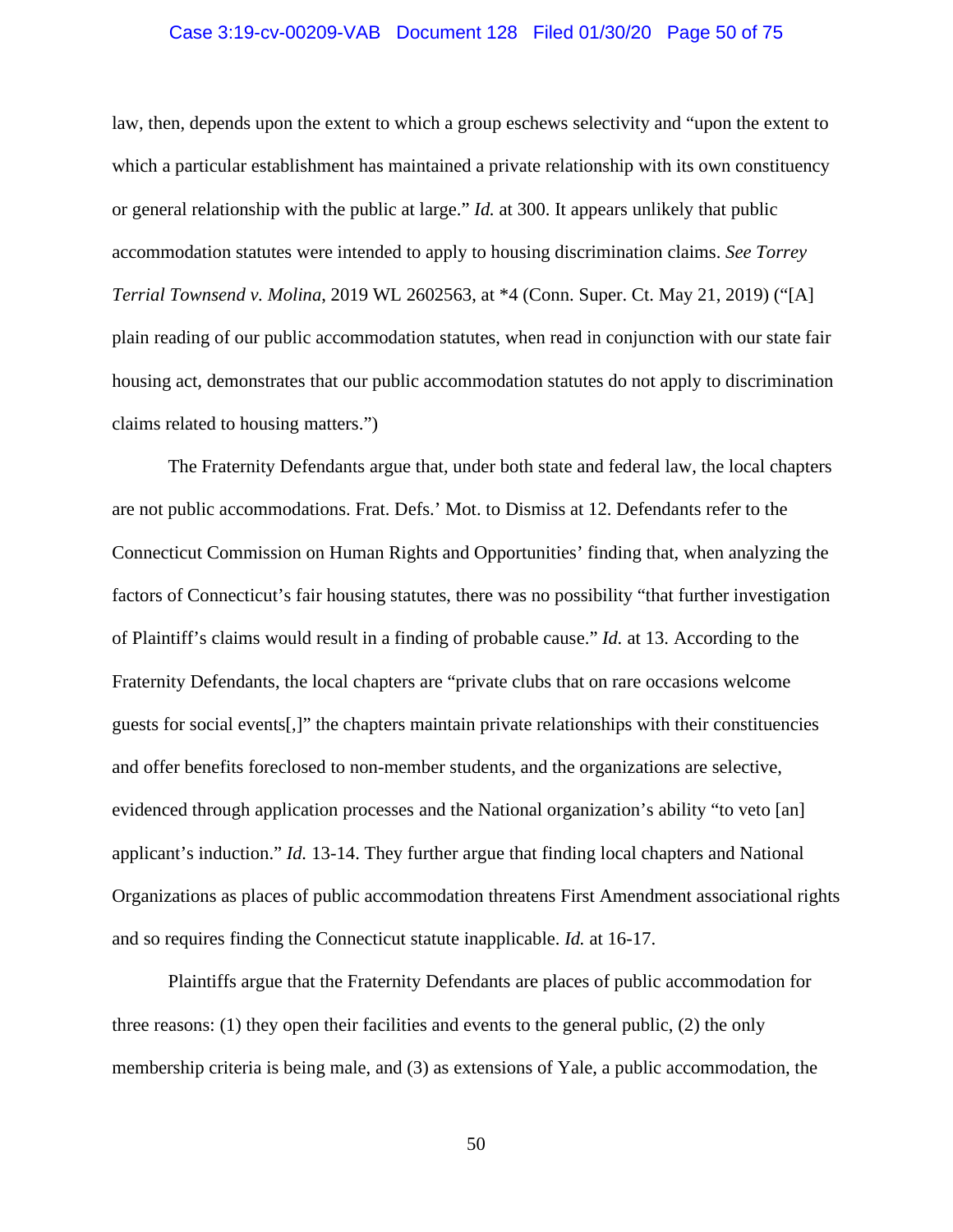### Case 3:19-cv-00209-VAB Document 128 Filed 01/30/20 Page 51 of 75

Fraternity Defendants "assume the status and obligations of public accommodations." Pls.' Opp'n to Frat. at 21. In response to the Fraternity Defendants' First Amendment arguments, Plaintiffs note that "the First Amendment's protection of intimate associational rights does not insulate [the Fraternity Defendants] from Connecticut anti-discrimination law." *Id.* at 30.

402 Crown, LLC argues the Court lacks subject matter jurisdiction because the Connecticut Commission on Human Rights and Opportunities has not yet released its jurisdiction. 402 Crown, LLC's Mot. to Dismiss at 13. It further argues that, even if the Connecticut Commission on Human Rights and Opportunities did release jurisdiction, Plaintiffs still fail to demonstrate that 402 Crown, LLC offers public accommodations. *Id.* In its view, the hostile environment claim fails because there are no allegations "that any sexual harassment took place at a party being held on the subject property" and that other defendants who may or may not have discriminated against Plaintiffs are unconnected to 402 Crown, LLC's ownership of the property. *Id.* at 14. Lastly, 402 Crown, LLC argues that Engender does not have standing to make a claim. *Id.*

340 Elm, LLC also argues that the residential rental properties it owns are not places of public accommodation, that the membership of renters in a fraternity does not turn the properties into places of public accommodation, and, even if the properties were considered places of public accommodation, it has "never denied the named plaintiffs the opportunity to lease the premises, nor any applicant because of sex." 340 Elm, LLC's Mot. to Dismiss at 18-19. In its view, requiring landlords or residential property owners to investigate potential discriminatory behavior of prospective tenants or organizations is an unworkable standard. *Id.* at 19.

In opposing 402 Crown, LLC's motion to dismiss, Plaintiffs make several arguments. First, Alpha Epsilon Pi admits men as members, but denies membership to women, resulting in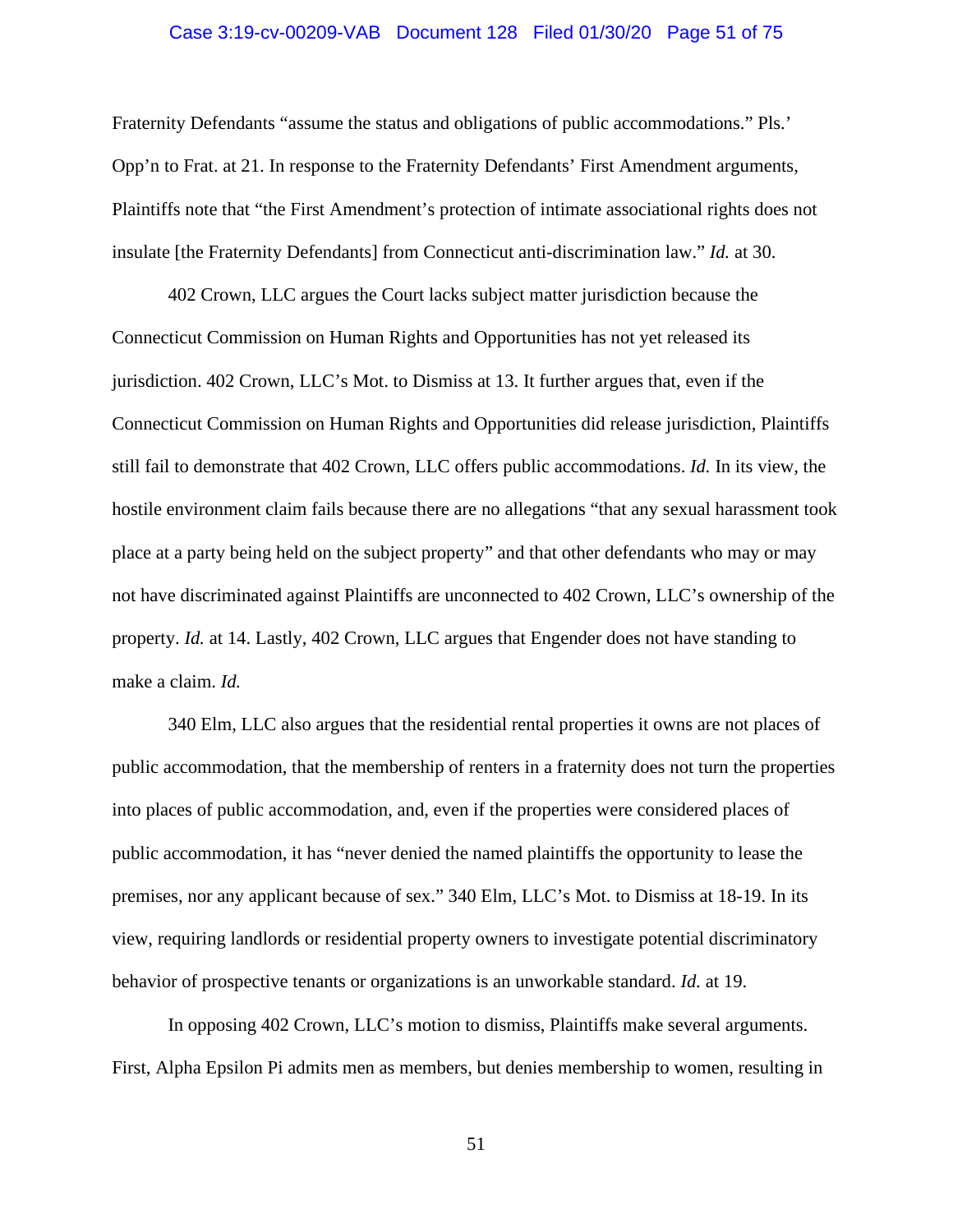### Case 3:19-cv-00209-VAB Document 128 Filed 01/30/20 Page 52 of 75

the loss of social and economic opportunities to women and non-binary students. Pls.' Opp'n to 402 Crown at 18. In their view, 402 Crown, LLC knows the property is used to host parties and events, *id.*, and this is sufficient to impute to it knowledge of the property's use as a public accommodation. *Id.* Plaintiffs also claim that 402 Crown, LLC's arguments regarding administrative exhaustion are premature. Plaintiffs intend to amend their pleadings after the Connecticut Commission on Human Rights and Opportunities issues a decision. *Id.* at 19. Third, Engender has standing: other members of the group would have standing in their own right, the group's claim of public accommodation discrimination "seek[s] to protect interests germane to its purpose" like ending sexual harassment and discrimination of women and gender non-binary Yale students, and the alleged harm affects all members of the group equally, "so no individualized proof is required to assert these claims." *Id.* at 20-21.

As to 340 Elm, LLC, Plaintiffs first argue that determining whether the entity is a public accommodation is a fact-driven inquiry to be ascertained at a later stage, and the facts alleged in the Second Amended Complaint support the survival of the claim for now. Pls.' Opp'n to 340 Elm at 20. In their view, 340 Elm, LLC operates as a public accommodation because the property houses parties with invitations extended to the general public, no inspection of identification occurs before entrance, and other organizations and individuals may rent the property. *Id.* The party, contrary to Defendant's arguments, operates as more than a residence. *Id.* It "also serves as a party venue, base of operations for the Chi Psi Fraternity, and a source of revenue." *Id.* Plaintiffs support their claim with specific allegations that Chi Psi denied them membership, they suffered harassment and assault at parties on the property, and they no longer feel comfortable there. *Id.* at 21. Plaintiffs further allege that Defendants "rented to its tenants knowing that they were members of Chi Psi and would use the premise as a fraternity house.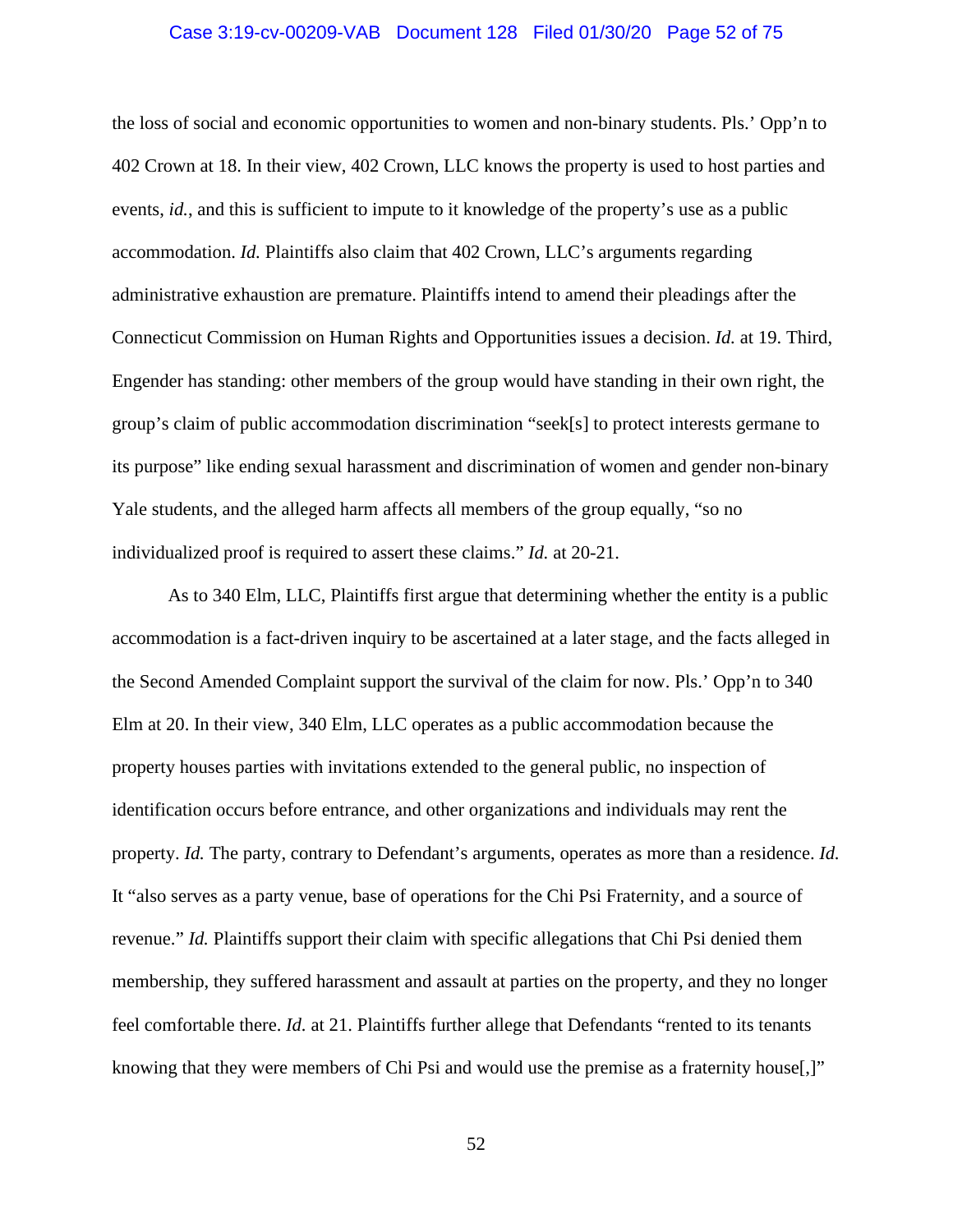### Case 3:19-cv-00209-VAB Document 128 Filed 01/30/20 Page 53 of 75

and that any further determinations of 340 Elm, LLC's awareness of its tenants misconducts would require discovery. *Id.* 21-22. Finally, Plaintiffs argue that Defendants fail to consider that landlords of public accommodations which include dwelling units can be liable under both fair housing laws and public accommodation laws. *Id.* at 22. In their view, the property was a base of operations for an "unselective, but male-only" association to throw house parties and hold public events. *Id.* at 22-23.

In their reply, the Fraternity Defendants urge the Court to take judicial notice of the Connecticut Commission on Human Rights and Opportunities' decision, "which dismissed Plaintiffs' claims in their entirety." Fraternity Defs.' Reply at 5. Fraternity Defendants emphasize that "fraternity brothers living in a house and hosting parties is no way akin to bars or clubs that are open to the public on a daily basis from open-to-close, with numerous employees transacting business with customers[,]" *id.* at 6, that "the Fraternity Defendants are selective" as evidenced by the handbooks and recruitment manuals, *id.* at 7, and that "Plaintiffs fail to plead a 'sybmbiotic' relationship between the Fraternity Defendants and Yale University to transform the Fraternity Defendants into a 'public accommodation[,]'" *id.*

402 Crown, LLC replies that "[t]here is no Connecticut case law, nor provision in the general statutes, that provides for vicarious liability for a property owner if a tenant discriminates in the provision of a public accommodation." 402 Crown, LLC's Reply at 6. It further argues that "[t]here are no facts alleged to show or infer that 402 [Crown, LLC] prevent the Plaintiffs . . . from joining any fraternity" or that Plaintiffs' losses flow from a "denial of some type of public accommodation by 402[,]" as opposed to denial of membership at Alpha Epsilon Pi, Epsiolon Upsilon. *Id.*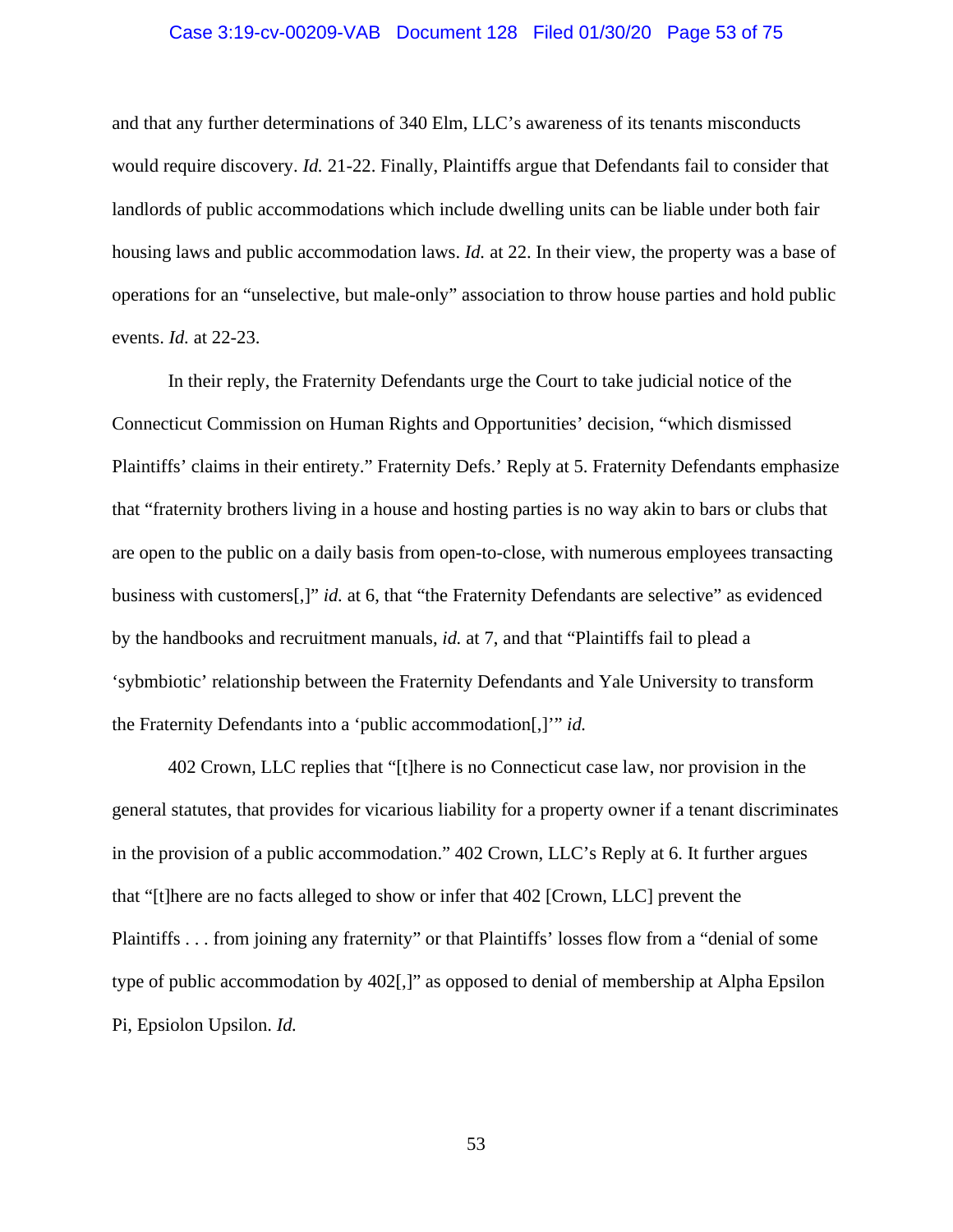### Case 3:19-cv-00209-VAB Document 128 Filed 01/30/20 Page 54 of 75

340 Elm, LLC reiterates that "Connecticut General Statutes §46a-64 was amended in 1990 *to remove references to housing accommodations from its scope*" and that Plaintiffs "have not allege[d] specific discriminatory behavior of the individual tenants of 340 Elm[.]" 340 Elm LLC's Reply at 9 (emphasis in the original). It further contends that "there is no applicable authority that does not deal with tenant-on-tenant discrimination where the landlord is not alleged to have actual knowledge of alleged discrimination, and the discrimination is not alleged to have occurred on its premises." *Id.* at 10.

The Court agrees with Defendants.

*Twombly* and *Iqbal* demand more than the conclusory allegations provided by Plaintiffs. Plaintiffs do not plead facts that lead to the conclusion that these rental properties are places of public accommodation. They allege no "goods" offered to the general public, nor services. Instead, Plaintiffs point to open invitations from tenants which allegedly transform private properties into places of public accommodation. At this stage in the proceeding, however, Plaintiffs' "obligation to provide the 'grounds' of his 'entitle[ment] to relief' requires more than labels and conclusions . . . ." *Twombly*, 550 U.S. at 555 (citation omitted).

Significantly, a recent Connecticut Superior Court decision addressed and dismissed at the analogous stage of the case claims similar to those brought by Plaintiffs here. There, the court found that the "state fair housing act is likewise confined to regulating housing-related discrimination, whereas discrimination by public accommodations and in places of public accommodation are regulated separately" and that "housing-related discrimination claims are not encompassed" by Conn. Gen. Stat. § 46a-64. *Torrey Terrial Townsend*, 2019 WL 2602563, at \*6.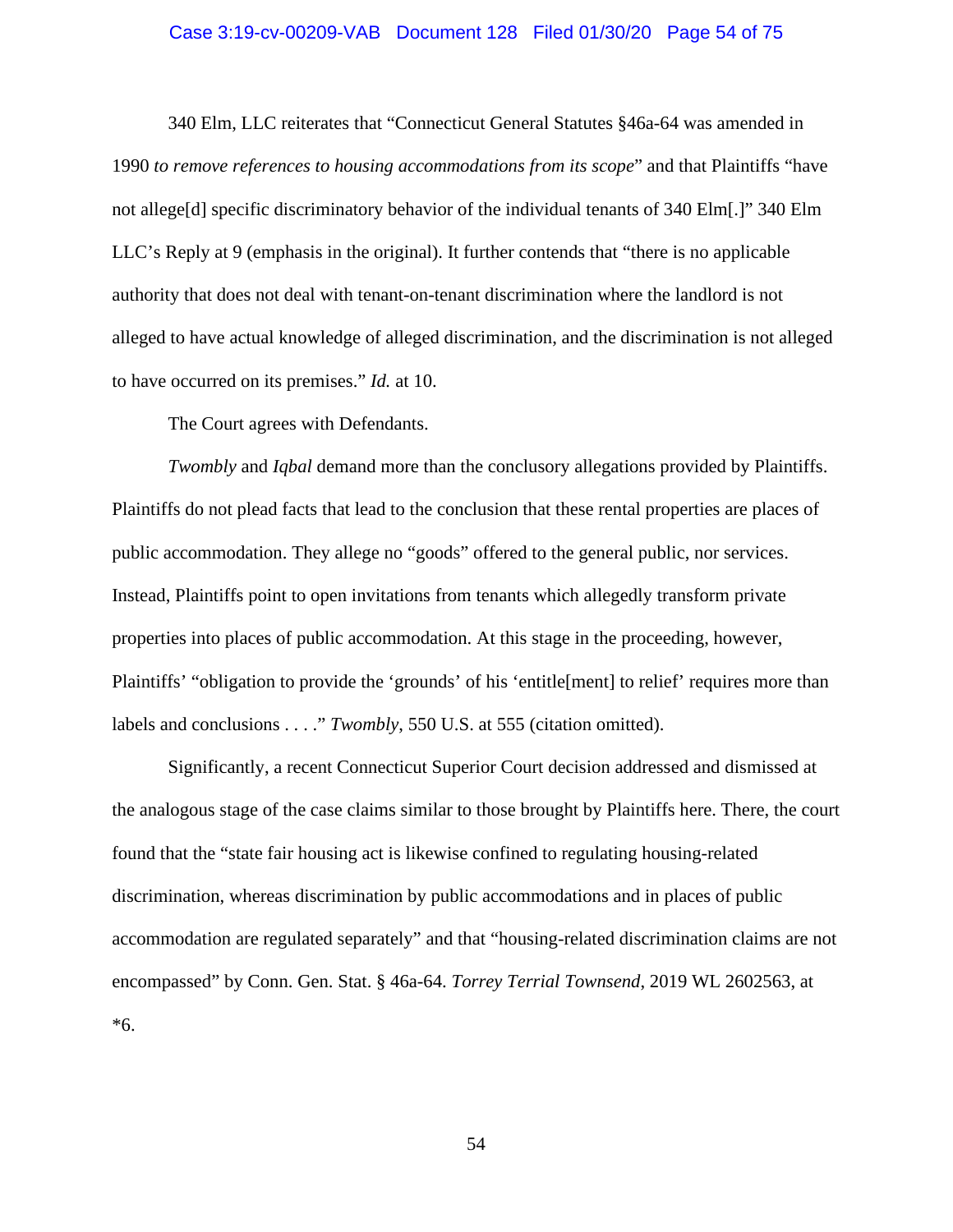### Case 3:19-cv-00209-VAB Document 128 Filed 01/30/20 Page 55 of 75

Likewise, here, none of the Defendants maintain places of public accommodation. None "cater[ ] or offer[ ] [their] services or facilities or goods to the general public . . . on which it is intended that a commercial building will be constructed or offered for sale or rent.'" *Corcoran*, 99 Conn. App. at 840 n.1. The housing corporations maintain a relationship with their tenants, not the public at large, and the Fraternity Defendants maintain a relationship with the members of their fraternities. *See also Traggis v. St. Barbara's Greek Orthodox Church*, 851 F.2d 584, 586, 590 (2d Cir. 1988) (affirming the district court's determination that Greek Orthodox Church did not constitute a public accommodation because the Church was a house of worship and religious edifice, not a commercial building).

While the public accommodations determination is a "fact-specific inquiry," *see* Collins, 781 F. Supp. 2d at 66, Plaintiffs have failed to plead adequately the plausible "entitlement to relief" necessary for this claim to proceed any further. *See Iqbal*, 566 U.S. at 678 ("Where a complaint pleads facts that are 'merely consistent with' a defendant's liability, it 'stops short of the line between possibility and plausibility of 'entitlement to relief.'" (quoting *Twombley*, 550 U.S. at 557).

Accordingly, the Court will dismiss the Plaintiffs' public accommodations claim against the Fraternity Defendants, 402 Crown LLC, and 340 Elm LLC.

## **G. State Law Discrimination in Places of Public Accommodation – the Denial of Membership in Fraternities and Hostile Environment Claim**

Yale also argues that Plaintiffs' claims alleging discrimination through denial of membership and a hostile environment must fail because Yale is not a public accommodation under Connecticut state law. *Id.* at 26-28. In its view, the analysis must be focused on a "particular establishment[.]" *Quinnipiac Council*, 528 A.2d at 359. Yale further argues that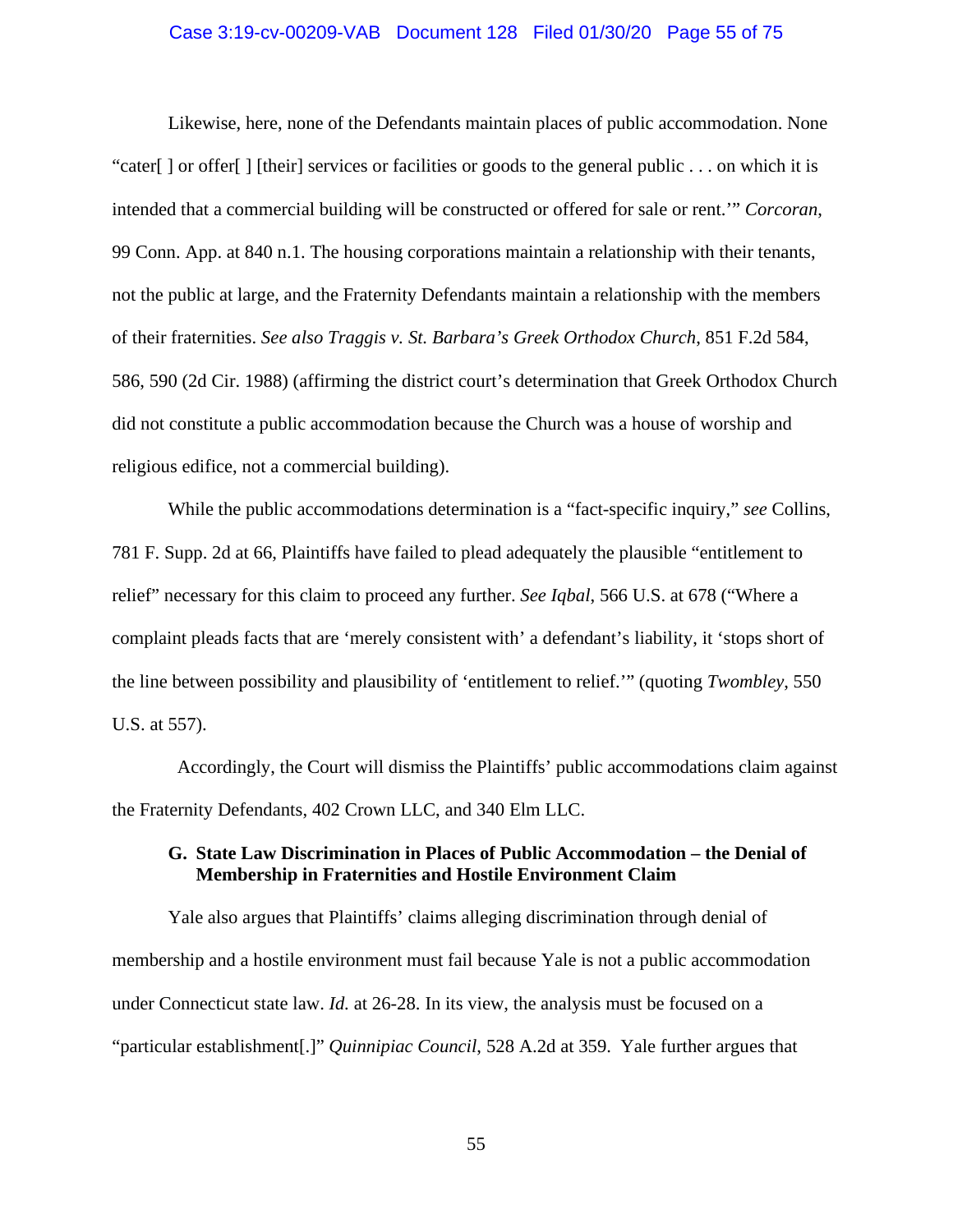### Case 3:19-cv-00209-VAB Document 128 Filed 01/30/20 Page 56 of 75

Plaintiffs "are not concerned with what happens *on* Yale's campus or *in* its programs." Yale's Reply at 12 (emphasis in original).

Plaintiffs argue that the plain language of Conn. Gen. Stat. § 46a-63 "dictates that Yale is a public accommodation," Pls.' Opp'n to Yale at 23-24, and that they have sufficiently pled that Yale is an establishment, a private institution, that serves the general public by opening many of its properties and spaces to the general public. *Id.* at 24. Plaintiffs point to places like the campus, museums, stadiums, and clinics that are open to more than the student body. *Id.*

The Court disagrees.

Because application of the law depends "upon the extent to which a particular establishment has maintained a private relationship with its own constituency or general relationship with the public at large," *Quinnipiac Council*, 528 A.2d at 300, Plaintiffs must focus on a specific facility run by Yale or a location on Yale's campus which is the cause of the discrimination or which is where the discrimination occurs. Plaintiffs, however, fail to do that and instead are focusing on discrimination not on Yale's campus or a facility controlled by Yale, but at facilities controlled by the Fraternity Defendants or by either 402 Crown, LLC or 340 Elm, LLC. Plaintiffs' claim of discrimination against Yale as a public accommodation therefore fails.

Accordingly, Plaintiffs' public accommodations claims against Yale will be dismissed.

# **H. Breach of Contract and the Implied Covenant of Good Faith and Fair Dealing Claims**

A breach of contract claim consists of the following elements: (1) the formation of an agreement, (2) performance by one party, (3) breach of the agreement by the other party, and (4) damages. *Meyers v. Lingston, Adler, Pulda, Meiklejohn and Kelly, P.C.*, 311 Conn. 282, 291 (2014). Connecticut courts have recognized a contractual relationship between students and educational institutions. *See Burns v. Quinnipiac Univ.*, 120 Conn. App. 311, 320-21 (2010);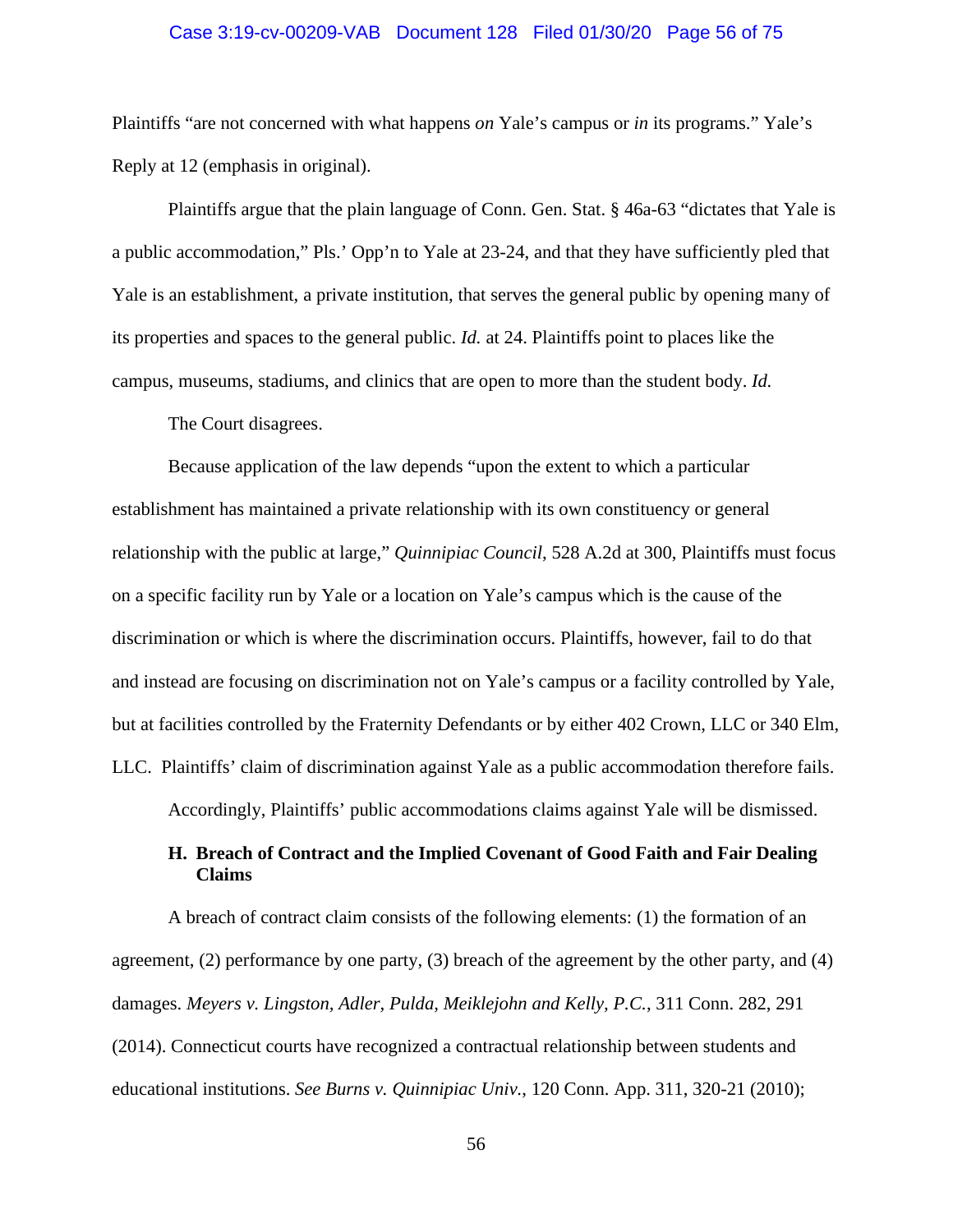### Case 3:19-cv-00209-VAB Document 128 Filed 01/30/20 Page 57 of 75

*Gupta v. New Britain General Hosp.*, 239 Conn. 574, 583 (Conn. 1996) (recognizing a contractual relationship between a resident and a medical school). In examining an educational contract, documents, such as the catalogues, bulletins, circulars, and regulations of an institution, as well as the oral and written expressions of the parties, may result in contractual obligations and define the scope of these obligations. *See Burns*, 120 Conn. App. at 321-22 (allowing the examination of financial aid letter, a document entitled "Policies and Procedures Concerning Financial Aid Awards" and testimony from various deans).

"Interpretation of the written terms of a contract and the degree of compliance by the parties are questions of fact to be determined by the trier of fact." *Burns*, 120 Conn. App. at 322. However, "[w]here there is definitive contract language, the determination of what the parties intended by their contractual commitments is a question of law." *Issler v. Issler*, 250 Conn. 226, 235 (1999).

All contracts carry "an implied covenant of good faith and fair dealing," which requires both parties to refrain from doing "anything that will injure the right of the other to receive the benefits of the agreement." *Hudson United Bank v. Cinnamon Ridge Corp*., 81 Conn. App. 557, 576, 845 A.2d 417 (Conn. App. 2004). "The covenant . . . presupposes that the terms and purpose of the contract are agreed upon by the parties and what is in dispute is a party's discretionary application or interpretation of a contract term." *Id.* (citing *Neiditz v. Hous. Auth.*, 43 Conn. Supp. 283, 294 (1994)). To fulfill its duty, a party may not "do anything that will injure the right of the other to receive the benefits of the agreement." *De La Concha of Hartford, Inc. v. Aetna Life Ins. Co.*, 269 Conn. 424, 432 (2004) (internal quotation marks and citation omitted). Before asserting bad faith or fair dealing, a plaintiff "must prove three elements: 'first, that the plaintiff and defendant were parties in a contract under which the plaintiff reasonably expected to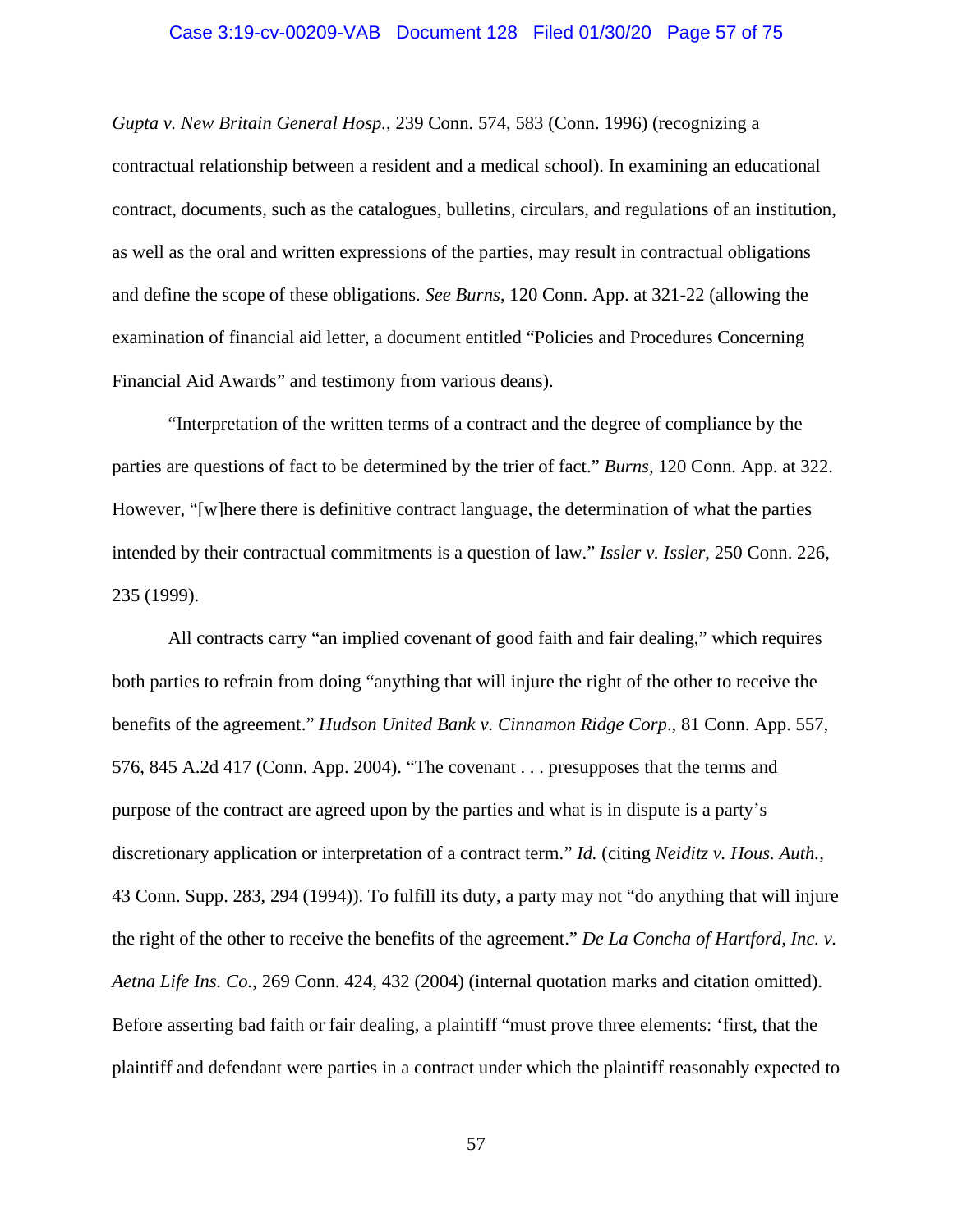### Case 3:19-cv-00209-VAB Document 128 Filed 01/30/20 Page 58 of 75

receive certain benefits, second, that the defendant engaged in conduct that injured the plaintiff's right to receive all or some of those benefits; and third, that when committing acts why which it injured the plaintiff's right to receive benefits he reasonably expected to receive under the contract, the defendant was acting in bad faith." *Bagley v. Yale University*, 42 F. Supp. 3d 332, 359-60 (quoting *Franco v. Yale*, 238 F. Supp. 2d 449, 455 (D. Conn. 2002).

Bad faith implies "both 'actual or constructive fraud, or a design to mislead or deceive another, or a neglect or refusal to fulfill some duty or some contractual obligation . . . prompted . . . by some interested or sinister motive.'" *Habertz v. Condon*, 224 Conn. 231, 237 (1992) (citation omitted).

Yale argues that no contract existed between Yale and Plaintiffs, and that Plaintiffs insufficiently pled breach of any agreements between both parties. Yale's Mot. to Dismiss at 29. Yale further argues that the Equal Opportunity Statement does not promise "to control offcampus, unregistered organizations like fraternities or to exercise control over off-campus, privately owned spaces like fraternity houses." *Id.* at 30. The Undergraduate Regulations only apply to registered student organizations and, furthermore, Plaintiffs do not allege they raised any issues of sexual misconduct to Yale's attention or that Yale failed to follow procedure. *Id.* at 31-32. And finally, the Sexual Misconduct Policies at Yale specifies that it prohibits forms of sexual misconduct through education, training, clear definitions and policies, and ensuring compliance. *Id.* at 34.

Yale also argues that because the breach of contract claim fails, the good faith and fair dealing claim must also fail. Yale's Reply at 16. Plaintiffs have insufficiently pled factual allegations of fraud or an intent to deceive. *Id.*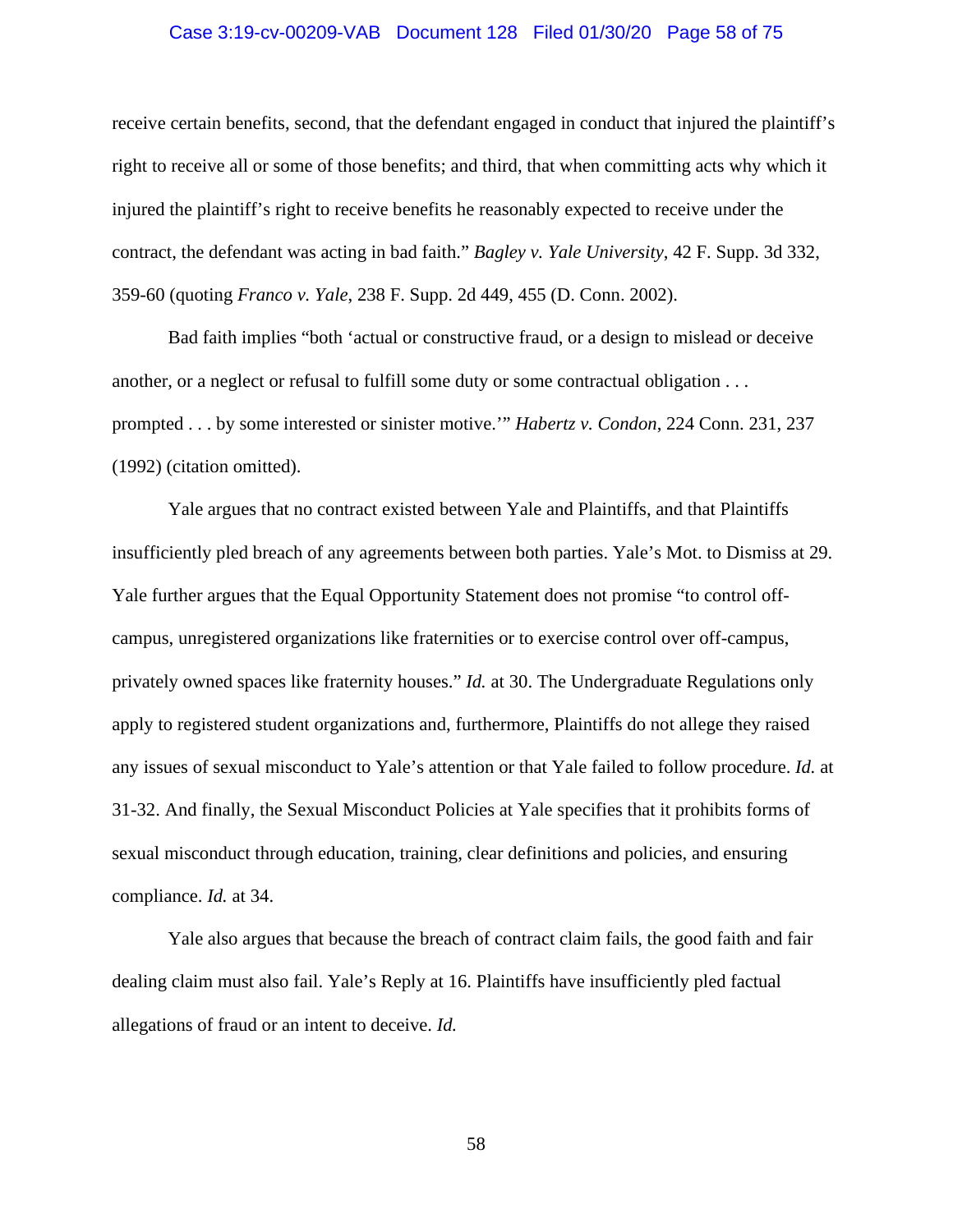### Case 3:19-cv-00209-VAB Document 128 Filed 01/30/20 Page 59 of 75

Plaintiffs argue that Connecticut law finds the relationship between universities and students is based in contract and that policies, promotional materials, and regulations may create express or implied promises. Pls.' Opp'n to Yale at 27. In their view, this claim survives because Plaintiffs have adequately alleged the breach of specific promises made through Yale's Equal Opportunity Statement, its Undergraduate Regulations, and its Sexual Misconduct Policies. *Id.* Plaintiffs argue that these "clear and definitive promises to not discriminate, to prohibit sexual misconduct, and to aim to eradicate sexual misconduct" should be interpreted together and illustrate obligations that are "'specific contractual promises' [which Yale did not fulfill] that Connecticut courts have held form the basis for a valid breach of contract claim against a university." *Id.* 28-29.

Similarly, Plaintiffs argue that they "adequately allege that Yale's actions and omissions in preventing and addressing sex-based discrimination and sexual misconduct at the University were taken in bad faith." *Id.* at 36. By moving opportunities for social interaction off campus, knowing the off-campus environments at fraternities foster discriminatory behavior and sexual misconduct, Yale, in their view, permitted the abuse of its resources and the recruitment of its students all the while turning a blind eye "to the sexual harassment and assault occurring in connection with the Fraternities." *Id.* Yale's policies allegedly created to skirt liability from the conduct and environment created at the fraternities "have 'evaded the spirit' of its contractual obligations, and are fundamentally driven by a dishonest motive." *Id.*

The Court disagrees.

The Supreme Court of Connecticut has recognized two situations "wherein courts will entertain a cause of action for institutional breach of a contract for educational services." *Gupta*, 239 Conn. at 592. The first occurs when "the educational program failed in some fundamental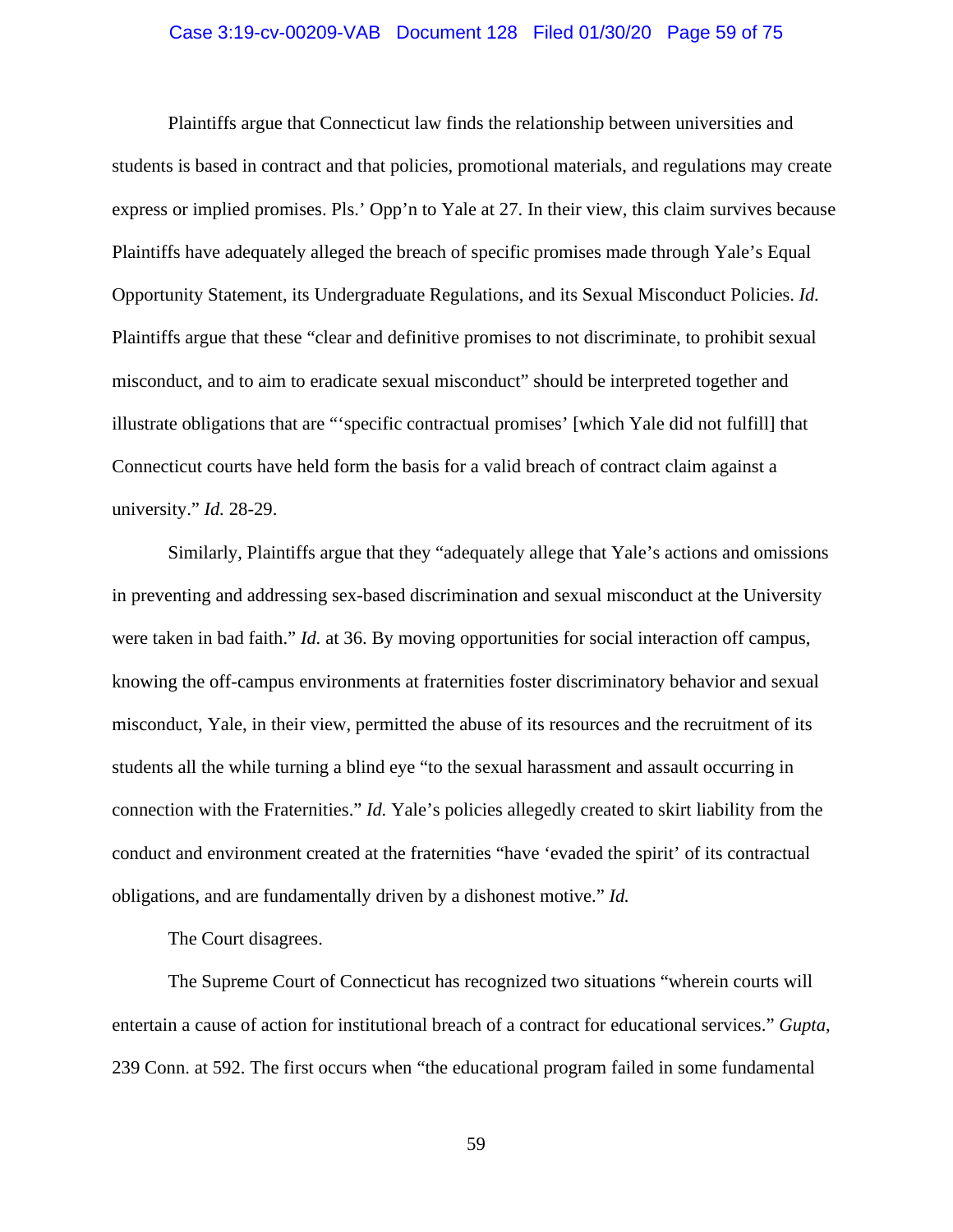### Case 3:19-cv-00209-VAB Document 128 Filed 01/30/20 Page 60 of 75

respect, as by not offering any of the courses necessary to obtain certification in a particular field[,]" and the second occurs when an "educational institution failed to fulfill a specific contractual promise distinct from any overall obligation to offer a reasonable program." *Id.* (citations omitted). A claim of educational malpractice, or the allegation of "a breach of a duty to educate effectively[,]" is not cognizable. *Vogel v. Maimonides Acad. of W. Connecticut, Inc.*, 58 Conn. App. 624, 630 (2000); *see also Bell v. Bd. of Educ. Of City of W. Haven*, 55 Conn. App. 400, 401 n.3 (1999) ("In educational malpractice cases, a plaintiff sues his or her academic institution for *tortuously* failing to provide adequate educational services; or for *tortiously* failing to diagnose educational impediments." (emphasis in the original) (internal quotation marks and citations omitted)).

Because Plaintiffs' breach of contract claim cannot plausibly be construed as flowing from Yale's alleged failure to offer "any of the courses necessary to obtain certification in a particular field[,]" any viable breach of contract claim hinges solely on Yale's alleged failure "to fulfill a specific contractual promise distinct from any overall obligation to offer a reasonable program." *Gupta*, 239 Conn. at 592 (citations omitted). Although Plaintiffs cite to three alleged contractual promises contained within Yale's Equal Opportunity Statement<sup>[6](#page-59-0)</sup>, Undergraduate

Second Am. Compl. ¶ 338.

<span id="page-59-0"></span><sup>6</sup> Yale's Equal Opportunity Statement allegedly states:

Yale does not discriminate in admissions, educational programs, or employment against any individual on account of that individual's sex, race, color, religion, age, disability, status as a veteran, or national or ethnic origin; nor does Yale discriminate on the basis of sexual orientation or gender identity or expression.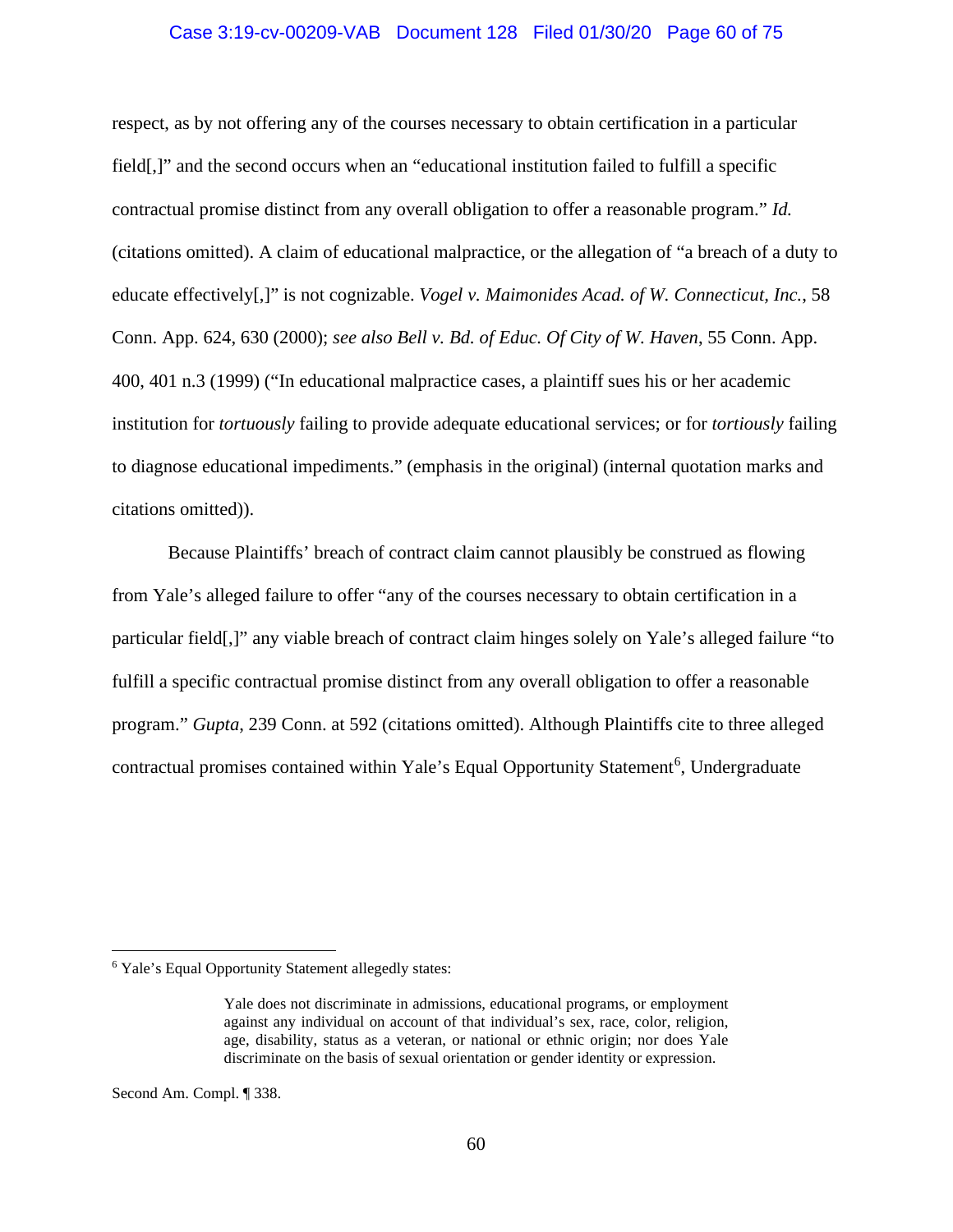### Case 3:19-cv-00209-VAB Document 128 Filed 01/30/20 Page 61 of 75

Regulations<sup>[7](#page-60-0)</sup>, and Sexual Misconduct Policies<sup>[8](#page-60-1)</sup>, these sources all fail to provide a viable claim.

Plaintiffs argue that: "[T]he promise contained in these contracts is to have educational programs and student organizations that are free of discrimination on the basis of sex; to prohibit sexual misconduct; and to seek to eradicate sexual misconduct at the University." Pls.' Opp'n at 30 n.21. In other words, Yale did not do enough to make these alleged promises a reality.

But the Connecticut Supreme Court in *Gupta* fundamentally rejected the notion that these alleged promises could state a viable claim. Such a claim "raise[s] questions concerning the reasonableness of conduct by educational institutions in providing particular educational services to students – questions that must be answered by reference to principles of duty, standards of care, and reasonable conduct associated with the law of torts." Gupta, 239 Conn. at 590 (citation and internal quotations omitted). As a result, courts in Connecticut and elsewhere "have almost universally held that claims of 'educational malpractice' are not cognizable." Just as importantly, "[i]t is as a result of these considerations that contract claims challenging the overall quality of educational programs 'have generally been rejected." *Id.* at 591-592.

Second Am. Compl. ¶ 340.

<span id="page-60-0"></span> $7$  Yale's Undergraduate Regulations allegedly require "that all student organizations—whether registered or unregistered, operating on or off campus . . . must operate in accordance with Yale polices on equal opportunity." Second Am. Compl. ¶ 339.

<span id="page-60-1"></span><sup>8</sup> Yale's Sexual Misconduct Policies allegedly state:

Yale University is committed to maintaining and strengthening educational, working, and living environments founded on mutual respect in which students, faculty, and staff are connected by strong bonds of intellectual dependence and trust. Sexual misconduct is antithetical to the standards and ideals of our community. Therefore, Yale University prohibits all forms of sexual misconduct. Yale aims to eradicate sexual misconduct through education, training, clear definitions and policies, and serious consequences for policy violations . . . These policies apply to all members of the Yale community as well as to conduct by third parties (i.e., individuals who are not students, faculty, or staff, including but not limited to guests and consultants) directed toward university students, faculty, or staff members.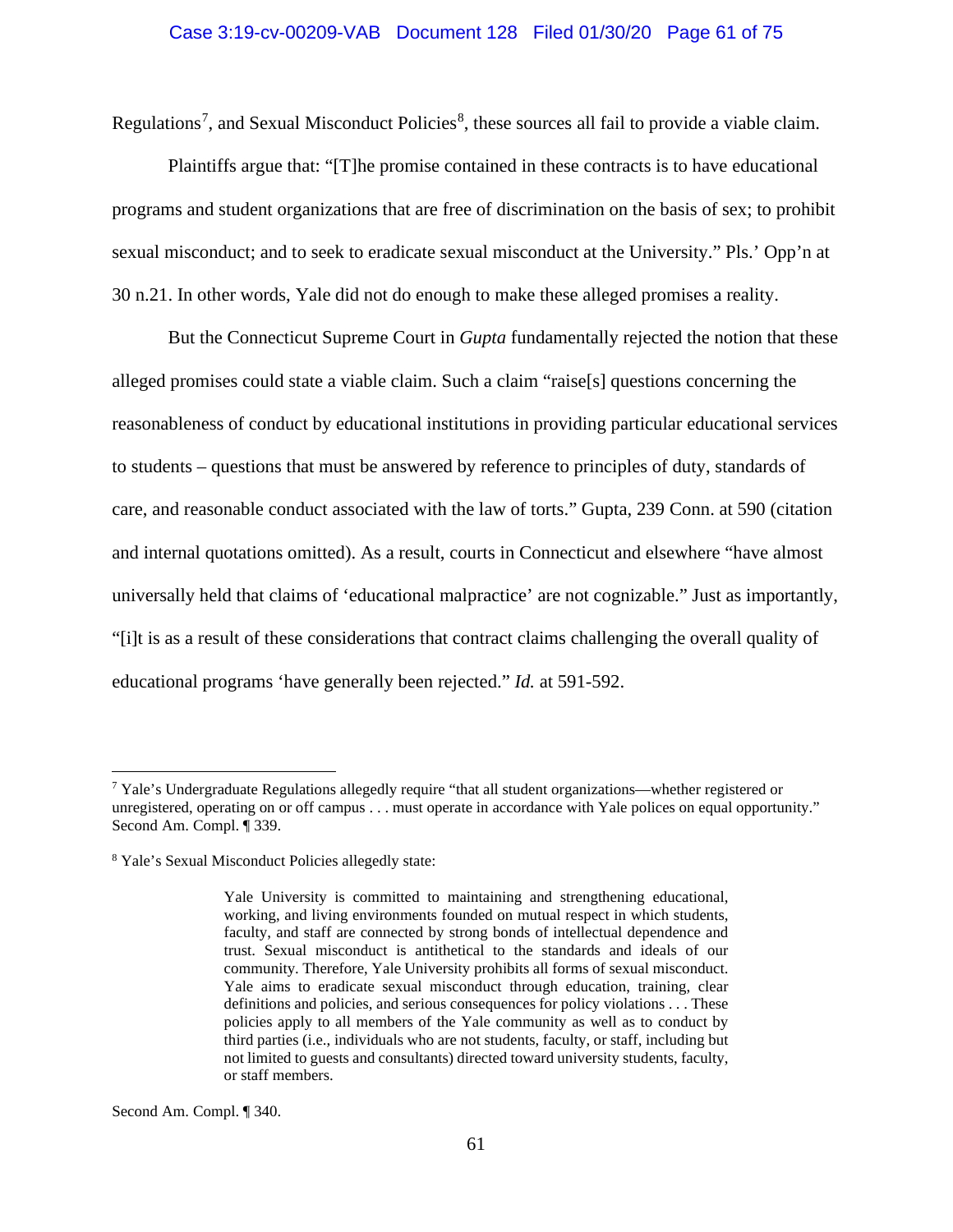### Case 3:19-cv-00209-VAB Document 128 Filed 01/30/20 Page 62 of 75

As a result, any promises allegedly giving rise to a breach of contract claim must be specific. *See Faigel v. Fairfield University*, 75 Conn. App. 37, 42 ("Bearing in mind that it was the plaintiff's burden to allege a factual basis for her claim of breach of promise, we conclude that the promise she has alleged is too imprecise to qualify for consideration as a 'specific contractual promise.'"); *see also Vogel*, 58 Conn. App. at 630 (noting that a viable claim could exist "if the educational institution failed to fulfill a specific contractual promise distinct from any overall obligation to offer a reasonable program.") (citations omitted); *Hope Academy v. Friel*, 2004 WL 1888909, at \*2 (Conn. Super. Ct. July 22, 2004) ("The second *Gupta* exception is narrow. It requires proof by a fair preponderance of the evidence, that the educational institution 'failed to provide *specifically promised* educational services.").

The general language relied on by Plaintiffs from Yale's Equal Opportunity Statement, Undergraduate Regulations and Sexual Misconduct Policies cannot result in specific contractual promises. Indeed, Plaintiffs' breach of contract claim, requiring the enforcement of an alleged promise to, *inter alia*, "eradicate sexual misconduct at the University," would "involve the judiciary in the awkward tasks of defining what constitutes a reasonable educational program and of deciding whether that standard has been breached." *Gupta*, 239 Conn. at 591.

In any event, to the extent that Plaintiff's breach of contract claim is based on their characterization of the fraternities or fraternity events as educational programs, neither the fraternities nor their parties can be construed as "specifically promised educational services." *Hope Academy*, 2004 WL 18888909, at \*2 (emphasis omitted). Likewise, any alleged deficiency by Yale in addressing sexual misconduct as lacking in "education, training, clear definitions and policies, and serious consequences for policy violations  $\dots$ ," Second Am. Compl.  $\P$  340,  $9$  does

<span id="page-61-0"></span><sup>&</sup>lt;sup>9</sup> Plaintiffs refer to ineffective sanctions regarding Delta Kappa Epsilon and Sigma Alpha Epsilon, all of which occurred before the OCR's letter indicating Yale's compliance with Title IX. Second Am. Compl. ¶¶ 76-81, 84-85.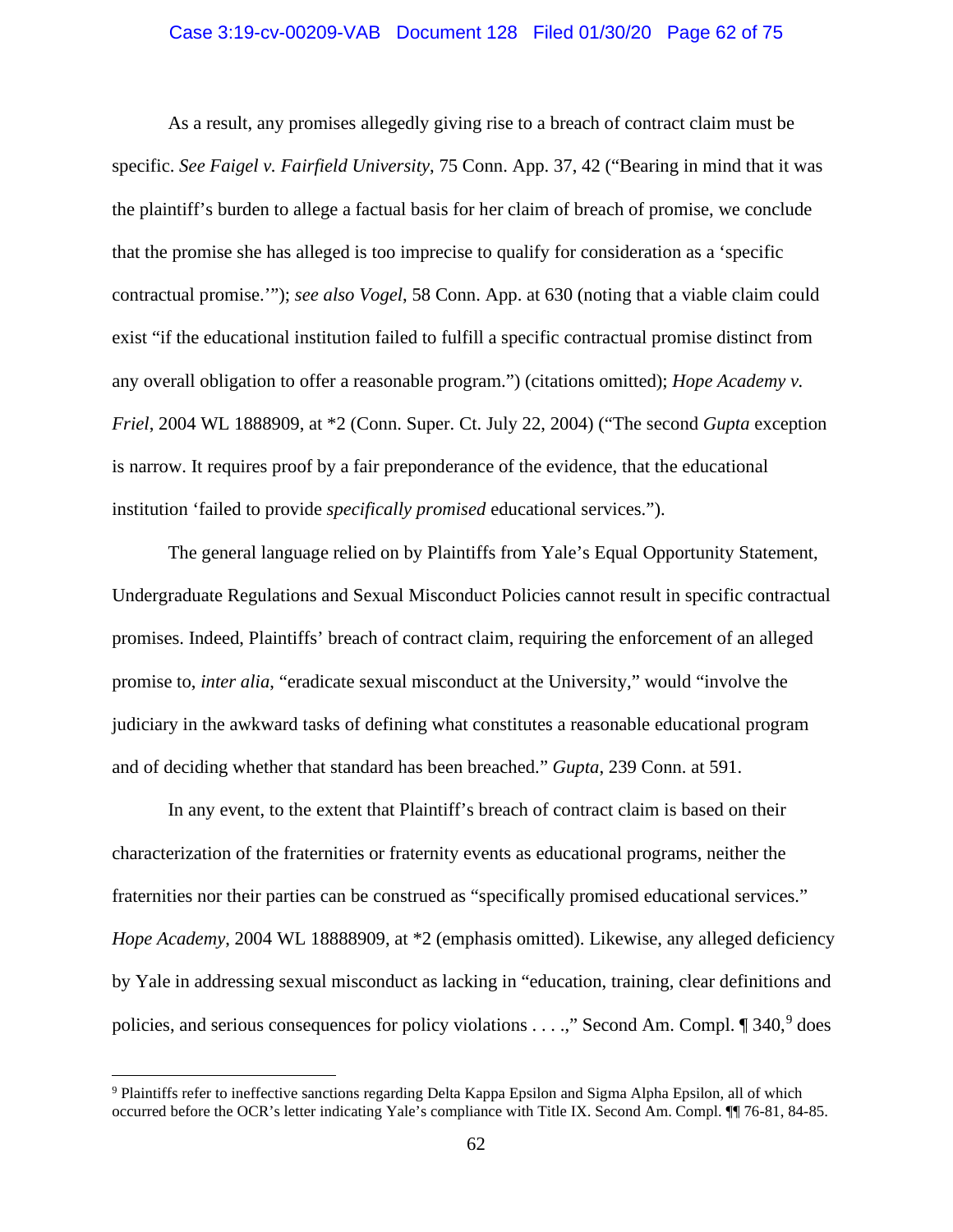### Case 3:19-cv-00209-VAB Document 128 Filed 01/30/20 Page 63 of 75

not amount to a viable breach of contract claim. *See Craine v. Trinity College*, 259 Conn. 625, 655-59 (2003) (finding a faculty handbook outlining specific provisions relating to tenure to be a binding contract that defendant-college did not comply with); *Faigel*, 75 Conn. App. at 42 (University's alleged promise to give plaintiff "many credits" was too vague to establish a breach of contract claim).

While Plaintiffs argue, for example, that "failure to prevent acts of discrimination is understood to itself constitute discrimination under most discrimination statutes," Pls.' Opp'n at 31, this argument is bolstered not by a Connecticut Supreme Court or Appellate Court decision resulting in a viable breach of contract claim in the educational context, but instead by reference to a Second Circuit Title VII decision: *Duch v. Jakubek*, 588 F.3d 757 (2d Cir. 2009). There, a factual question existed as to whether an employee's supervisor knew of specific, stated instances of sexual assault or harassment made by a specific, named co-worker and whether he failed a duty to act on that knowledge. *Id.* at 765. In the absence of binding Connecticut law to the contrary – and Plaintiffs cite to none – this Title VII decision cannot plausibly support a breach of contract case here.

Because Plaintiffs' breach of contract claim fails, their breach of the implied covenant of good faith and fair dealing claim also fails. *See Manseau v. Allstate Ins. Co.*, No. 3:16-cv-1231 (MPS), 2017 WL 3821791, at \*5 (D. Conn. July 31, 2017) (dismissing breach of implied covenant claim in concrete case after court dismissed breach of contract claim); *Agosti v. Merrimack Mut. Fire Ins. Co.*, No. 3:16-cv-01686 (SRU), 2017 WL 3710786, at \*8 (Aug. 28, 2017) (same); *Valls v. Allstate Ins. Co.*, No 3:16-cv-01310 (VAB), 2017 WL 4286301, at \*4 (D. Conn. Sept. 27, 2017) ("Because Plaintiffs have not plead a plausible claim for breach of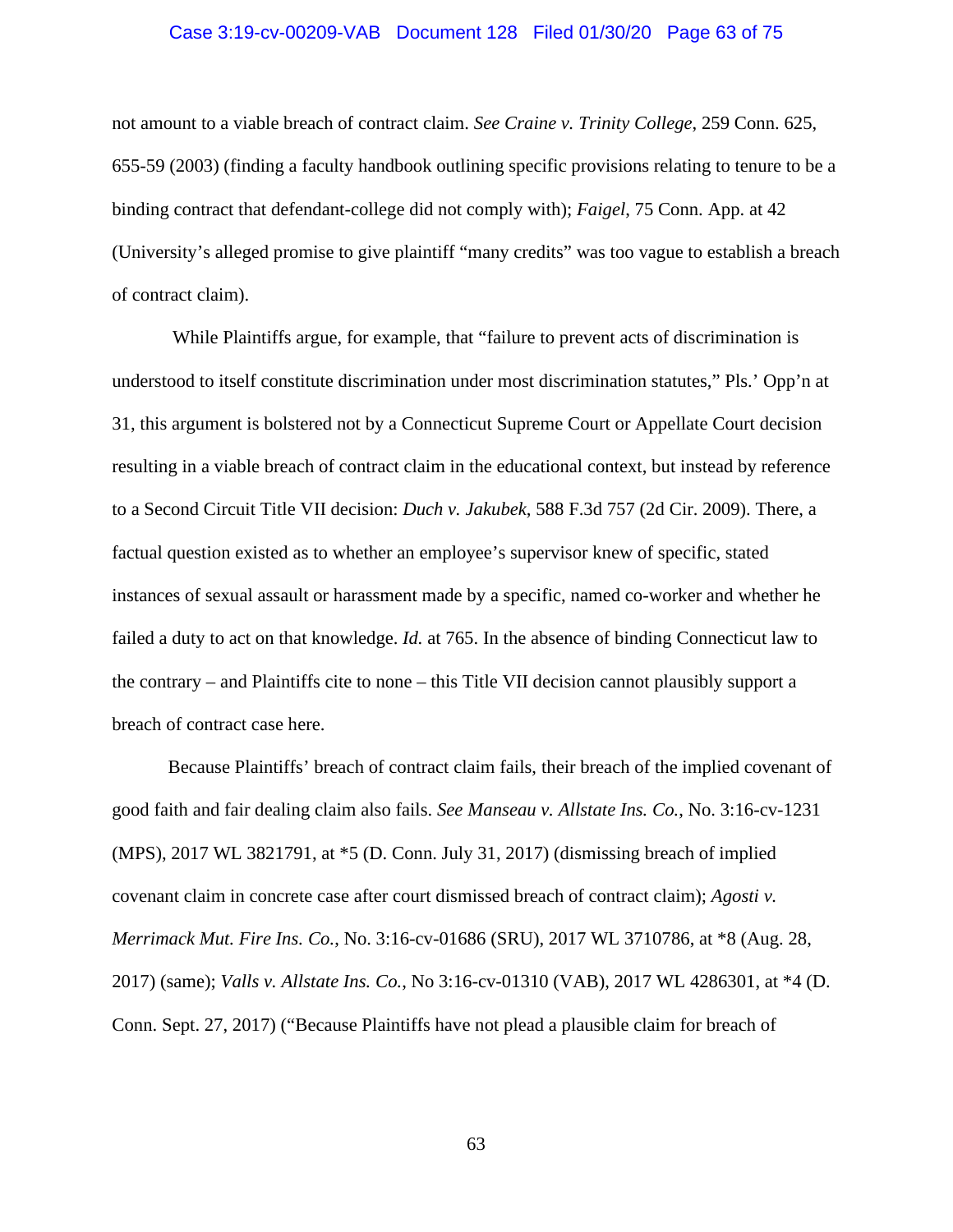### Case 3:19-cv-00209-VAB Document 128 Filed 01/30/20 Page 64 of 75

contract, their claim for breach of the implied covenant of good faith and fair dealing also fails.").

Even if Plaintiffs did have a viable breach of contract claim or a viable contract, however, the breach of the implied covenant of good faith and fair dealing would still fail. Plaintiffs' claim rests on Yale's decision to "move[ ] opportunities for social interaction off campus," and alleges, without support, this was an evasion of "contractual responsibilities to prevent and punish student misconduct[.]" Pls.' Opp'n to Yale at 36. The alleged dishonest motive is an intent to "sidestep its own potential liability." *Id.* Plaintiffs fail, however, to plead what rights Yale neglected, how Yale's conduct injured their rights to receive those benefits, or, when interfering, how Yale acted in bad faith. *See De La Concha of Hartford, Inc.*, 269 Conn. at 433 ("Bad faith means more than mere negligence; it involves a dishonest purpose."). To demonstrate the covenant has been breached, a plaintiff must point to "a specific contract term, often one that allows for discretion on the party of the party alleged to have violated the duty." *Landry v. Spitz*, 102 Conn. App. 34, 37 (2007) (citation omitted). Plaintiffs point to "Yale's actions and inactions" in allegedly moving parties off-campus to fraternities and failing to protect students from discrimination or sexual harassment as "'evad[ing] the spirit of its contractual obligations . . . ." Pls.' Opp'n Yale at 36. But "[b]ad faith in general implies . . . actual or constructive fraud, or a design to mislead or deceive another, or a neglect or refusal to fulfill some duty or some or some contractual obligation," *Greysen v. Securitas Sec. Servs. USA, Inc.*, 322 Conn. 385, 400 (2016), and Plaintiffs point to no specific contractual obligation and only vaguely and conclusorily allude to a sinister motive. Pls.' Opp'n Yale at 36.

These vague factual allegations are insufficient to provide a plausible "entitlement to relief." *See Iqbal*, 566 U.S. at 678 ("Where a complaint pleads facts that are 'merely consistent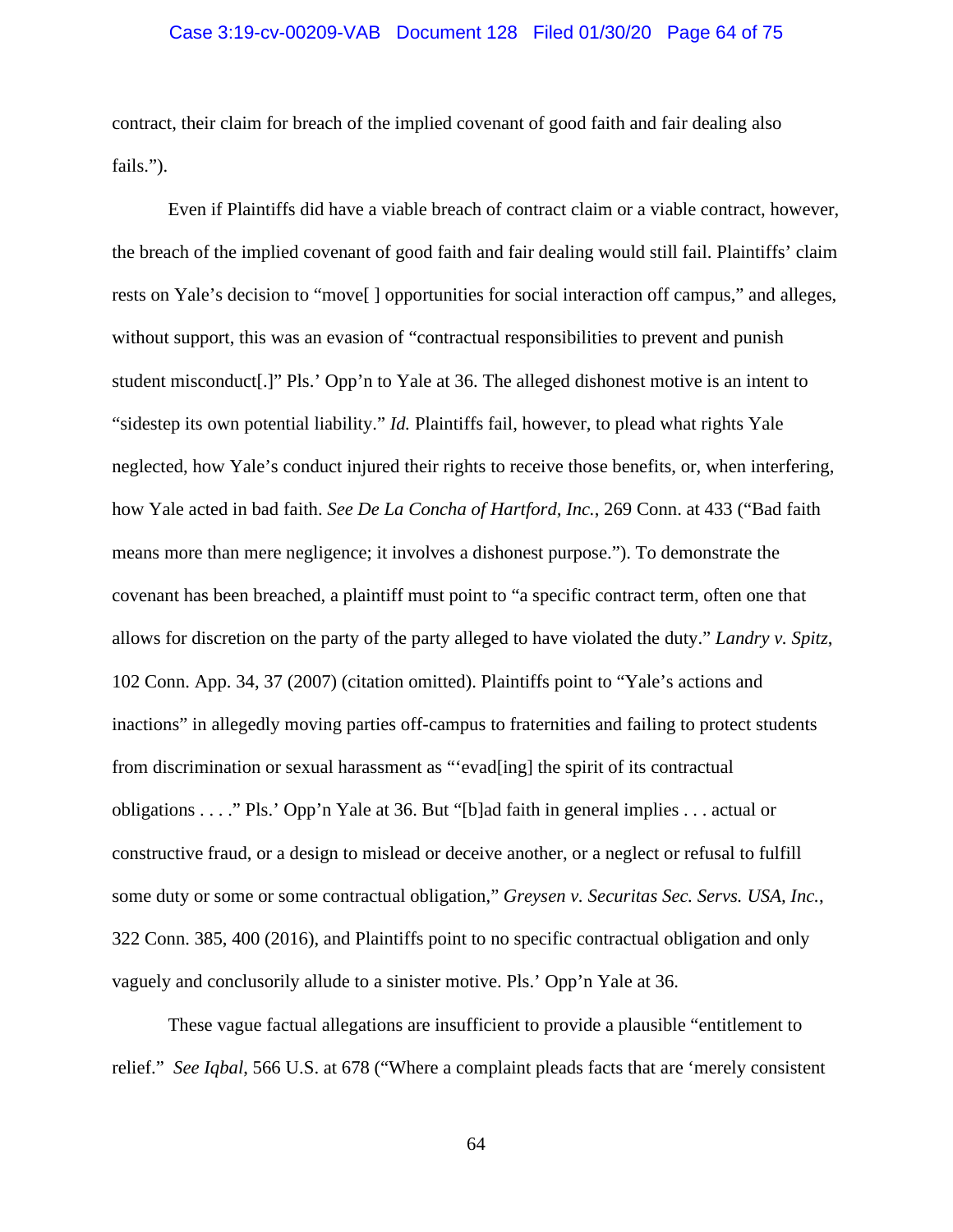### Case 3:19-cv-00209-VAB Document 128 Filed 01/30/20 Page 65 of 75

with' a defendant's liability, it 'stops short of the line between possibility and plausibility of 'entitlement to relief.'" (quoting *Twombly*, 550 U.S. at 557).

Accordingly, Plaintiffs' breach of contract claim as well as their breach of good faith and fair dealing claim will be dismissed.

### **I. The Connecticut Unfair Trade Practices Act Claim**

The Connecticut Unfair Trade Practices Act provides that: "No person shall engage in unfair methods of competition and unfair or deceptive acts or practices in the conduct of any trade or commerce." Conn. Gen. Stat. § 42-110b(a). It further provides that "[a]ny person who suffers any ascertainable loss of money or property, real or personal, as a result of the use or employment of a method, act or practice prohibited by section 42-110b, may bring an action ro recover actual damages," punitive damages, and equitable relief. Conn. Gen. Stat.  $\S$  42-110g(a).

Two threshold requirements must be met to bring a Connecticut Unfair Trade Practices Act claim. "First the plaintiff must establish conduct that constitutes an unfair or deceptive trade practice. Second, the plaintiff must establish a basis for a reasonable estimate of damages." *Chem-Tek*, 816 F. Supp. at 130 (citing *A. Secondino & Son, Inc. v. LoRicco*, 215 Conn. 336 (Conn. 1990)). After the threshold requirements have been met, courts consider "1) whether the practice without necessarily having been considered unlawful, offends public policy as it has been established by statutes, the common law or otherwise—whether, in other words, it is within at least the penumbra of some common law, statutory or other established conduct of unfairness; 2) whether it is immoral, unethical, oppressive or unscrupulous; [and] 3) whether it causes substantial injury to consumers [(competitors or other businessmen)]." *Id.* (citing *McLaughlin Ford, Inc. v. Ford Motor Co.*, 192 Conn. 558 (1984)).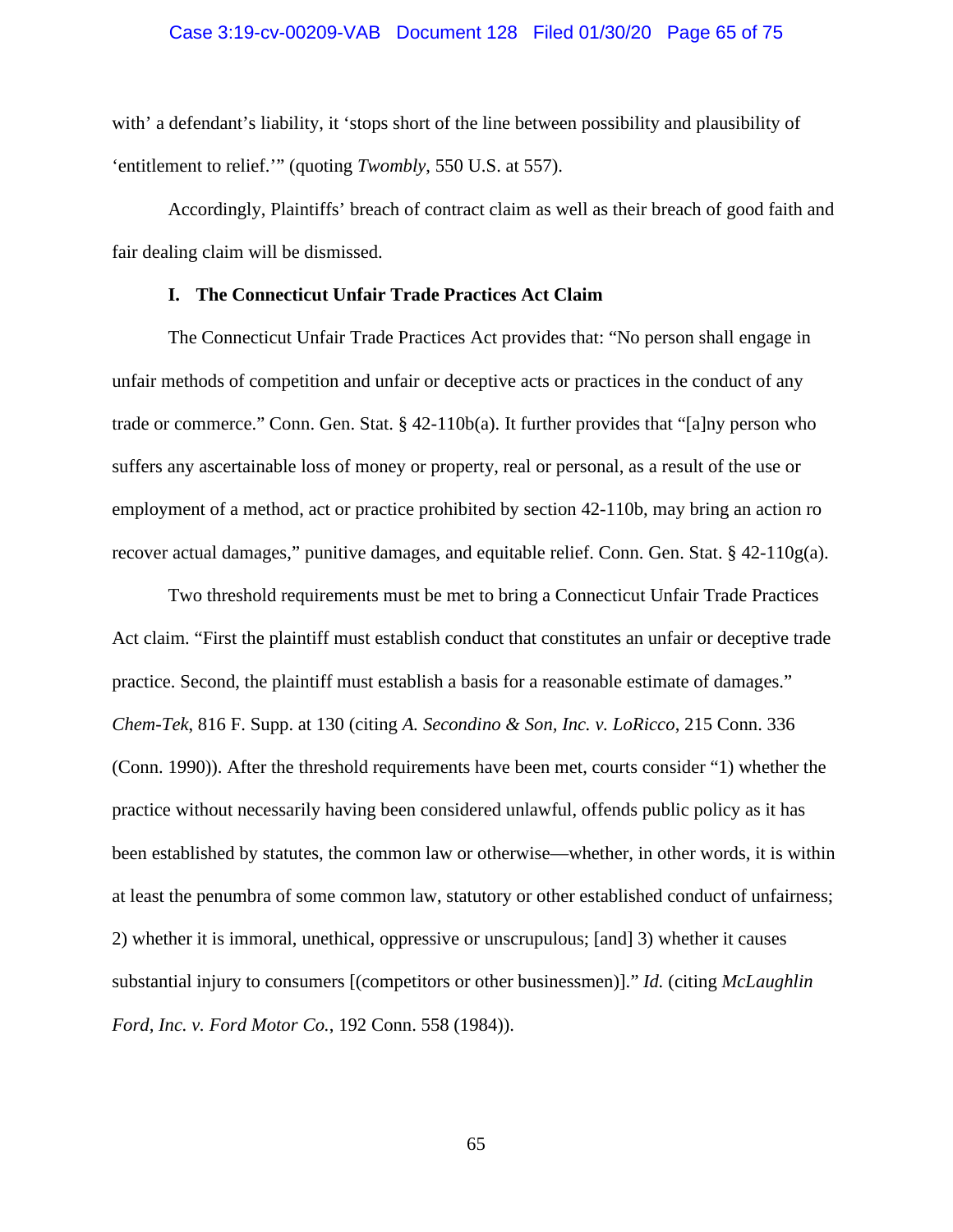### Case 3:19-cv-00209-VAB Document 128 Filed 01/30/20 Page 66 of 75

All three criteria need not be met to find unfairness; "[a] practice may be unfair because of the degree to which it meets one of the criteria or because to a lesser extent it meets all three." *Naples v. Keystone Bldg. and Development Corp.*, 295 Conn. 214, 227-28 (2010) (internal quotation marks omitted) (citing *Votto v. American Car Rental, Inc.*, 273 Conn. 478, 484 (2005)). A violation may be established "by showing 'either an actual deceptive practice . . . or a practice amounting to a violation of public policy.'" *Hudson United Bank*, 81 Conn. App. at 570 (citation omitted). Under the act, a natural person, corporation, trust, partnership, incorporated or unincorporated association, or legal entity may bring a claim. *McLaughlin Ford, Inc. v. Ford Motor Co.*, 192 Conn. 558, 566 (1984). Connecticut courts apply the "cigarette rule" used by the Federal Trade Commission to determine when "alleged acts or practices are unfair or deceptive." *Cenatiempo v. Bank of Am., N.A.*, 333 Conn. 769, 790 (2019).

Importantly, not every contractual breach "rises to the level" of a Connecticut Unfair Practices Act violation. *Naples*, 295 Conn. at 228, 337 (citing *Hudson United Bank*, 81 Conn. App. at 571 (2004)). Whether a defendant's actions establish deceptive or unfair trade practices is a question of fact. *Naples*, 295 Conn. at 228.

Yale argues that the Connecticut Unfair Trade Practices Act claim fails because it alleges only an invalid breach of contract claim and "lacks the necessary factual basis for falsity or materiality to support a CUPTA claim." *Id.* at 35. The source of the alleged misrepresentations come Yale's policies expressed in the Equal Opportunity Statement, Undergraduate Regulations, and Sexual Misconduct Policies; combined, these policies ensure no discriminatory acts by Yale itself and that Yale will review complaints of sexual misconduct through a full Title IX process. *Id.* Plaintiffs therefore have not alleged a breach. *Id.* at 36. Plaintiffs also fail to plead that Yale's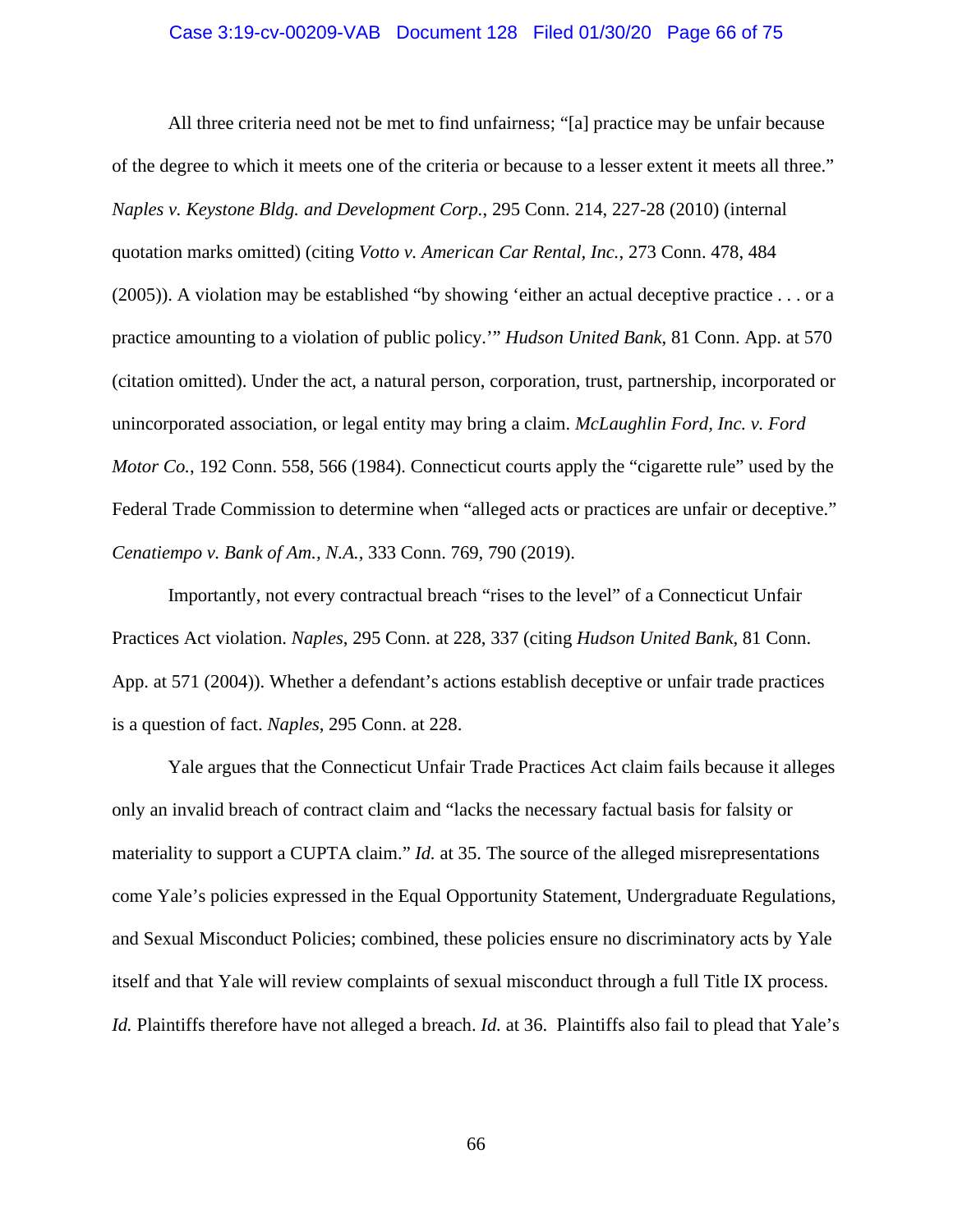### Case 3:19-cv-00209-VAB Document 128 Filed 01/30/20 Page 67 of 75

representations were untruthful or misleading, that Plaintiffs unreasonably misinterpreted Yale's statements, and that any alleged misrepresentations are immaterial. *Id.* at 37-39.

In response, Plaintiffs argue that they decided to matriculate at Yale with "the understanding that the University would ensure a discrimination-free environment and thereby secure their safety and well-being. Pls.' Opp'n to Yale at 37. In their view, they adequately allege Yale's "extensive representations" of its commitment to gender equity and prevention of sexual misconduct "caused them injury and damages[,]" and thus, can sustain a claim under the Connecticut Unfair Trade Practices Act. *Id.* Specifically, the willful distancing of the University "from the epicenter of gender discrimination and sexual misconduct" harming students and its breach of its contractual duty of protection offends public policy. *Id.* at 38-39. The failure to disclose the prevalence of Greek life and the dangers of fraternities to prospective students meant that Plaintiffs discovered the role of fraternities in undergraduate life only after "matriculating, paying tuition, and entering into a contractual relationship with the school." *Id.* at 39.

Plaintiffs further argue they state a claim for a deceptive trade practice. *Id.* at 40. Yale made misrepresentations (the non-discriminatory practices of undergraduate organizations, the dedication to the elimination of sexual misconduct, and the limited role of fraternities in Yale's social life), which Plaintiffs reasonably interpreted (taking these statements as true), and the statements were material (Plaintiffs relied on the statements in deciding whether or not to matriculate). *Id.* at 40-42.

The Court disagrees.

As a preliminary matter, "[t]o successfully state a claim for a CUTPA violation, the plaintiffs must allege that the defendant's acts occurred in the conduct of trade or commerce." *Cenatiempo, N.A.*, 333 Conn. at 788 (citations and footnote omitted). Leaving aside the issue of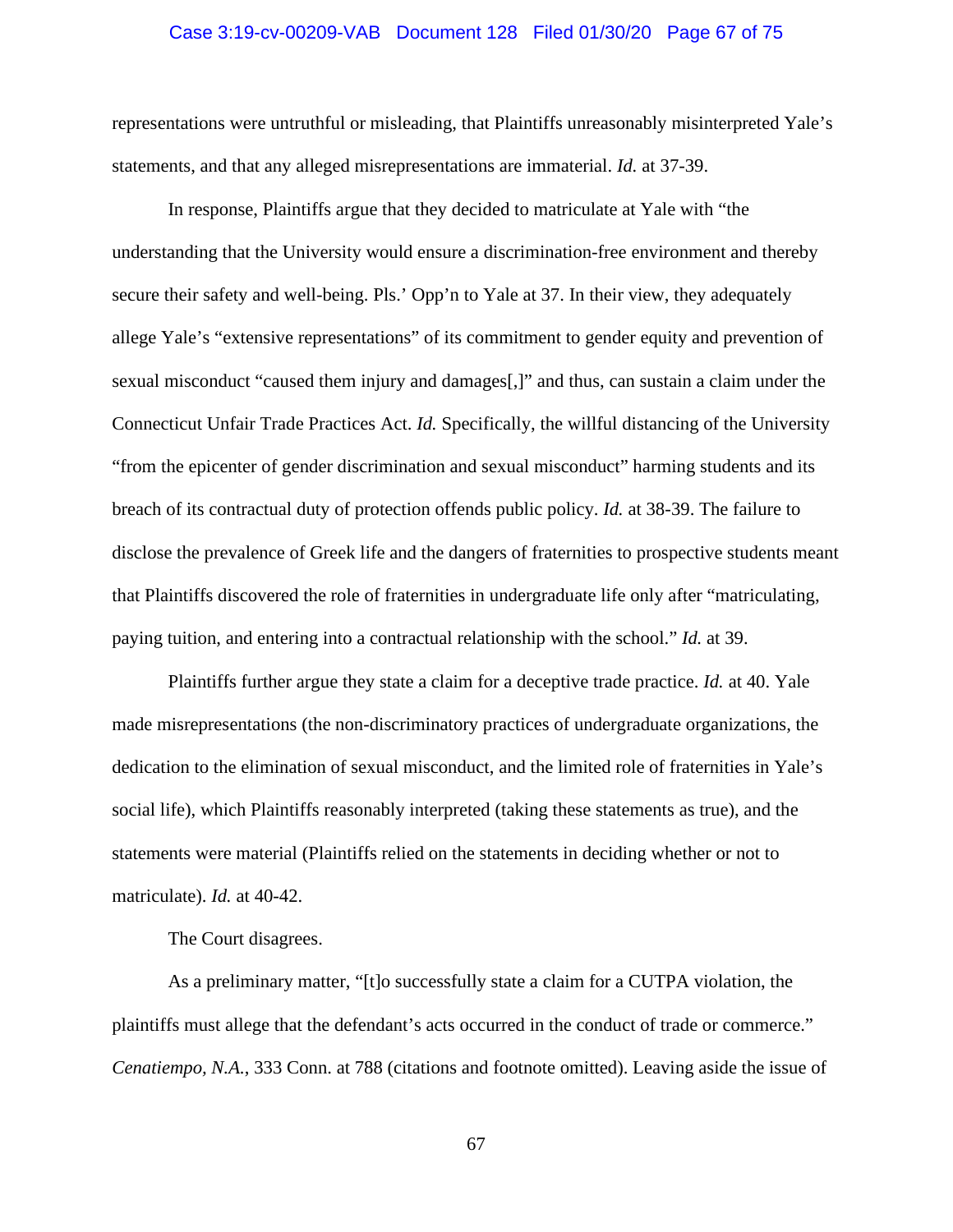### Case 3:19-cv-00209-VAB Document 128 Filed 01/30/20 Page 68 of 75

whether Yale's alleged "acts occurred in the conduct of trade or commerce," any alleged acts resulting in a viable CUTPA claim must be "unfair or deceptive." *Id.* at 790. Yet again, however, Plantiffs' factual allegations "stop[ ] short of the line between possibility and plausibility of 'entitlement to relief.'" *Iqbal*, 566 U.S. at 678 (quoting *Twombly*, 550 U.S. at 557).

Rather than allege facts sufficient to infer that Yale has violated CUTPA by engaging in a deceptive practice or a practice amounting to a violation of public policy, Plaintiffs do little more than recycle the factual allegations already deemed legally insufficient – as discussed above – to support their breach of contract claims. *See* Pls.' Opp'n Yale at 37 (referring to Yale's alleged misrepresentations that it "aims to eradicate" sexual misconduct and that sexual misconduct "will not be tolerated"; that fraternities only play a minor role in undergraduate social life; and "the University's extensive representations regarding its commitment to gender equity and preventing sexual misconduct"). They do not cite or allege "conscious, systematic departure from known, standard business norms[,]" *Cenatiempo*, 333 Conn. at 792 (2019). At best, they allege wrongful advertising, but any such wrongful advertising would have to be "immoral, unethical, oppressive and unscrupulous," *Soto v. Bushmaster Firearms Int'l, LLC*, 331 Conn. 53, 123 (2019), and Plaintiffs cite to no case where these factual allegations in this context, brought by students against an educational institution, provides a viable CUTPA claim, particularly after their other claims sounding in both tort and contract fail.

Despite their argument to the contrary, their factual allegations regarding "statements caus[ing] [ ] damages and injury" are not sufficient to "state a claim under CUTPA." Pls.' Opp'n at 37. As the Connecticut Supreme Court made clear recently in *Cenatiempo*: "[u]nder CUTPA, only intentional, reckless, unethical or unscrupulous conduct can form the basis of a claim." 333 Conn. at 791 (citation and internal quotation marks omitted); *see A-G Foods, Inc. v. Pepperidge*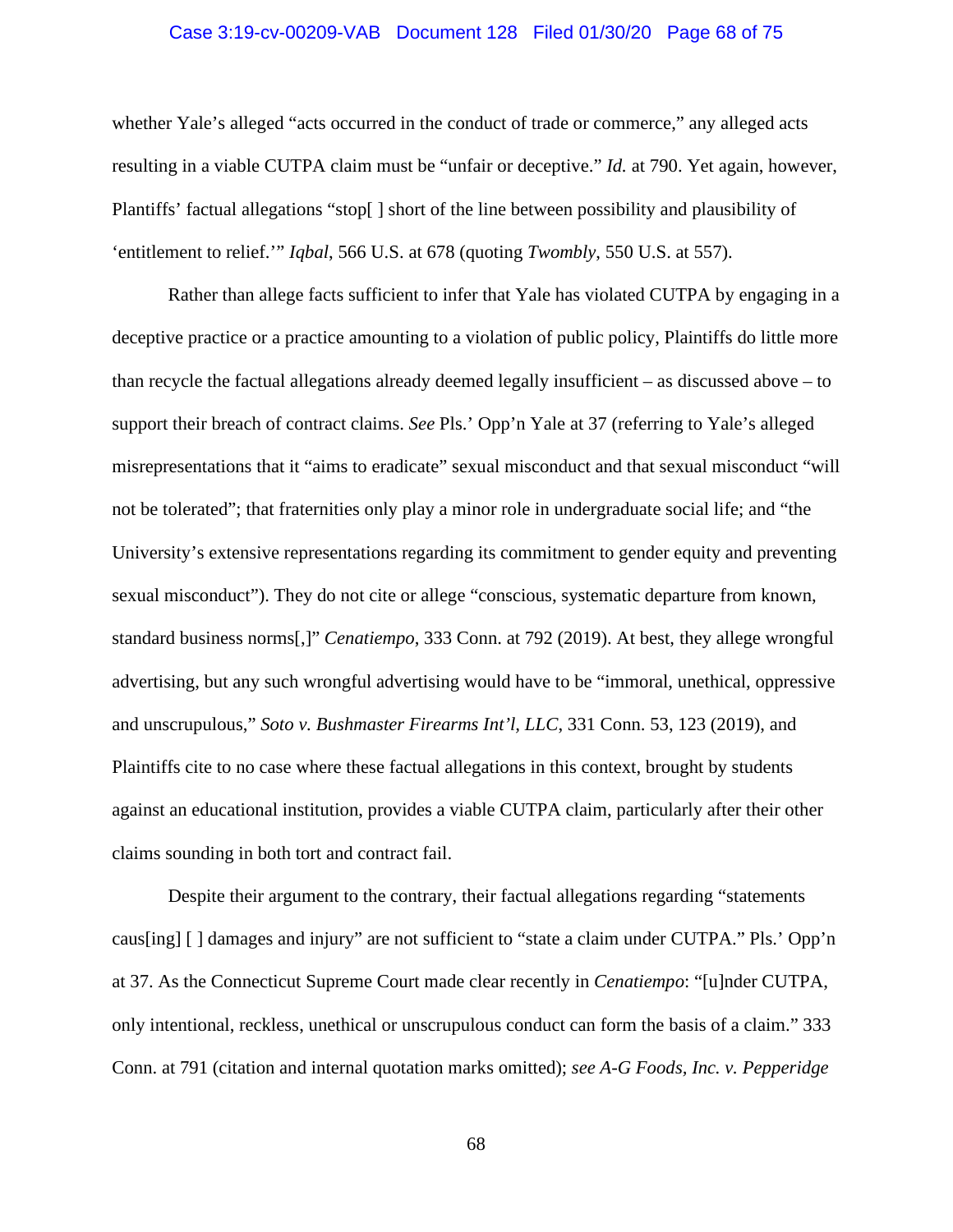*Farm, Inc.*, 216 Conn. 200, 214 (1990) (reversing a jury award finding liability on a CUTPA

claim because the defendant's "negligence did not constitute an 'immoral, unethical, oppressive

or unscrupulous' practice").

Accordingly, Plaintiffs' CUTPA claim against Yale will be dismissed.

## **J. The Negligent Misrepresentation Claim**

Under Connecticut law, the elements of negligent misrepresentation are:

[o]ne who, in the course of his business, profession or employment . . . supplies false information for the guidance of others in their business transactions, is subject to liability for pecuniary loss caused to them by their justifiable reliance upon the information, if he fails to exercise reasonable care or competence in obtaining or communicating the information.

*Foy v. Pratt & Whitney Grp*, 127 F. 3d 229 (2d Cir. 1997) (quoting *Williams Ford, Inc. v.* 

*Hartford Courant Co.*, 232 Conn. 559, 575 (1995)).

In an action for negligent misrepresentation, a plaintiff must establish "(1) that the defendant made a misrepresentation of fact,  $(2)$  that the defendant knew or should have known was false,  $\lceil \cdot (3) \rceil$  that the plaintiff reasonably relied on the misrepresentation, and (4) suffered pecuniary harm as a result." *Nazami v. Patrons Mut. Ins. Co.*, 280 Conn. 619, 626 (2006) (citing *Glazer v. Dress Barn, Inc.*, 274 Conn. 33, 78 (2005)). A misrepresented fact may be actionable "if the declarant has the means of knowing, out to know, or has the duty of knowing the truth." *D'Ulisse-Cupo v. Bd. of Directors of Notre Dame High School*, 202 Conn. 206, 217(1987). Plaintiffs "need not prove that the representations made by the defendants were promissory. It is sufficient to allege that the representations contained false information." *Id.* at 218.

Negligent misrepresentation claims are subject to a heightened pleading standard. Under Fed. R. Civ. P. 9(b), a "plaintiff must (1) specify the statement he contends was fraudulent; (2) identify the speaker; (3) identify where and when the statement was made, and (4) explain why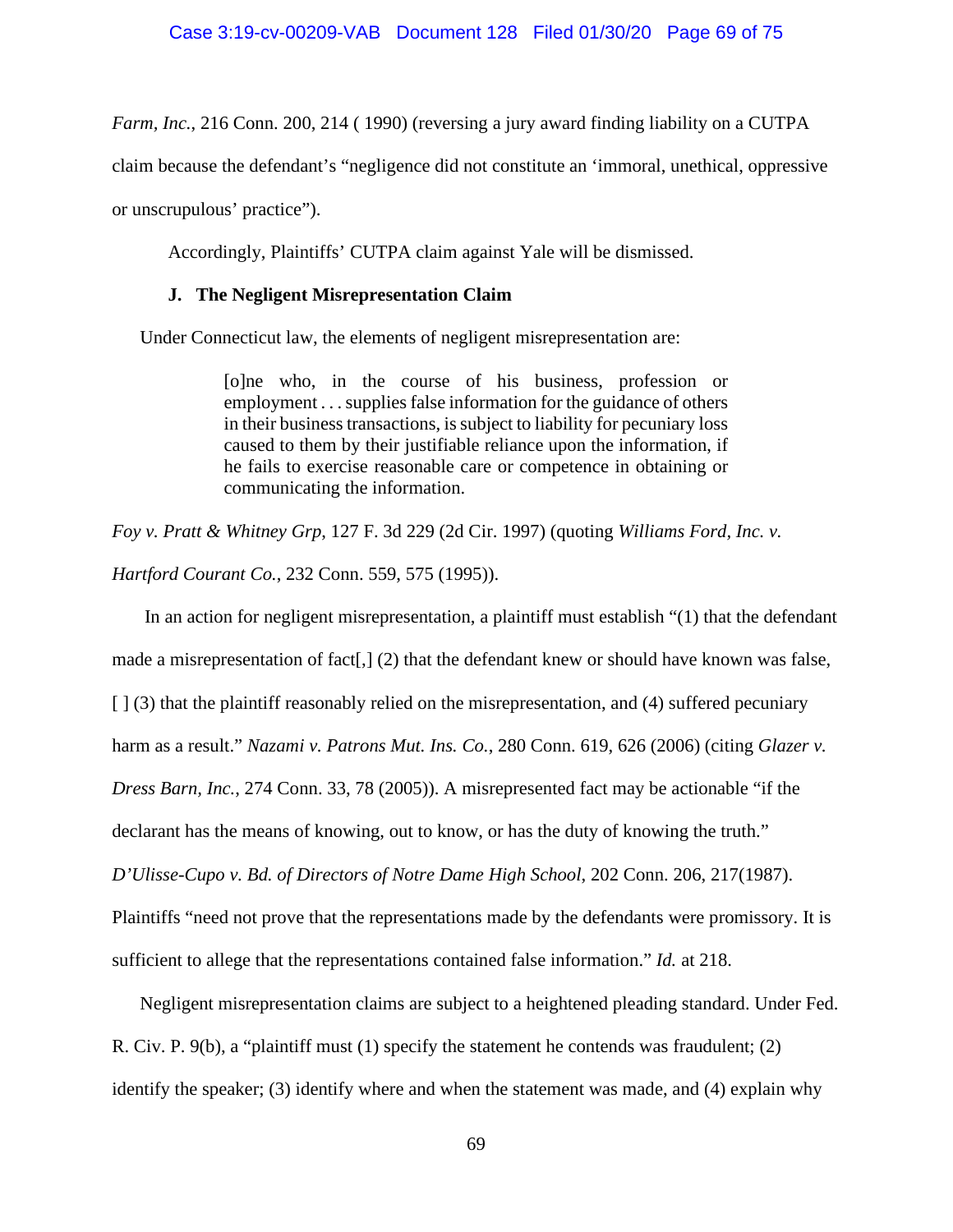### Case 3:19-cv-00209-VAB Document 128 Filed 01/30/20 Page 70 of 75

the statement was fraudulent." *Yurevich v. Sikorsky Aircraft Div., United Techs. Corp.*, 51 F. Supp. 2d 144, 152 (D. Conn. 199) (citing *Catalano v. Bedford Assoc. Inc.*, 9 F. Supp. 2d 133, 136 (D. Conn. 1998)). *But see IM Partners v. Debit Direct Ltd.*, 394 F. Supp. 2d 503, 521 (D. Conn. 2005) ("[T]he false statements [of] an element of negligent misrepresentation do not have to be stated with the same degree of particularity to survive a motion to dismiss" as of a claim of fraud.").

Yale argues that Plaintiffs fail to plead both the heightened pleading standard required for a negligent misrepresentation claim and fail to plead the necessary pecuniary loss incurred. Yale's Reply at 19-20.

In response, Plaintiffs argue that their negligent misrepresentation "is based on the same facts underlying their CUPTA claim," Pls.' Opp'n to Yale at 43, and that Yale misrepresented how much of the population is involved in Greek life. Plaintiffs further argue Yale either knew or should have known of the falsity of that statement because of its knowledge of student organizations and its ability to "tak[e] account of its student population[,]" and that Plaintiffs, as prospective students, "were justified in relying upon statements that the University made about its educational programs[.]" *Id.* at 43-45. Plaintiffs suffered pecuniary harm based on this alleged misrepresentation—the tuition they paid. *Id.* at 45.

The Court disagrees.

Plaintiffs' claim fails under the heightened pleading standard. As Yale points out, the "*only* specific statement mentioned in the Complaint is the January 31, 2017 Instagram post, but Plaintiffs do not even allege that any of them read it[.]" Yale's Reply at 20 (emphasis in original). Plaintiffs admit that "the 10% figure may be an approximation" but go on to suggest that "an ordinary reader could find it was based on concrete, objective information in the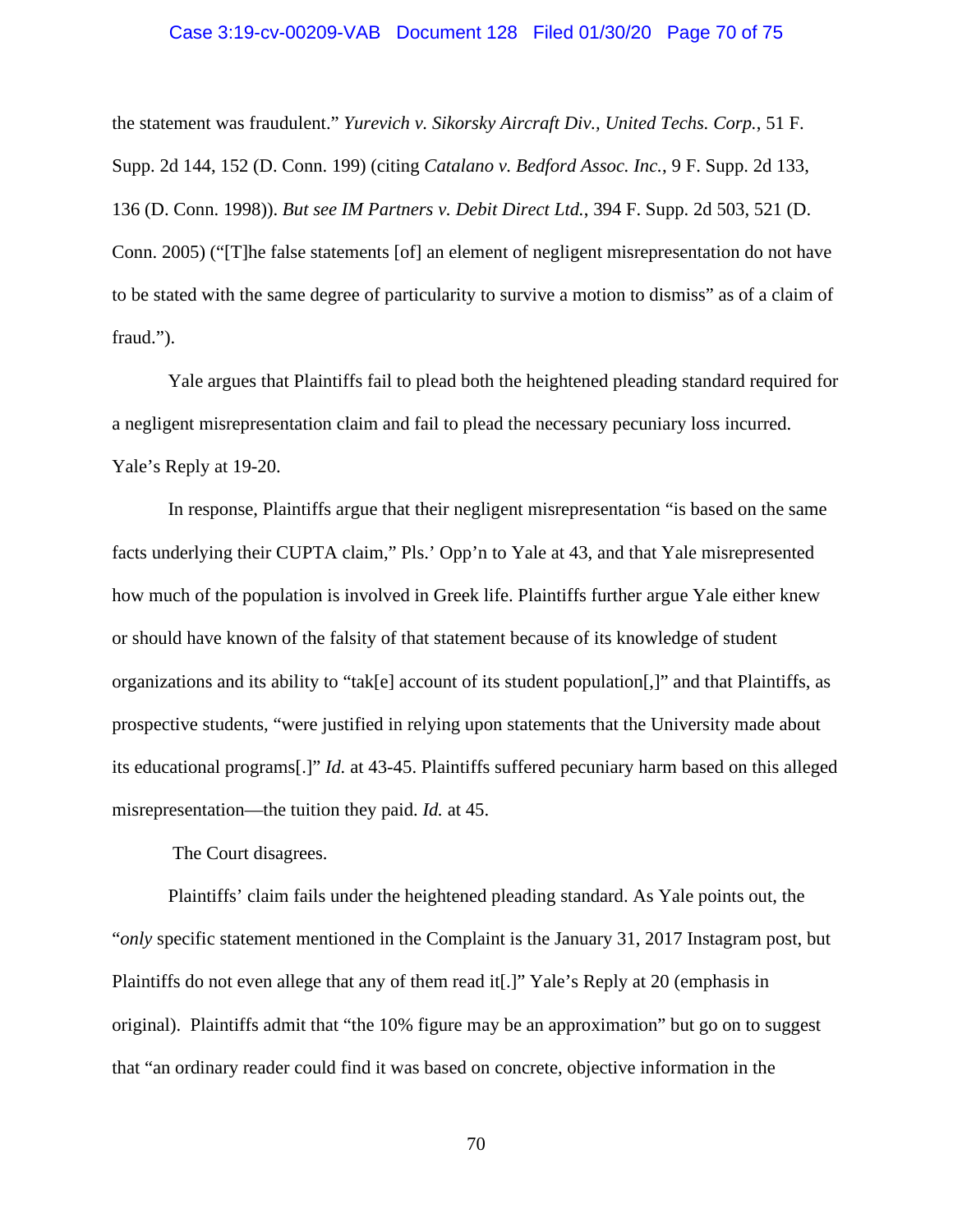### Case 3:19-cv-00209-VAB Document 128 Filed 01/30/20 Page 71 of 75

University's possession." Pl. Opp'n to Yale at 43-44. They do not contend how the statement was fraudulent, other than that it was imprecise. *See IM Partners*, 394 F. Supp. 2d at 525 ("There are many representations that can be made about the prospects of a proposed business that, even if the business turns out not to be successful, are not fraudulent.").

Even under a lower pleading standard, Plaintiffs' claim fails. Plaintiffs allege that the Instagram post from Yale Admissions Office stated, "While only about 10% of students participate in Greek life, sororities and fraternities can be valuable social spaces on campus for those who pursue them." Second Am. Compl.  $\P$  172.<sup>[10](#page-70-0)</sup> Plaintiffs allege that this statement is fraudulent because Yale should "not be able to make a statement about participation in Greek life without having a process for taking account of its student population." Pls.' Opp'n to Yale at 44. Taken as a whole, however, the statement implies an approximation of participation both in sororities and fraternities and, possibly, the student body as a whole. Furthermore, the statement was made only after Ms. McNeil and Ms. Walker attended Yale, and there is no specific allegation that Ms. Singer relied on this post.<sup>[11](#page-70-1)</sup> With respect to the 10% statement, Plaintiffs have failed to allege that they relied specifically on this statement. With respect to the other allegations of negligent misrepresentation, *see* Second Am. Compl. ¶¶ 366-74, Plaintiffs have failed to identify the other speakers and when and where the statements were made. *See Ruffalo v. CUC Int'l, Inc.*, 989 F. Supp. 430, 434 (D. Conn. 1997) ("A party need not stake all his future hopes on a promise to show reliance, merely that he incurred some sort of detriment in belief that the promise was true.").

<span id="page-70-0"></span><sup>&</sup>lt;sup>10</sup> Plaintiffs also rely on paragraphs 165-81 of the Second Amended Complaint, which mainly focuses on Yale's Equal Opportunity statement, the Undergraduate Regulations, and the Sexual Misconduct Policies. Plaintiffs do not allege that they relied on these statements in deciding to matriculate at Yale.<br><sup>11</sup> Ms. Walker allegedly remembers the 10% statistic as a prospective student, Second Am. Compl. ¶ 172.

<span id="page-70-1"></span>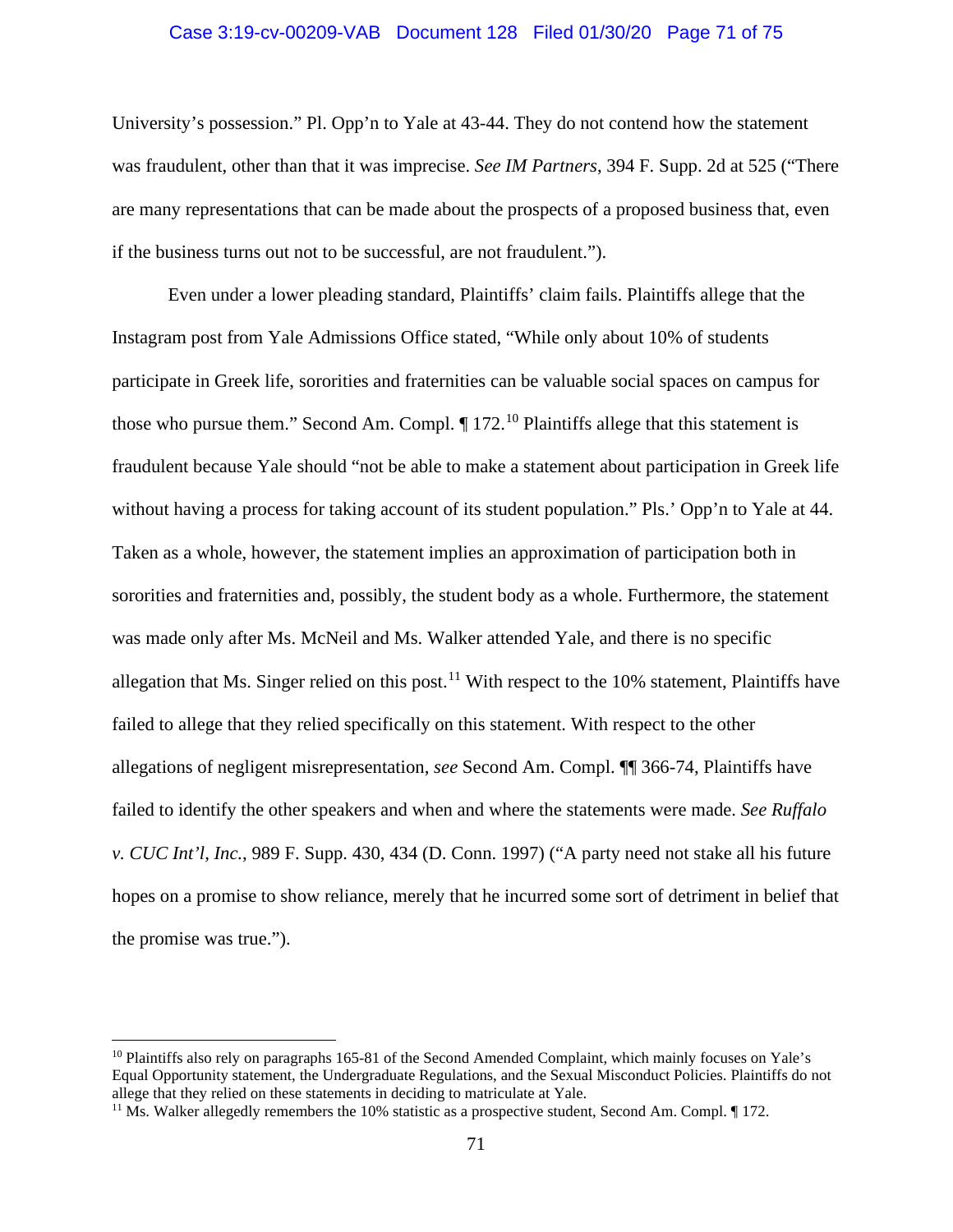### Case 3:19-cv-00209-VAB Document 128 Filed 01/30/20 Page 72 of 75

Finally, Plaintiffs also suggest liability based on Yale's failure to inform Plaintiffs "that fraternities play a significant role in University social life." Second Am. Compl. ¶ 370. It is unclear, however, that a failure to inform can sustain a claim for negligent misrepresentation. *See Coppola Const. Co., Inc. v. Hoffman Enter. Ltd. P'ship*, 309 Conn. 342, 351 n.5 (2013) (liability is premised on the supply of "false information . . . by [plaintiffs'] justifiable reliance upon the information, if [the defendant] fails to exercise reasonable care or competence in obtaining or communicating the information." (quoting Restatement (Second) of Torts § 552)); *Kramer v. Petisi*, 285 Conn. 674, 681-82 (2008) (citing the Restatement (Second) of Torts that liability attaches in negligent misrepresentation when a party relies on information which was communicated without reasonable care or competence).

Accordingly, Plaintiffs' negligent misrepresentation claim against Yale will be dismissed.

### **K. The Claims against Sigma Alpha Epsilon Fraternity, "LEO"**

Finally, Plaintiffs believe they "have standing to seek monetary damages against [Sigma Alpha Epsilon] for its earlier violations of federal and state laws. Pls.' Opp'n at 34. Plaintiffs argue that their allegations which seek relief to redress past injuries incurred from Sigma Alpha Epsilon do not moot their claims against the national organization or local chapter. *Id.*

For all claims, the Fraternity Defendants argue that Plaintiffs' claims against Defendant Sigma Alpha Epsilon Fraternity ("SAE National") "are moot on the grounds that there is no SAE local chapter at Yale<sup>[;]</sup> . . . SAE National disaffiliated with the local society at Yale, known as Leo." Frat. Defs.' Mot. to Dismiss at 19.

The Court disagrees.

Plaintiffs plausibly alleged that the relief they seek will redress past injuries incurred by the Yale local chapter of Sigma Alpha Epsilon. *See Already, LLC v. Nike, Inc.*, 568 U.S. 85, 100 (2013) (plaintiffs must be able to demonstrate judicial action would redress past, ongoing, or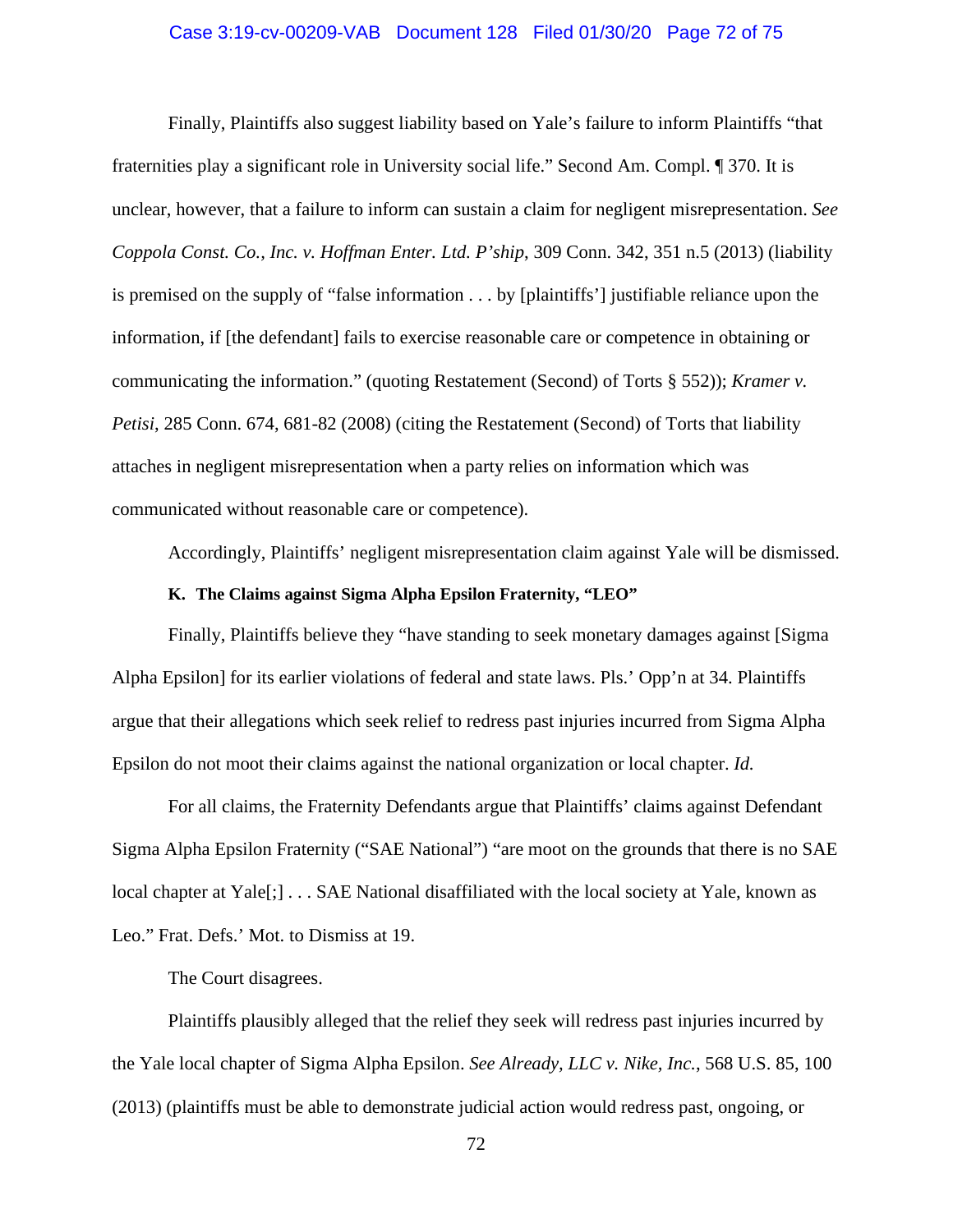#### Case 3:19-cv-00209-VAB Document 128 Filed 01/30/20 Page 73 of 75

future injuries). To the extent the Court has already addressed claims against Sigma Alpha Epsilon, however, the claims against SAE National also must be dismissed. To the extent Plaintiffs wish to allege separate claims against LEO, Plaintiffs have not plausibly alleged that LEO is a registered student group or that LEO receives funding from Yale. *See Iqbal*, 566 U.S. at 678 ("Where a complaint pleads facts that are 'merely consistent with' a defendant's liability, it 'stops short of the line between possibility and plausibility of 'entitlement to relief.'" (quoting *Twombly*, 550 U.S. at 557)).

Accordingly, the claims against Sigma Alpha Epsilon Fraternity, "LEO" will be dismissed.

### **L. Leave To Amend**

Under Federal Rule of Civil Procedure 15(a), a party may amend its pleading as of right within twenty-one days after serving it or "if the pleading is one to which a responsive pleading is required, [within] 21 days after service of a responsive pleading of 21 days after service of a motion" to dismiss, a motion for a more definite statement, or a motion to strike, whichever is earlier. Fed. R. Civ. P. 15(a)(1). "In all other cases, a party may amend its pleading only with the opposing party's written consent or the court's leave." Fed. R. Civ. P. 15(a)(2). "The court should freely give leave when justice so requires." *Id.* The district court has broad discretion to decide a motion to amend. *Local 802, Associated Musicians of Greater New York v. Parker Meridien Hotel*, 145 F.3d 85, 89 (2d Cir. 1998); *see also Kassner v. 2nd Ave. Delicatessen, Inc.*, 496 F.3d 229, 244 (2d Cir. 2007) (finding the decision to allow a late motion to amend the complaint lie's within the Court's discretion).

The Court is disinclined to grant further leave to amend, as plaintiffs have already had three opportunities to amend the pleadings, and permitting any further amendments are likely to

73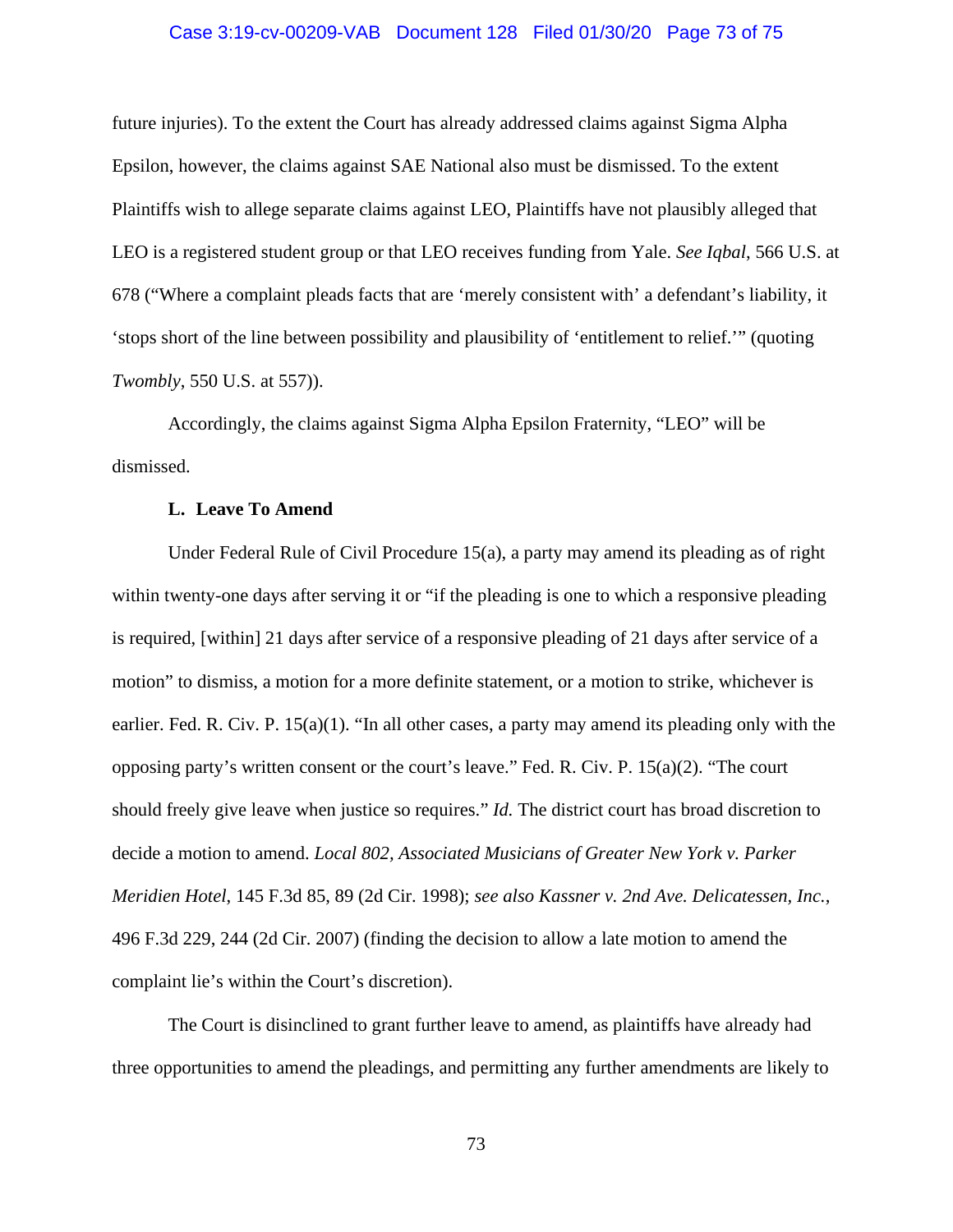#### Case 3:19-cv-00209-VAB Document 128 Filed 01/30/20 Page 74 of 75

delay further the resolution of this case. *See De Jesus v. Sears, Roebuck & Co., Inc.*, 87 F.3d 65, 72 (2d Cir. 1996) (finding the district court did not abuse its discretion in denying a fifth request to replead where "[p]laintiffs were accorded four opportunities to plead their claims . . . and the deficiencies in their federal claims were fundamental"); *Mooney v. Vitolo*, 435 F.2d 838, 839 (2d Cir. 1970 ("Plaintiffs here were twice given an opportunity to replead. Therefore, it was within the sound discretion of the District Court to deny leave to replead on the third attempt."); *see also Dietz v. Bouldin*, 136 S. Ct. 1885, 1892 (2016) (noting a court's inherent authority to manage dockets with a "view toward the efficient and expedient resolution of cases").

Moreover, all of their claims, except the limited Title IX claim remaining for Ms. McNeil, lack a strong basis in law for the reasons stated above. Indeed, Plaintiffs have not identified a single case against an educational institution and the various other defendants sued here where these other claims have prevailed. Thus, barring anything unforeseen, it would be futile for Plaintiffs to amend their pleadings further. *See Lucente v. Int'l Bus. Machine Corp.*, 310 F.3d 243, 258 (2d Cir. 2002) ("An amendment to a pleading is futile if the proposed claim would not withstand a motion to dismiss pursuant to Fed. R. Civ. P. 12(b)(6)." (citation omitted)); *Acito v. IMCERA Group, Inc.*, 47 F.3d 47, 55 (2d. Cir 1995) ("One good reason to deny leave to amend is when such leave would be futile." (citation omitted)); *Ruffolo v. Oppenheimer & Co.*, 987 F.2d 129, 131 (2d Cir. 1993) (affirming dismissal with prejudice because, "[w]here it appears that granting leave to amend is unlikely to be productive, . . . it is not an abuse of [the district court's] discretion to deny leave to amend"); *see also Ganley v. City of New York*, No. 17-1704, 2018 WL 2383533, at \*2 (2d Cir. May 25, 2018) (noting that the district court granted "leave to amend when it dismissed his original complaint, and it provided a

74